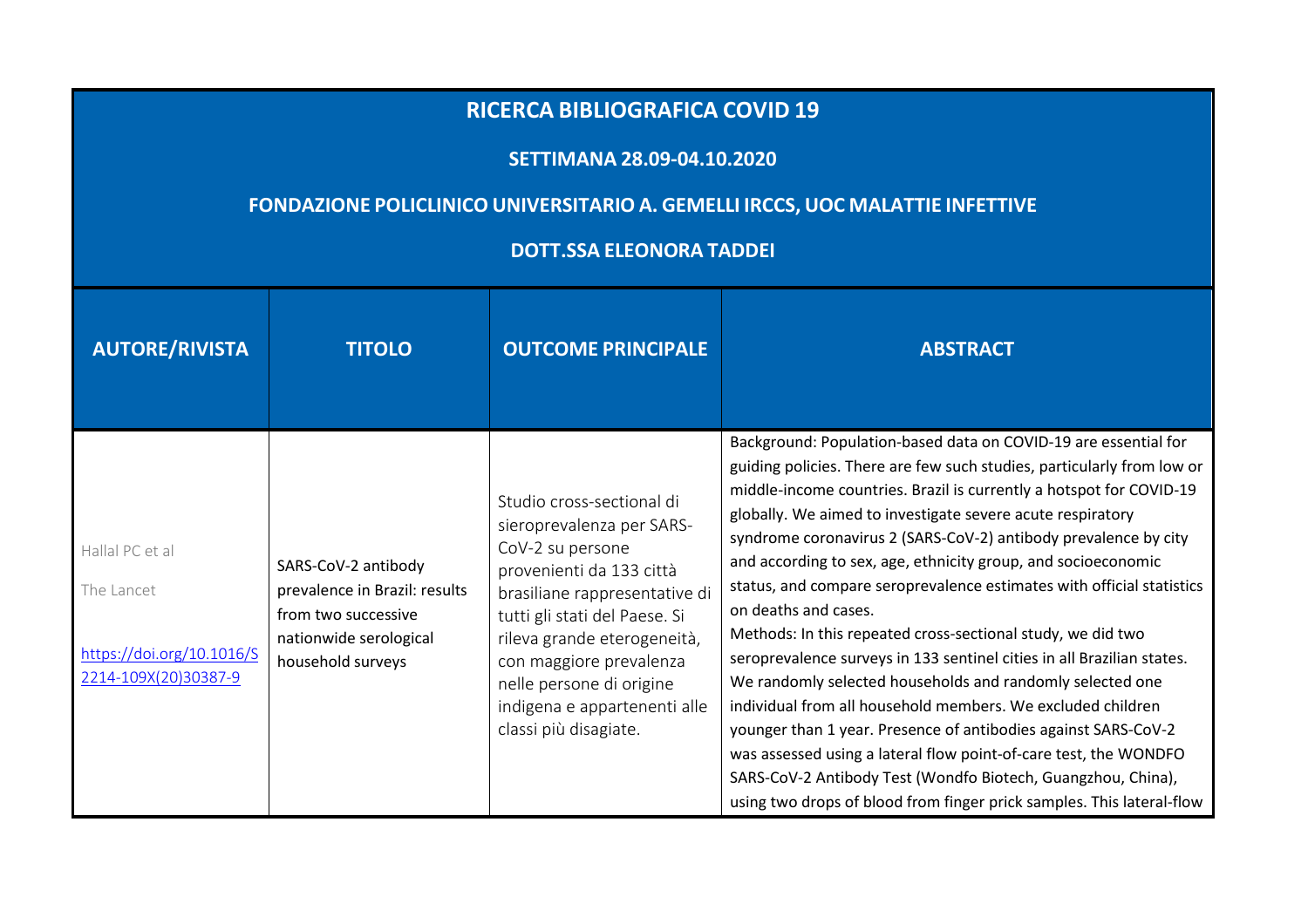|  | assay detects IgG and IgM isotypes that are specific to the SARS-        |
|--|--------------------------------------------------------------------------|
|  | CoV-2 receptor binding domain of the spike protein. Participants         |
|  | also answered short questionnaires on sociodemographic                   |
|  | information (sex, age, education, ethnicity, household size, and         |
|  | household assets) and compliance with physical distancing                |
|  | measures.                                                                |
|  | Findings: We included 25 025 participants in the first survey (May       |
|  | 14-21) and 31 165 in the second (June 4-7). For the 83 (62%) cities      |
|  | with sample sizes of more than 200 participants in both surveys, the     |
|  | pooled seroprevalence increased from 1.9% (95% CI 1.7-2.1) to            |
|  | 3.1% (2.8-3.4). City-level prevalence ranged from 0% to 25.4% in         |
|  | both surveys. 11 (69%) of 16 cities with prevalence above 2.0% in        |
|  | the first survey were located in a stretch along a 2000 km of the        |
|  | Amazon river in the northern region. In the second survey, we            |
|  | found 34 cities with prevalence above 2.0%, which included the           |
|  | same 11 Amazon cities plus 14 from the northeast region, where           |
|  | prevalence was increasing rapidly. Prevalence levels were lower in       |
|  | the south and centre-west, and intermediate in the southeast,            |
|  | where the highest level was found in Rio de Janeiro (7.5% [4.2-          |
|  | 12.2]). In the second survey, prevalence was similar in men and          |
|  | women, but an increased prevalence was observed in participants          |
|  | aged 20-59 years and those living in crowded conditions (4.4% [3.5-      |
|  | 5.6] for those living with households with six or more people).          |
|  | Prevalence among Indigenous people was 6.4% (4.1-9.4) compared           |
|  | with $1.4\%$ ( $1.2-1.7$ ) among White people. Prevalence in the poorest |
|  | socioeconomic quintile was 3.7% (3.2-4.3) compared with 1.7%             |
|  | $(1.4-2.2)$ in the wealthiest quintile.                                  |
|  | Interpretation: Antibody prevalence was highly heterogeneous by          |
|  | country region, with rapid initial escalation in Brazil's north and      |
|  | northeast. Prevalence is strongly associated with Indigenous             |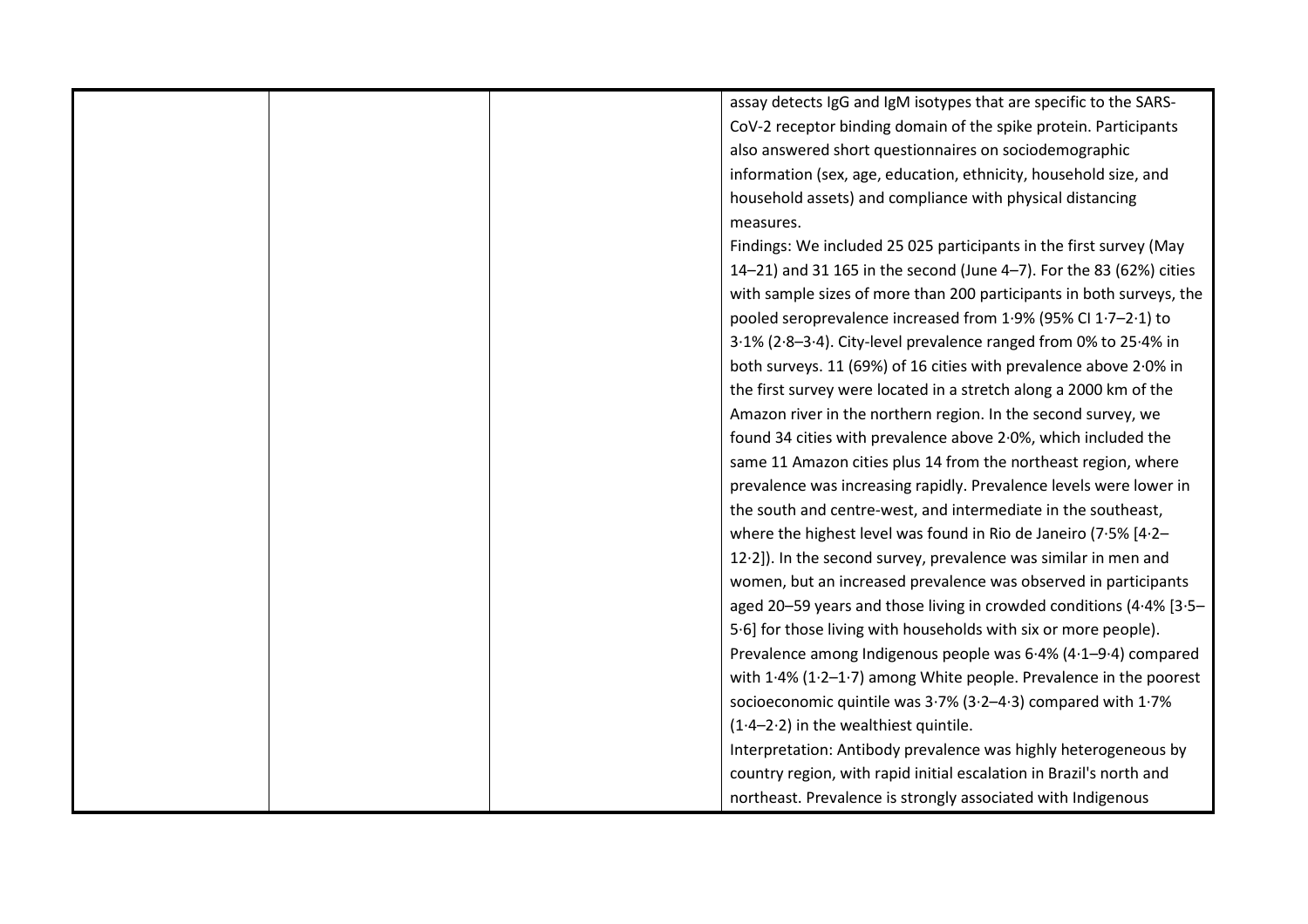ancestry and low socioeconomic status. These population subgroups are unlikely to be protected if the policy response to the pandemic by the national government continues to downplay scientific evidence. O North O Northeast O Southeast O South O Centre-west  $100 -$ 30 **Boa Vista**  $25$ nce (%) 20 Cruzeiro do Sul Fortaleza **S** 15 Macei Macana Breves <sup>O</sup> 3  $10$ Parintin Castanhal  $\frac{1}{25}$  100  $20$  $10$  $15$ Survey one prevalence (%) Figure 2 Comparison on antibody prevalence by survey Dear Editor, To et al recently reported a case of SARS-CoV-2 reinfection confirmed by genome sequencing. Additional reports of Gupta V et al Casi clinici di due giovani genetically characterized reinfections have emerged [2, 3] raising operatori sanitari (25 e 28 Asymptomatic reinfection in pertinent questions on the longevity of immune response in SARS-Clinical Infectious anni) con storia di infezione two healthcare workers from CoV-2 infection . In all previous reports, patients had symptoms in Diseases e reinfezione, sempre India with genetically distinct one or both of the episodes. Here we report asymptomatic SARSasintomatica, da parte di SARS-CoV-2. COV-2 reinfection in two healthcare workers detected during virus SARS-CoV-2 https://doi.org/10.1093/routine surveillance. The report highlights the possibility of geneticamente distinti. cid/ciaa1451undetected SARS-CoV-2 reinfections and the need for surveillance of SARS-CoV-2 reinfections in healthcare systems.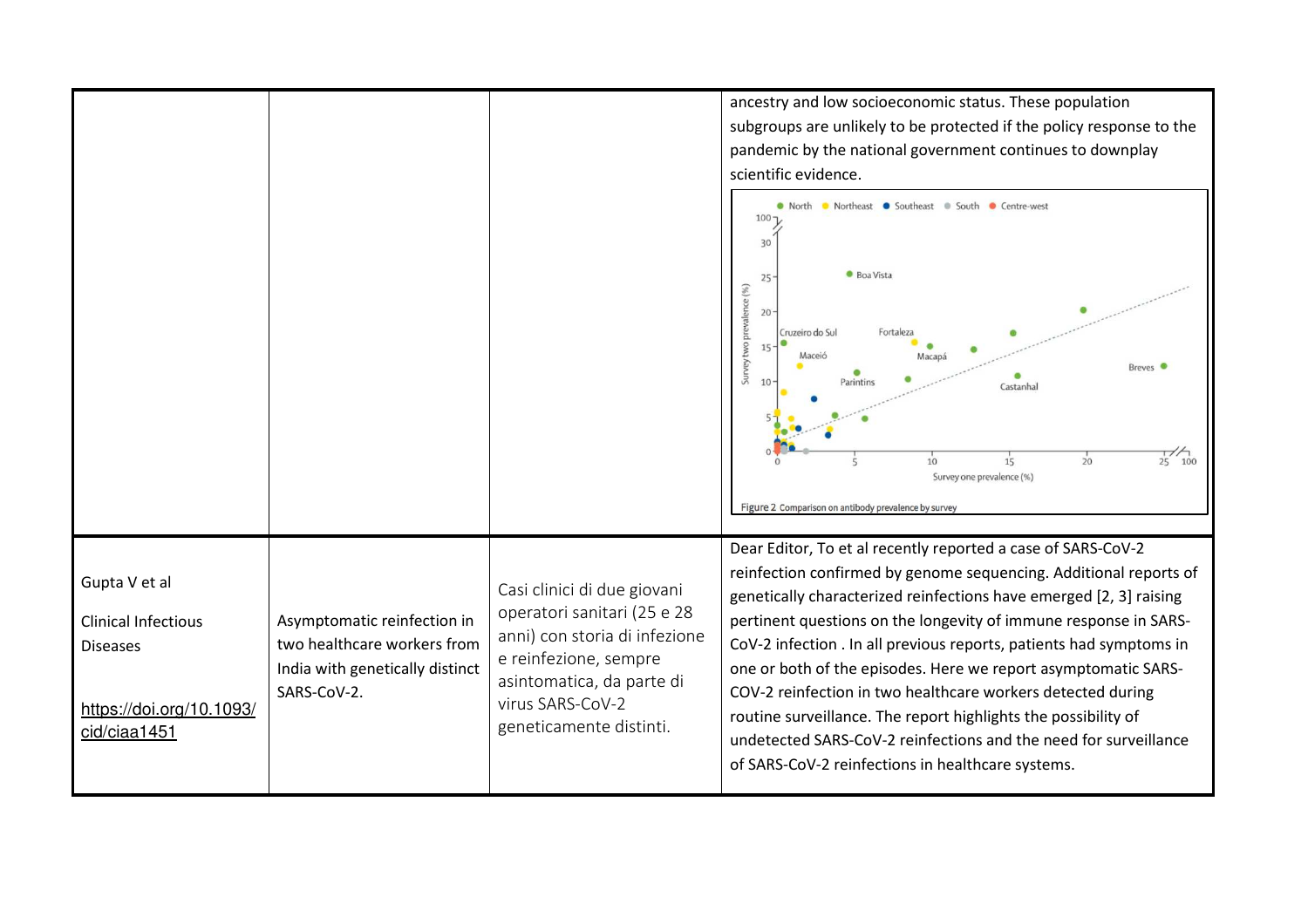| Scgultze A et al<br>The Lancet<br>https://www.thelancet.co<br>m/journals/lanres/article/<br>PIIS2213-2600(20)30415-<br>X/fulltext | Risk of COVID-19-related<br>death among patients with<br>chronic obstructive<br>pulmonary disease or<br>asthma prescribed inhaled<br>corticosteroids: an<br>observational cohort study<br>using the OpenSAFELY<br>platform. | Studio retrospettivo su<br>148557 pazienti con BPCO<br>(broncopneumopatia<br>cronica ostruttiva) e 818490<br>con asma: l'utilizzo di<br>corticosteroidi inalatori non<br>protegge dalla morte per<br>COVID-19 ma sembra<br>addirittura associato ad un<br>aumento di mortalità (che<br>tuttavia secondo gli Autori<br>potrebbe essere dovuto a<br>fattori di confondimento). | Background: Early descriptions of patients admitted to hospital<br>during the COVID-19 pandemic showed a lower prevalence of<br>asthma and chronic obstructive pulmonary disease (COPD) than<br>would be expected for an acute respiratory disease like COVID-19,<br>leading to speculation that inhaled corticosteroids (ICSs) might<br>protect against infection with severe acute respiratory syndrome<br>coronavirus 2 or the development of serious sequelae. We assessed<br>the association between ICS and COVID-19-related death among<br>people with COPD or asthma using linked electronic health records<br>(EHRs) in England, UK.<br>Methods: In this observational study, we analysed patient-level data<br>for people with COPD or asthma from primary care EHRs linked with<br>death data from the Office of National Statistics using the<br>OpenSAFELY platform. The index date (start of follow-up) for both<br>cohorts was March 1, 2020; follow-up lasted until May 6, 2020. For<br>the COPD cohort, individuals were eligible if they were aged 35<br>years or older, had COPD, were a current or former smoker, and<br>were prescribed an ICS or long-acting $\beta$ agonist plus long-acting<br>muscarinic antagonist (LABA-LAMA) as combination therapy within<br>the 4 months before the index date. For the asthma cohort,<br>individuals were eligible if they were aged 18 years or older, had |
|-----------------------------------------------------------------------------------------------------------------------------------|-----------------------------------------------------------------------------------------------------------------------------------------------------------------------------------------------------------------------------|------------------------------------------------------------------------------------------------------------------------------------------------------------------------------------------------------------------------------------------------------------------------------------------------------------------------------------------------------------------------------|----------------------------------------------------------------------------------------------------------------------------------------------------------------------------------------------------------------------------------------------------------------------------------------------------------------------------------------------------------------------------------------------------------------------------------------------------------------------------------------------------------------------------------------------------------------------------------------------------------------------------------------------------------------------------------------------------------------------------------------------------------------------------------------------------------------------------------------------------------------------------------------------------------------------------------------------------------------------------------------------------------------------------------------------------------------------------------------------------------------------------------------------------------------------------------------------------------------------------------------------------------------------------------------------------------------------------------------------------------------------------------------------------------------------------|
|                                                                                                                                   |                                                                                                                                                                                                                             |                                                                                                                                                                                                                                                                                                                                                                              | been diagnosed with asthma within 3 years of the index date, and<br>were prescribed an ICS or short-acting $\beta$ agonist (SABA) only within                                                                                                                                                                                                                                                                                                                                                                                                                                                                                                                                                                                                                                                                                                                                                                                                                                                                                                                                                                                                                                                                                                                                                                                                                                                                              |
|                                                                                                                                   |                                                                                                                                                                                                                             |                                                                                                                                                                                                                                                                                                                                                                              | the 4 months before the index date. We compared the outcome of<br>COVID-19-related death between people prescribed an ICS and<br>those prescribed alternative respiratory medications: ICSs versus<br>LABA-LAMA for the COPD cohort, and low-dose or medium-dose<br>and high-dose ICSs versus SABAs only in the asthma cohort. We<br>used Cox regression models to estimate hazard ratios (HRs) and<br>95% CIs for the association between exposure categories and the                                                                                                                                                                                                                                                                                                                                                                                                                                                                                                                                                                                                                                                                                                                                                                                                                                                                                                                                                     |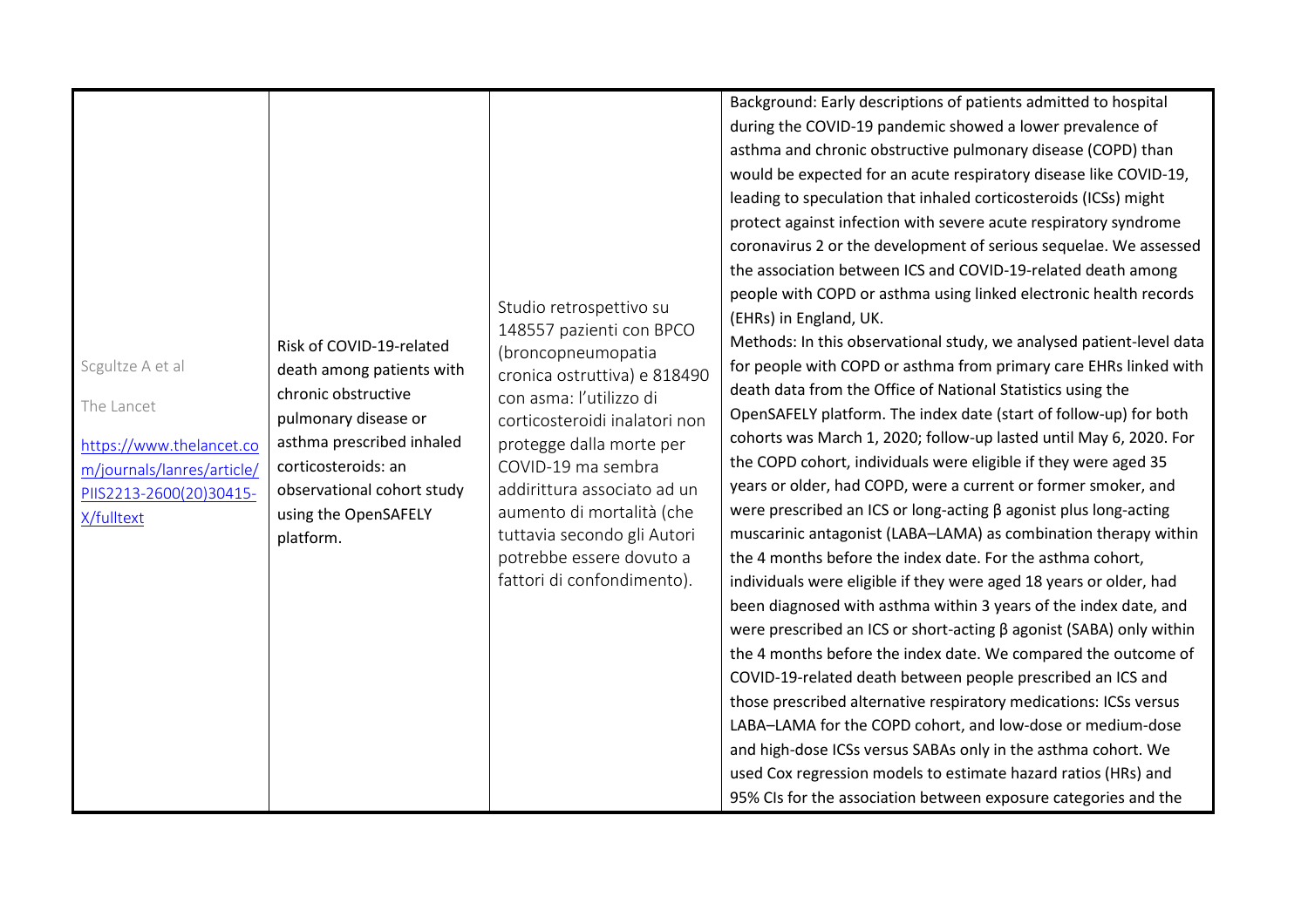|                                                                                                        |                                                                            |                                                                                                                                                                                                                                | outcome in each population, adjusted for age, sex, and all other<br>prespecified covariates. We calculated e-values to quantify the<br>effect of unmeasured confounding on our results.<br>Findings: We identified 148 557 people with COPD and 818 490<br>people with asthma who were given relevant respiratory<br>medications in the 4 months before the index date. People with<br>COPD who were prescribed ICSs were at increased risk of COVID-19-<br>related death compared with those prescribed LABA-LAMA<br>combinations (adjusted HR 1.39 [95% CI 1.10-1.76]). Compared<br>with those prescribed SABAs only, people with asthma who were<br>prescribed high-dose ICS were at an increased risk of death (1.55<br>$[1.10-2.18]$ , whereas those given a low or medium dose were not<br>(1.14 [0.85-1.54]). Sensitivity analyses showed that the apparent<br>harmful association we observed could be explained by relatively<br>small health differences between people prescribed ICS and those<br>not prescribed ICS that were not recorded in the database (e value<br>lower 95% CI 1.43).<br>Interpretation: Our results do not support a major role for regular<br>ICS use in protecting against COVID-19-related death among people<br>with asthma or COPD. Observed increased risks of COVID-19-related<br>death can be plausibly explained by unmeasured confounding due<br>to disease severity. |
|--------------------------------------------------------------------------------------------------------|----------------------------------------------------------------------------|--------------------------------------------------------------------------------------------------------------------------------------------------------------------------------------------------------------------------------|--------------------------------------------------------------------------------------------------------------------------------------------------------------------------------------------------------------------------------------------------------------------------------------------------------------------------------------------------------------------------------------------------------------------------------------------------------------------------------------------------------------------------------------------------------------------------------------------------------------------------------------------------------------------------------------------------------------------------------------------------------------------------------------------------------------------------------------------------------------------------------------------------------------------------------------------------------------------------------------------------------------------------------------------------------------------------------------------------------------------------------------------------------------------------------------------------------------------------------------------------------------------------------------------------------------------------------------------------------------------------------------------------------------------|
| Schulte-Schrepping J et al<br>Cell<br>https://www.cell.com/cell<br>/fulltext/S0092-<br>8674(20)30992-2 | Severe COVID-19 Is Marked<br>by a Dysregulated Myeloid<br>Cell Compartment | Studio della diversa risposa<br>immunitaria che caratterizza<br>l'infezione lieve e grave da<br>SARS-CoV-2 sulla base di<br>due coorti di pazienti. Si<br>dimostra inoltre la presenza<br>di alterazioni della<br>mielopoiesi. | Coronavirus disease 2019 (COVID-19) is a mild to moderate<br>respiratory tract infection, however, a subset of patients progress to<br>severe disease and respiratory failure. The mechanism of protective<br>immunity in mild forms and the pathogenesis of severe COVID-19<br>associated with increased neutrophil counts and dysregulated<br>immune responses remain unclear. In a dual-center, two-cohort<br>study, we combined single-cell RNA-sequencing and single-cell<br>proteomics of whole-blood and peripheral-blood mononuclear cells                                                                                                                                                                                                                                                                                                                                                                                                                                                                                                                                                                                                                                                                                                                                                                                                                                                                 |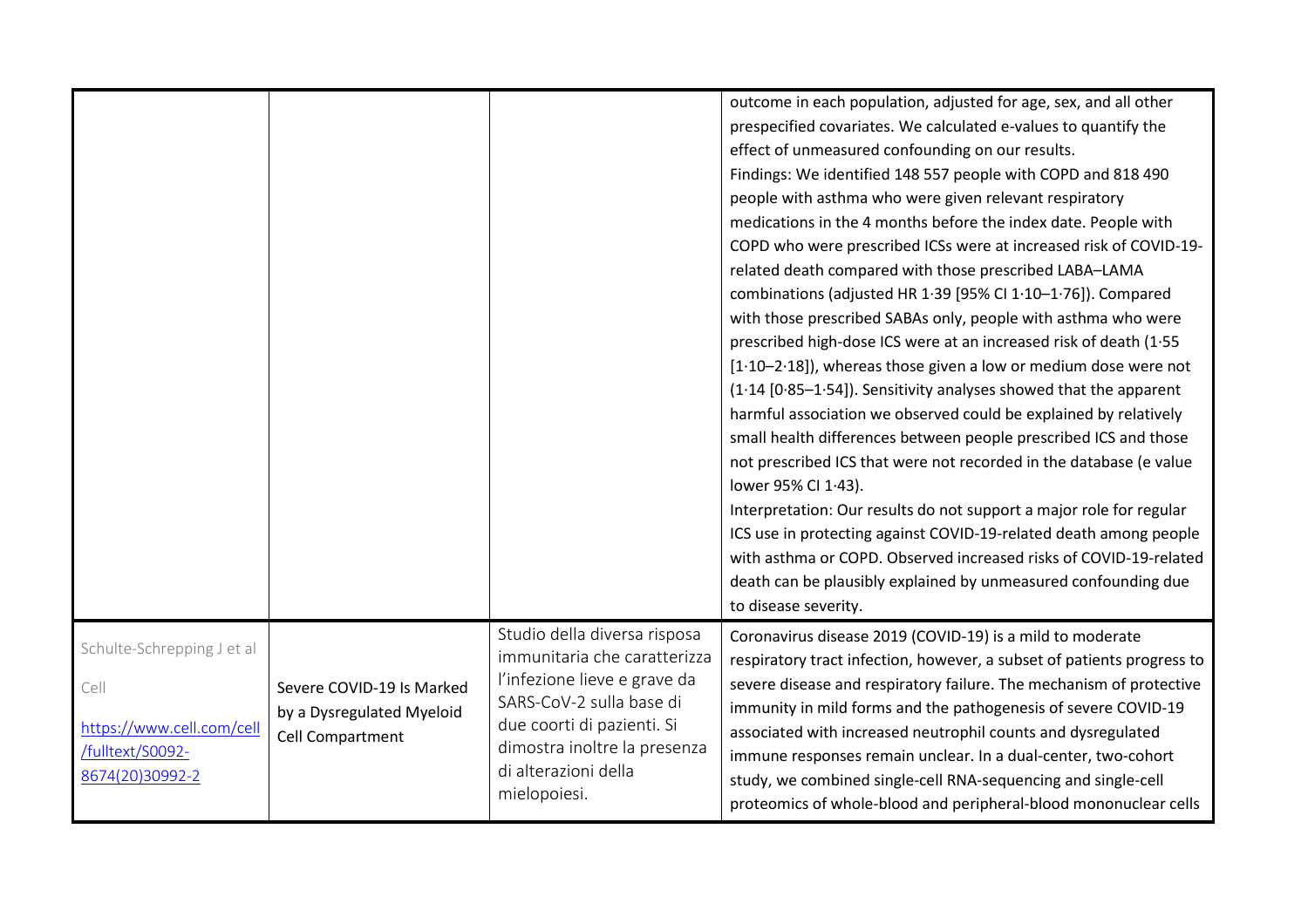to determine changes in immune cell composition and activation in mild versus severe COVID-19 (242 samples from 109 individuals) over time. HLA-DRhiCD11chi inflammatory monocytes with an interferon-stimulated gene signature were elevated in mild COVID-19. Severe COVID-19 was marked by occurrence of neutrophil precursors, as evidence of emergency myelopoiesis, dysfunctional mature neutrophils, and HLA-DRlo monocytes. Our study provides detailed insights into the systemic immune response to SARS-CoV-2 infection and reveals profound alterations in the myeloid cell compartment associated with severe COVID-19.

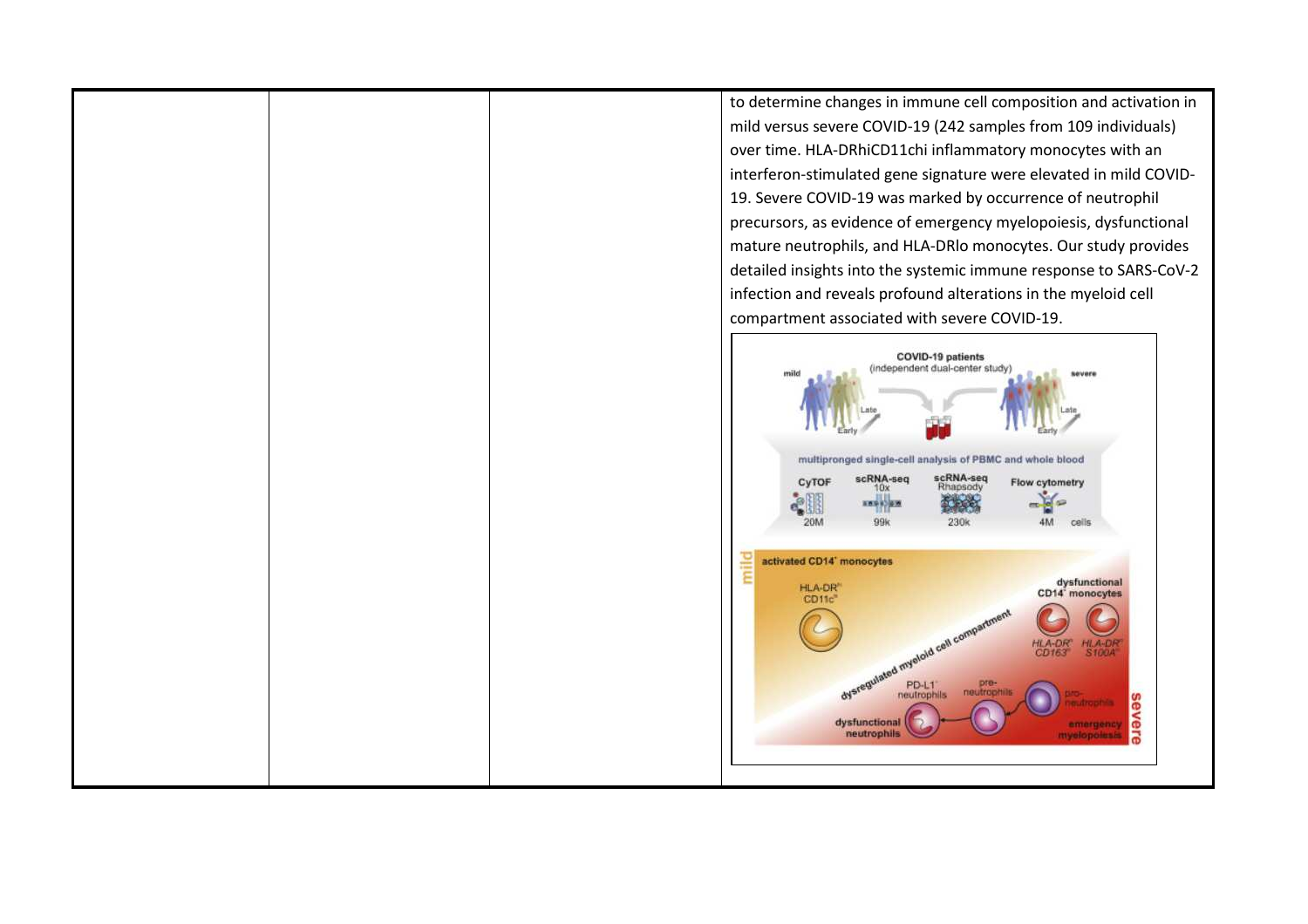| when their viral shedding may be highest. | Background: Detection of SARS-CoV-2 infection has principally been<br>performed through the use of real-time reverse-transcription PCR<br>(rRT-PCR) testing. Results of such tests can be reported as cycle<br>threshold (Ct) values, which may provide semi-quantitative or<br>indirect measurements of viral load. Previous reports have<br>examined temporal trends in Ct values over the course of a SARS-<br>CoV-2 infection.<br>Methods: Using testing data collected during a prospective<br>household transmission investigation of outpatient and mild COVID-<br>19 cases, we examined the relationship between Ct values of the<br>viral RNA N1 target and demographic, clinical, and epidemiological<br>Salvatore PP et al<br>characteristics collected through participant interviews and daily<br>Studio della correlazione fra<br>Clinical Infectious<br>symptom diaries.<br>ciclo soglia di<br><b>Epidemiological Correlates of</b><br><b>Diseases</b><br>Results: We found Ct values are lowest (corresponding to higher<br>positivizzazione della PCR<br>PCR Cycle Threshold Values<br>viral RNA concentration) soon after symptom onset and are<br>per SARS-CoV-2 e<br>https://academic.oup.co<br>in the Detection of SARS-<br>significantly correlated with time elapsed since onset (p<0.001);<br>caratteristiche di pazienti<br>m/cid/advance-<br>$COV-2$<br>within 7 days after symptom onset, the median Ct value was 26.5<br>con COVID-19 lieve gestiti<br>article/doi/10.1093/cid/ci<br>compared with a median Ct value of 35.0 occurring 21 days after<br>fuori dall'ospedale.<br>aa1469/5912493?searchr<br>onset. Ct values were significantly lower among participants under<br>$esult=1$<br>18 years of age (p=0.01) and those reporting upper respiratory<br>symptoms at the time of sample collection (p=0.001) and were<br>higher among participants reporting no symptoms (p=0.05).<br>Conclusions: These results emphasize the importance of early<br>testing for SARS-CoV-2 among individuals with symptoms of<br>respiratory illness and allows cases to be identified and isolated |  |
|-------------------------------------------|-------------------------------------------------------------------------------------------------------------------------------------------------------------------------------------------------------------------------------------------------------------------------------------------------------------------------------------------------------------------------------------------------------------------------------------------------------------------------------------------------------------------------------------------------------------------------------------------------------------------------------------------------------------------------------------------------------------------------------------------------------------------------------------------------------------------------------------------------------------------------------------------------------------------------------------------------------------------------------------------------------------------------------------------------------------------------------------------------------------------------------------------------------------------------------------------------------------------------------------------------------------------------------------------------------------------------------------------------------------------------------------------------------------------------------------------------------------------------------------------------------------------------------------------------------------------------------------------------------------------------------------------------------------------------------------------------------------------------------------------------------------------------------------------------------------------------------------------------------------------------------------------------------------------------------------------------------------------------------------------------------------------------------------------------------------------------------------------------------------------------|--|
|-------------------------------------------|-------------------------------------------------------------------------------------------------------------------------------------------------------------------------------------------------------------------------------------------------------------------------------------------------------------------------------------------------------------------------------------------------------------------------------------------------------------------------------------------------------------------------------------------------------------------------------------------------------------------------------------------------------------------------------------------------------------------------------------------------------------------------------------------------------------------------------------------------------------------------------------------------------------------------------------------------------------------------------------------------------------------------------------------------------------------------------------------------------------------------------------------------------------------------------------------------------------------------------------------------------------------------------------------------------------------------------------------------------------------------------------------------------------------------------------------------------------------------------------------------------------------------------------------------------------------------------------------------------------------------------------------------------------------------------------------------------------------------------------------------------------------------------------------------------------------------------------------------------------------------------------------------------------------------------------------------------------------------------------------------------------------------------------------------------------------------------------------------------------------------|--|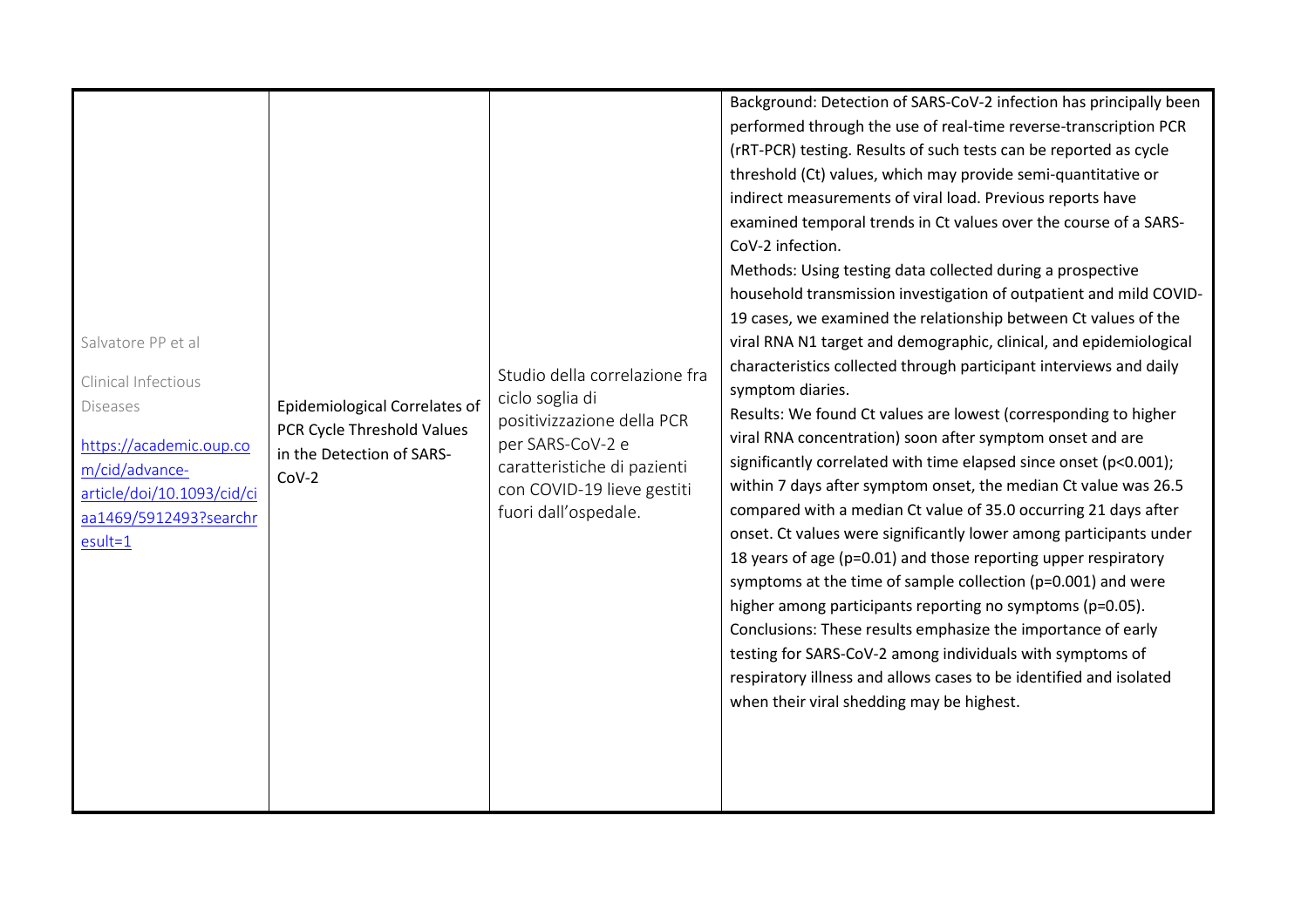|                                                                                 |                                       | c<br>40<br>35<br>N1 Ct Value<br>30<br>25<br>20<br>15<br>$7 - 13$<br>$14-20$ $21+$<br>$0 - 17$<br>$18+$<br>Male Female<br>Von-Hispanic Hispanic<br>Age Group<br>Sex<br>Race<br>Ethnicity<br>Days from<br>Onset to Collection                                                                                                                                                                                                                                                                                                                                                                                                                                                                                                                                                                                                                                                                                                                                               |
|---------------------------------------------------------------------------------|---------------------------------------|---------------------------------------------------------------------------------------------------------------------------------------------------------------------------------------------------------------------------------------------------------------------------------------------------------------------------------------------------------------------------------------------------------------------------------------------------------------------------------------------------------------------------------------------------------------------------------------------------------------------------------------------------------------------------------------------------------------------------------------------------------------------------------------------------------------------------------------------------------------------------------------------------------------------------------------------------------------------------|
| Kramer F<br>Nature<br>https://www.nature.com/<br>articles/s41586-020-<br>2798-3 | SARS-CoV-2 vaccines in<br>development | Severe acute respiratory syndrome coronavirus 2 (SARS-CoV-2)<br>emerged in late 2019 in China and caused a coronavirus disease<br>2019 (COVID-19) pandemic. To mitigate the public health, economic<br>and societal impacts of the virus, a vaccine is urgently needed. The<br>Aggiornamento sulle<br>development of SARS-CoV-2 vaccines was initiated in early January<br>caratteristiche e le fasi di<br>2020 when the sequence of the virus became available and moved<br>sviluppo dei più di 180<br>at record speed with one Phase I trial already starting in March<br>vaccini contro SARS-CoV-2 in<br>2020 and currently more than 180 vaccines in various stages of<br>studio nel mondo.<br>development. Phase I/II trial data is already available for several<br>vaccine candidates and many have moved into Phase III trials. The<br>data available so far suggests that effective and safe vaccines might<br>become available within months rather than years. |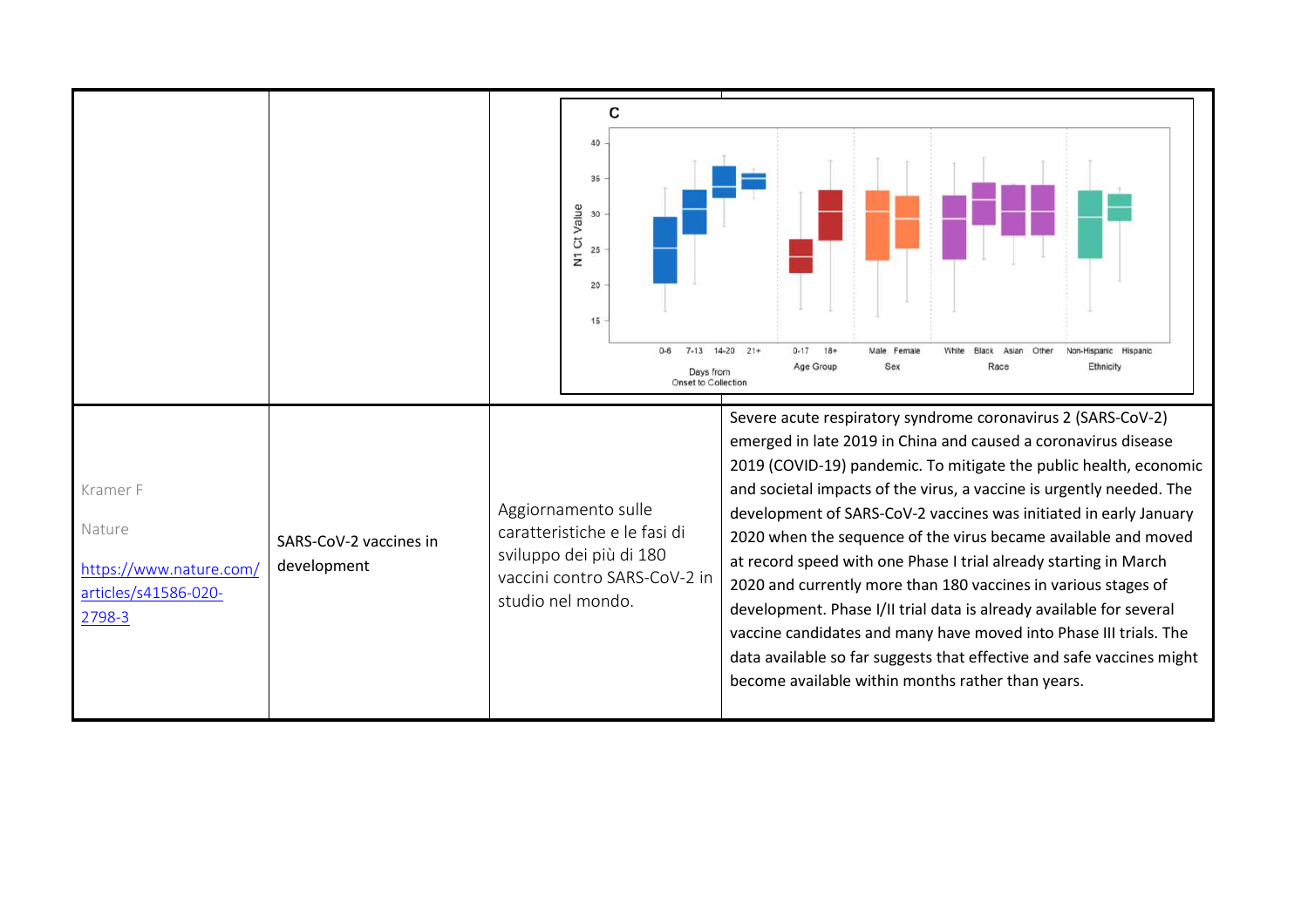|                                                                                                       |                                                                          |                                                                                                                                                                                                                        | А<br><b>Traditional development</b><br>Process<br>development,<br>Large scale<br>Design and<br>proclinical,<br>production<br>Regulatory<br>exploratory<br><b>Clinical trials</b><br>toxicology<br>and<br>preclinical<br>review<br>studies<br>distribution<br>1-2 years<br>2 years<br>2-3 years 1-2 years<br>2-4 years<br>Years<br>15 years<br>в<br>COVID-19 vaccine development<br>Process<br>development,<br>preclinical.<br>Regulatory<br><b>Design and</b><br><b>Clinical trials</b><br>toxicology<br>review<br>exploratory<br>studies<br>preclinical<br>hase III<br>FDA.<br>EMA<br>quing clinical<br>otc.<br>w oa a rollin<br><b>Pre-existing from</b><br>basis?<br>SARS-CoV-1 and<br><b>RUAT</b><br>stially pre-existing<br><b>MARS CAV</b><br>totheraid trival<br><b>Baruka Musa arusun</b><br>months<br>months<br>months<br>10 months to 1.5 years |
|-------------------------------------------------------------------------------------------------------|--------------------------------------------------------------------------|------------------------------------------------------------------------------------------------------------------------------------------------------------------------------------------------------------------------|-----------------------------------------------------------------------------------------------------------------------------------------------------------------------------------------------------------------------------------------------------------------------------------------------------------------------------------------------------------------------------------------------------------------------------------------------------------------------------------------------------------------------------------------------------------------------------------------------------------------------------------------------------------------------------------------------------------------------------------------------------------------------------------------------------------------------------------------------------------|
| Yokota I et al<br>Clinical Infectious<br><b>Diseases</b><br>https://academic.oup.co<br>m/cid/advance- | Mass screening of<br>asymptomatic persons for<br>SARS-CoV-2 using saliva | Esito di uno screening su<br>1924 persone asintomatiche<br>cui sono stati eseguiti<br>tampone nasofaringeo e<br>raccolta di un campione di<br>saliva per ricerca molecolare<br>di SARS-CoV-2: si<br>dimostrano elevata | Background: COVID-19 has rapidly evolved to become a global<br>pandemic due largely to the transmission of its causative virus<br>through asymptomatic carriers. Detection of SARS-CoV-2 in<br>asymptomatic people is an urgent priority for the prevention and<br>containment of disease outbreaks in communities. However, few<br>data are available in asymptomatic persons regarding the accuracy<br>of PCR testing. Additionally, although self-collected saliva has<br>significant logistical advantages in mass screening, its utility as an                                                                                                                                                                                                                                                                                                       |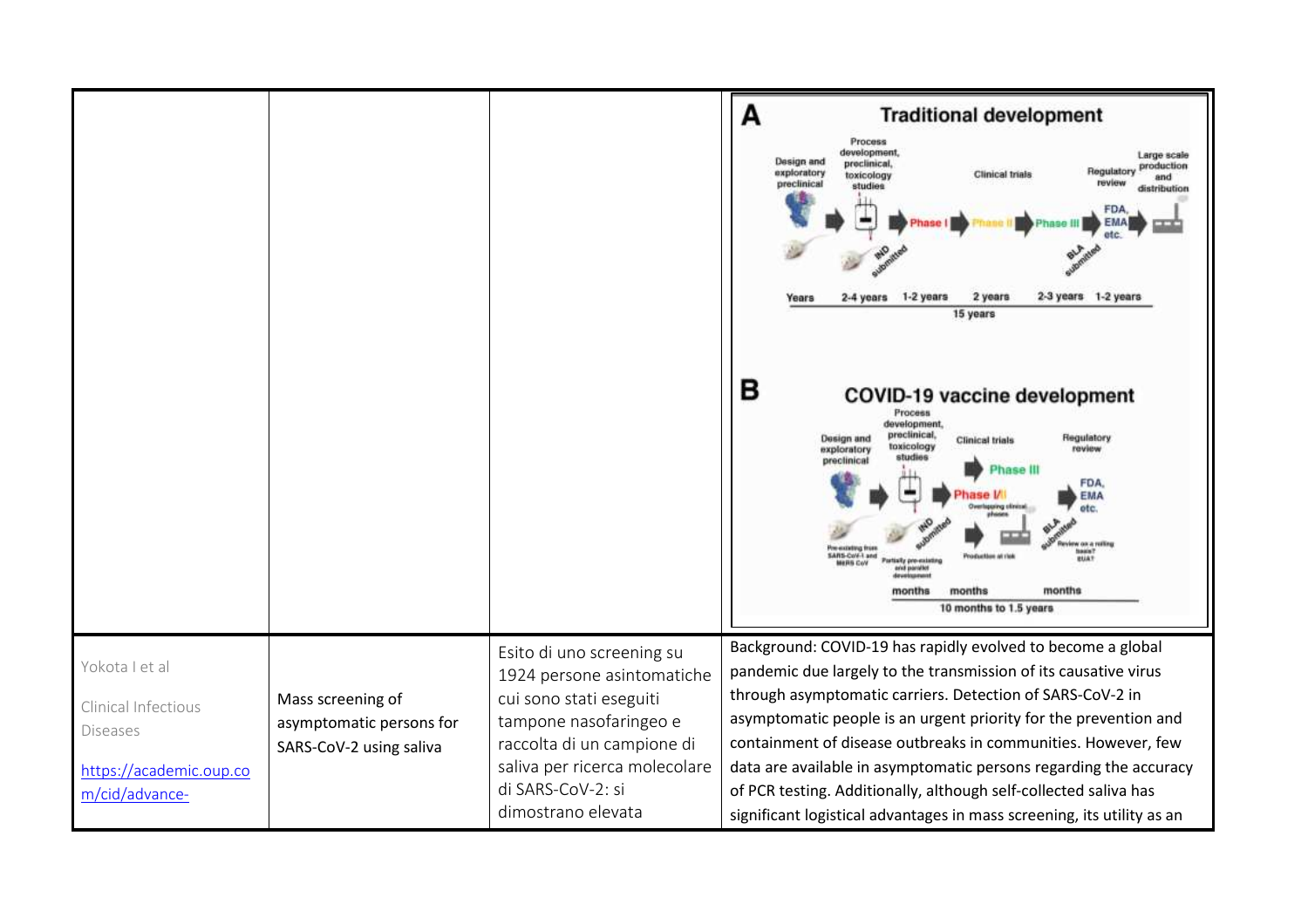| article/doi/10.1093/cid/ci |                            | sensibilità e specificità per  | alternative specimen in asymptomatic persons is yet to be              |
|----------------------------|----------------------------|--------------------------------|------------------------------------------------------------------------|
| aa1388/5911780             |                            | entrambe le metodiche, che     | determined.                                                            |
|                            |                            | mostrano alta concordanza.     | Methods: We conducted a mass-screening study to compare the            |
|                            |                            |                                | utility of nucleic acid amplification, such as reverse transcriptase   |
|                            |                            |                                | polymerase chain reaction (RT-PCR) testing, using nasopharyngeal       |
|                            |                            |                                | swabs (NPS) and saliva samples from each individual in two cohorts     |
|                            |                            |                                | of asymptomatic persons: the contact tracing cohort and the airport    |
|                            |                            |                                | quarantine cohort.                                                     |
|                            |                            |                                | Results: In this mass-screening study including 1,924 individuals, the |
|                            |                            |                                | sensitivity of nucleic acid amplification testing with nasopharyngeal  |
|                            |                            |                                | and saliva specimens were 86% (90%CI:77-93%) and 92% (90%CI:83-        |
|                            |                            |                                | 97%), respectively, with specificities greater than 99.9%. The true    |
|                            |                            |                                | concordance probability between the nasopharyngeal and saliva          |
|                            |                            |                                | tests was estimated at 0.998 (90%CI:0.996-0.999) on the estimated      |
|                            |                            |                                | airport prevalence at 0.3%. In positive individuals, viral load was    |
|                            |                            |                                | highly correlated between NPS and saliva.                              |
|                            |                            |                                | Conclusion: Both nasopharyngeal and saliva specimens had high          |
|                            |                            |                                | sensitivity and specificity. Self-collected saliva is a valuable       |
|                            |                            |                                | specimen to detect SARS-CoV-2 in mass screening of asymptomatic        |
|                            |                            |                                | persons.                                                               |
|                            |                            | Caratteristiche di 54 pazienti |                                                                        |
| Thapa SB et al             |                            | ricoverati per COVID-19 e      | Before the outbreak of coronavirus disease 2019 (COVID-19), 25%        |
| JAMA                       | Clinical Outcomes of In-   | sottoposti a rianimazione      | of patients who underwent in-hospital cardiac arrest (IHCA)            |
|                            | Hospital Cardiac Arrest in | cardiopolmonare (RCP) per      | survived to discharge, with the initial rhythm being nonshockable in   |
| https://jamanetwork.com    | COVID-19                   | arresto intraospedaliero.      | 81% of cases.1 Despite the outbreak causing many deaths, to our        |
| /journals/jamainternalme   |                            | Nessun paziente è              | knowledge, information on IHCA among this subset of patients in        |
| dicine/fullarticle/2771090 |                            | sopravvissuto fino ad essere   | the US is lacking.                                                     |
|                            |                            | dimesso.                       |                                                                        |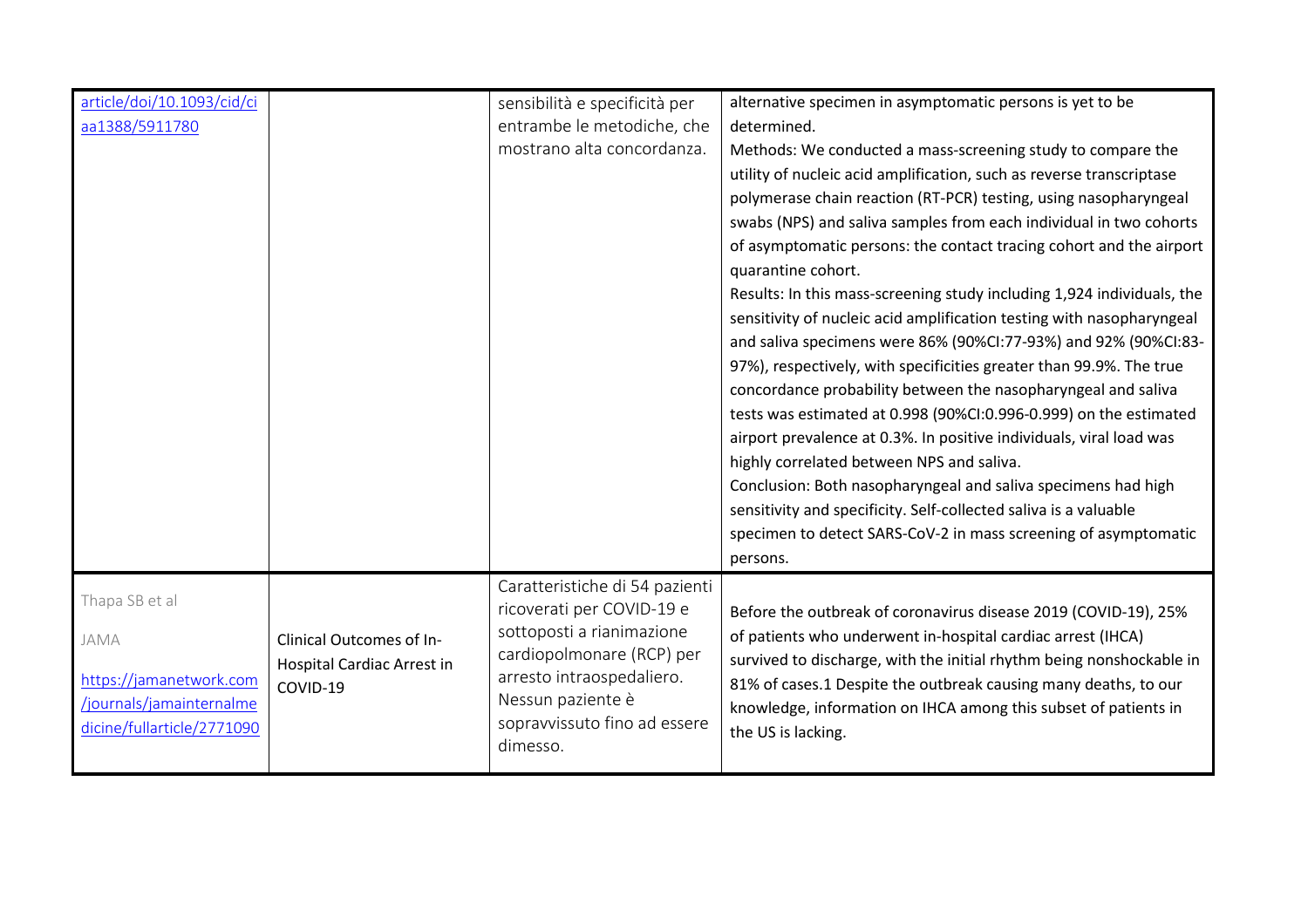| Martinez-Sanz J et al<br>Clinical Microbiology and<br>Infection<br>https://www.clinicalmicro<br>biologyandinfection.com/<br>article/S1198-<br>743X(20)30573-5/fulltext | Effects of tocilizumab on<br>mortality in hospitalized<br>patients with COVID-19: A<br>multicenter cohort study. | Associazione fra terapia con<br>tocilizumab e mortalità/<br>tempo al ricovero in terapia<br>intensiva o morte in una<br>coorte di 1229 pazienti<br>ricoverati per COVID-19 in<br>Spagna. Emerge un<br>vantaggio per i pazienti con<br>proteina C reattiva<br>superiore a 150 mg/l trattati | OBJECTIVES: Tocilizumab has been proposed as a candidate therapy<br>for patients with severe coronavirus disease 2019 (COVID-19),<br>especially among those with higher systemic inflammation. Here,<br>we investigate the association between tocilizumab use and<br>mortality in a large cohort of hospitalized patients. METHODS:<br>Cohort study of patients hospitalized with COVID-19 in Spain. The<br>primary outcome was time to death and the secondary outcome<br>time to intensive care unit admission (ICU) or death. We used<br>inverse-probability weighting to fit marginal structural models<br>adjusted for time-varying covariates to determine the causal<br>relationship between tocilizumab use and the outcomes. RESULTS:<br>A total of 1,229 patients were analyzed, with 261 patients (61<br>deaths) in the tocilizumab group and 969 patients (120 deaths) in<br>the control group. In the adjusted marginal structural models, a<br>significant interaction between tocilizumab use and high C-reactive<br>protein (CRP) levels was detected. Tocilizumab was associated with<br>decreased risk of death (aHR 0.34, 95% CI 0.16-0.72, p=0.005) and<br>ICU admission or death (aHR 0.38, 95% CI 0.19-0.81, p=0.011) |
|------------------------------------------------------------------------------------------------------------------------------------------------------------------------|------------------------------------------------------------------------------------------------------------------|--------------------------------------------------------------------------------------------------------------------------------------------------------------------------------------------------------------------------------------------------------------------------------------------|----------------------------------------------------------------------------------------------------------------------------------------------------------------------------------------------------------------------------------------------------------------------------------------------------------------------------------------------------------------------------------------------------------------------------------------------------------------------------------------------------------------------------------------------------------------------------------------------------------------------------------------------------------------------------------------------------------------------------------------------------------------------------------------------------------------------------------------------------------------------------------------------------------------------------------------------------------------------------------------------------------------------------------------------------------------------------------------------------------------------------------------------------------------------------------------------------------------------------------------------|
|                                                                                                                                                                        |                                                                                                                  | con tocilizumab.                                                                                                                                                                                                                                                                           | among patients with baseline CRP >150 mg/L, but not among those                                                                                                                                                                                                                                                                                                                                                                                                                                                                                                                                                                                                                                                                                                                                                                                                                                                                                                                                                                                                                                                                                                                                                                              |
|                                                                                                                                                                        |                                                                                                                  |                                                                                                                                                                                                                                                                                            | with CRP =150 mg/L. Exploratory subgroup analyses yielded point<br estimates that were consistent with these findings. CONCLUSIONS:<br>In this large observational study, tocilizumab was associated with a<br>lower risk of death or ICU or death in patients with higher CRP<br>levels. While the results of ongoing clinical trials of tocilizumab in<br>patients with COVID-19 will be important to establish its safety and<br>efficacy, our findings have implications for the design of future<br>clinical trials.                                                                                                                                                                                                                                                                                                                                                                                                                                                                                                                                                                                                                                                                                                                    |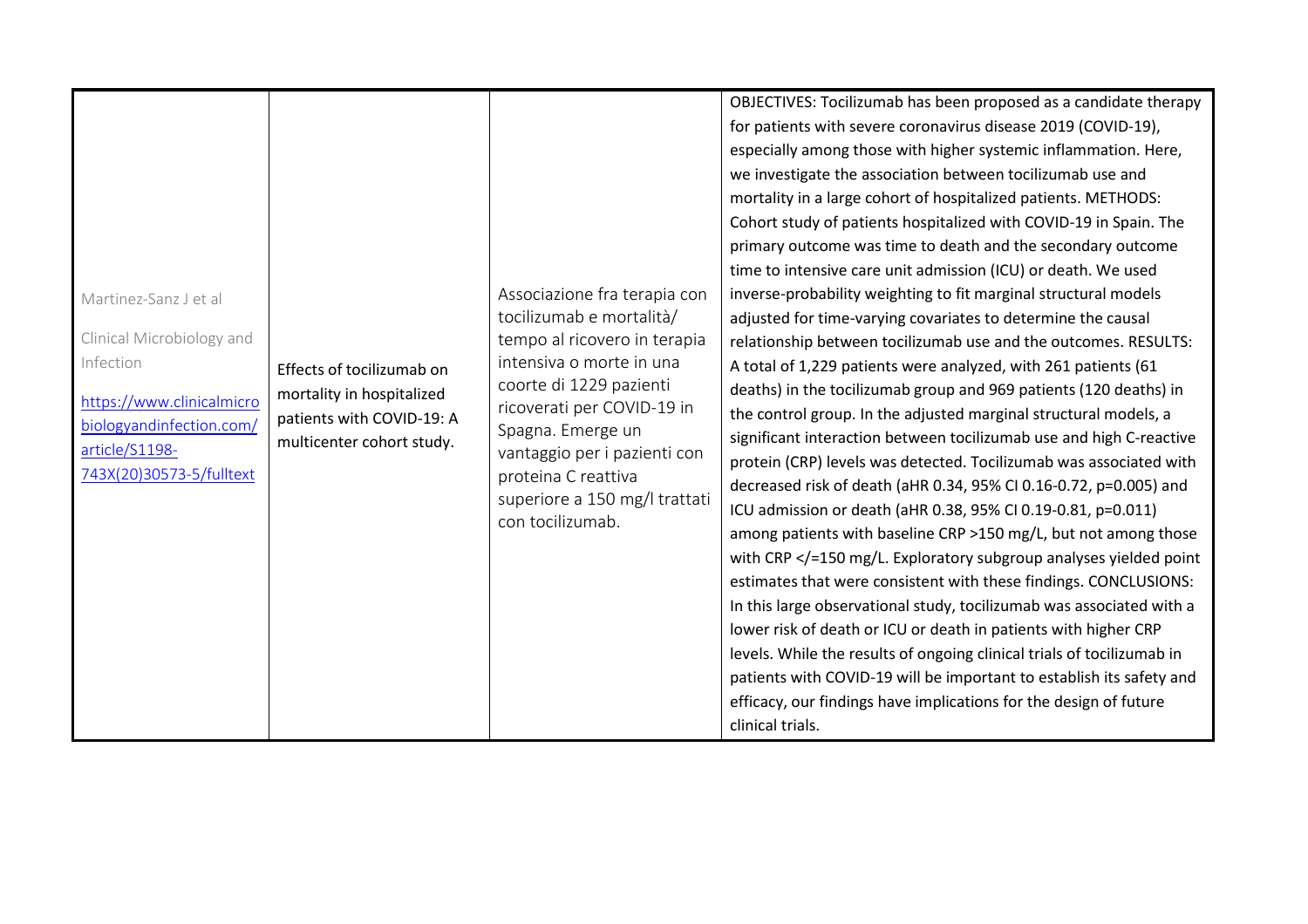|                                                                                                                |                                                                                                                                      |                                                                                                                                                                                                                                                                              | A C-reactive protein > 150 mg/dL<br><b>Death or ICU admission</b><br>Death<br>All (n=286)<br>Absolute lymphocyte count < 1000 cell/uL (n = 187<br>D-dimer > 1000 ng/mL (n = 147)<br>$0.05$ $0.1$<br>02<br>05<br>$\overline{2}$<br>Adjusted Hazard Ratio (95% CI)<br>в<br>C-reactive protein $\leq 150$ mg/dL<br><b>Death or ICU admission</b><br>Death<br>All (n=943)<br>Absolute lymphocyte count < 1000 cell/uL (n = 397)<br>D-dimer > 1000 ng/mL (n = 282)<br>$0.05$ 0.1 0.2<br>$0.5 \quad 1 \quad 2$<br>$0.05$ 0.1 0.2<br>0.5<br>$\overline{2}$<br>$\mathbf{A}$<br>djusted Hazard Ratio (95% CI)                                                                                                      |
|----------------------------------------------------------------------------------------------------------------|--------------------------------------------------------------------------------------------------------------------------------------|------------------------------------------------------------------------------------------------------------------------------------------------------------------------------------------------------------------------------------------------------------------------------|-----------------------------------------------------------------------------------------------------------------------------------------------------------------------------------------------------------------------------------------------------------------------------------------------------------------------------------------------------------------------------------------------------------------------------------------------------------------------------------------------------------------------------------------------------------------------------------------------------------------------------------------------------------------------------------------------------------|
| Helfand BKI et al<br>JAMA<br>https://jamanetwork.com<br>/journals/jamainternalme<br>dicine/fullarticle/2771091 | The Exclusion of Older<br>Persons From Vaccine and<br><b>Treatment Trials for</b><br>Coronavirus Disease 2019-<br>Missing the Target | Revisione dei criteri di<br>inclusione di 847 trial clinici<br>su COVID-19 (lista completa<br>nell'Appendice allo studio):<br>la fascia d'età 65-80 anni è<br>ampiamente esclusa,<br>nonostante sia la più colpita<br>in termini di incidenza<br>dell'infezione e mortalità. | Older adults are at greatest risk of severe disease and death due to<br>coronavirus disease 2019 (COVID-19). Globally, persons older than<br>65 years comprise 9% of the population,1 yet account for 30% to<br>40% of cases and more than 80% of deaths.2<br>Unfortunately, there is a long history of exclusion of older adults<br>from clinical trials. In response, the National Institutes of Health<br>instituted the Inclusion Across the Lifespan policy, requiring the<br>inclusion of older adults in clinical trials.3 Thus, we reviewed all<br>COVID-19 treatment and vaccine trials on<br>http://www.clinicaltrials.gov to evaluate their risk for exclusion of<br>older adults (≥65 years). |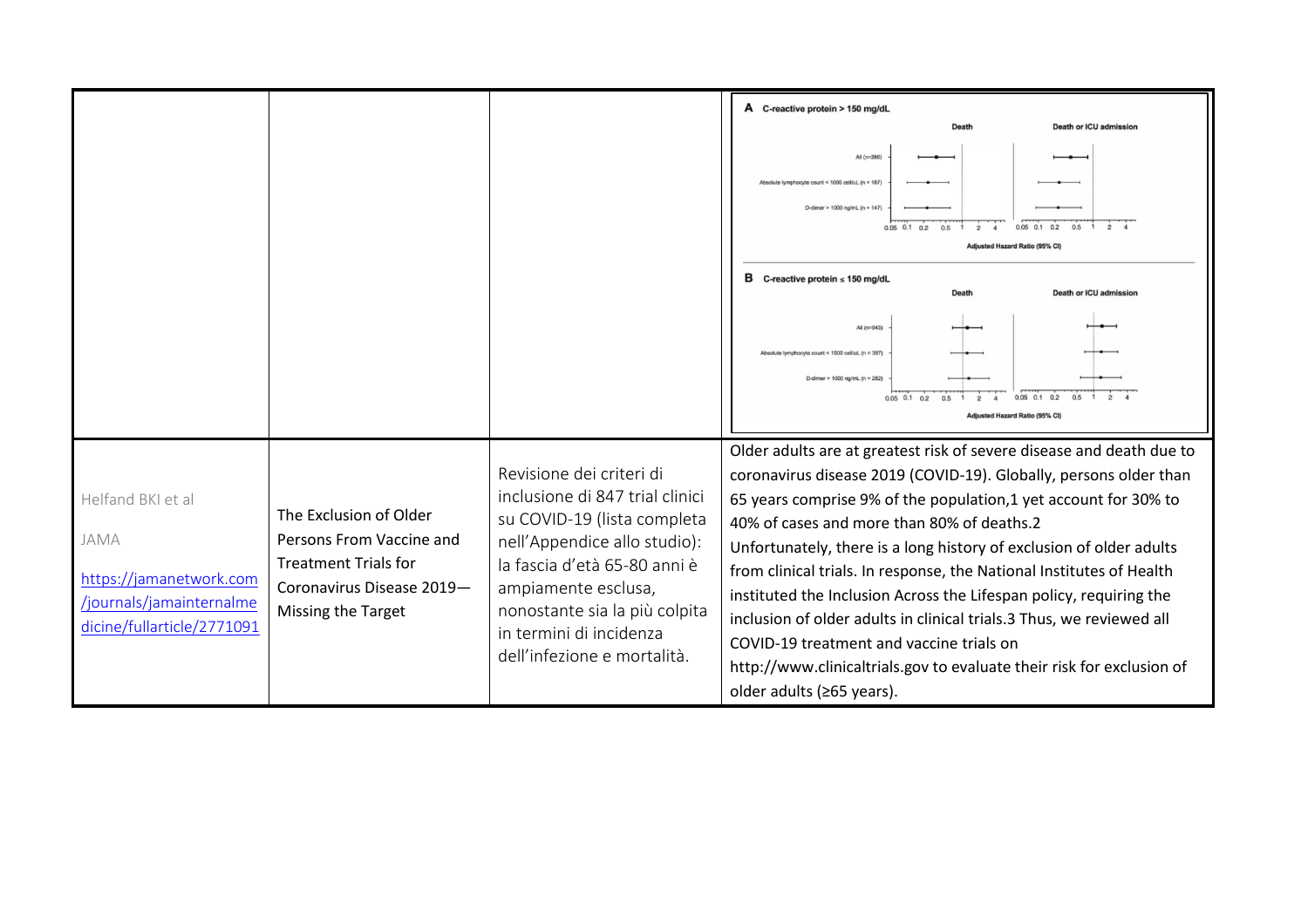| Piechotta V et al<br>Convalescent plasma or<br>hyperimmune<br>Cochrane Library<br>immunoglobulin for people<br>with COVID-19: a living<br>https://pubmed.ncbi.nlm.<br>systematic review<br>nih.gov/32648959/ | Revisione sistematica che<br>valuta efficacia e sicurezza<br>del trattamento con plasma<br>di convalescenti o<br>immunoglobuline<br>iperimmuni per COVID-19.<br>Le evidenze a disposizione<br>sono scarse. | potential therapy for coronavirus disease 2019 (COVID-19). A<br>thorough understanding of the current body of evidence regarding<br>the benefits and risks is required. OBJECTIVES: To continually assess,<br>as more evidence becomes available, whether convalescent plasma<br>or hyperimmune immunoglobulin transfusion is effective and safe in<br>treatment of people with COVID-19.<br>Search methods: We searched the World Health Organization<br>(WHO) COVID-19 Global Research Database, MEDLINE, Embase,<br>Cochrane COVID-19 Study Register, Centers for Disease Control and<br>Prevention COVID-19 Research Article Database and trial registries<br>to identify completed and ongoing studies on 4 June 2020.<br>Selection criteria: We followed standard Cochrane methodology.<br>We included studies evaluating convalescent plasma or<br>hyperimmune immunoglobulin for people with COVID-19,<br>irrespective of study design, disease severity, age, gender or<br>ethnicity. We excluded studies including populations with other<br>coronavirus diseases (severe acute respiratory syndrome (SARS) or<br>Middle East respiratory syndrome (MERS)) and studies evaluating<br>standard immunoglobulin.<br>Data collection and analysis: We followed standard Cochrane<br>methodology. To assess bias in included studies, we used the<br>Cochrane 'Risk of bias' tool for randomised controlled trials (RCTs),<br>the Risk of Bias in Non-randomised Studies - of Interventions<br>(ROBINS-I) tool for controlled non-randomised studies of<br>interventions (NRSIs), and the assessment criteria for observational<br>studies, provided by Cochrane Childhood Cancer for non-controlled |
|--------------------------------------------------------------------------------------------------------------------------------------------------------------------------------------------------------------|------------------------------------------------------------------------------------------------------------------------------------------------------------------------------------------------------------|-----------------------------------------------------------------------------------------------------------------------------------------------------------------------------------------------------------------------------------------------------------------------------------------------------------------------------------------------------------------------------------------------------------------------------------------------------------------------------------------------------------------------------------------------------------------------------------------------------------------------------------------------------------------------------------------------------------------------------------------------------------------------------------------------------------------------------------------------------------------------------------------------------------------------------------------------------------------------------------------------------------------------------------------------------------------------------------------------------------------------------------------------------------------------------------------------------------------------------------------------------------------------------------------------------------------------------------------------------------------------------------------------------------------------------------------------------------------------------------------------------------------------------------------------------------------------------------------------------------------------------------------------------------------------------------------------------------|
|                                                                                                                                                                                                              |                                                                                                                                                                                                            | NRSIs. MAIN RESULTS: This is the first living update of our review.                                                                                                                                                                                                                                                                                                                                                                                                                                                                                                                                                                                                                                                                                                                                                                                                                                                                                                                                                                                                                                                                                                                                                                                                                                                                                                                                                                                                                                                                                                                                                                                                                                       |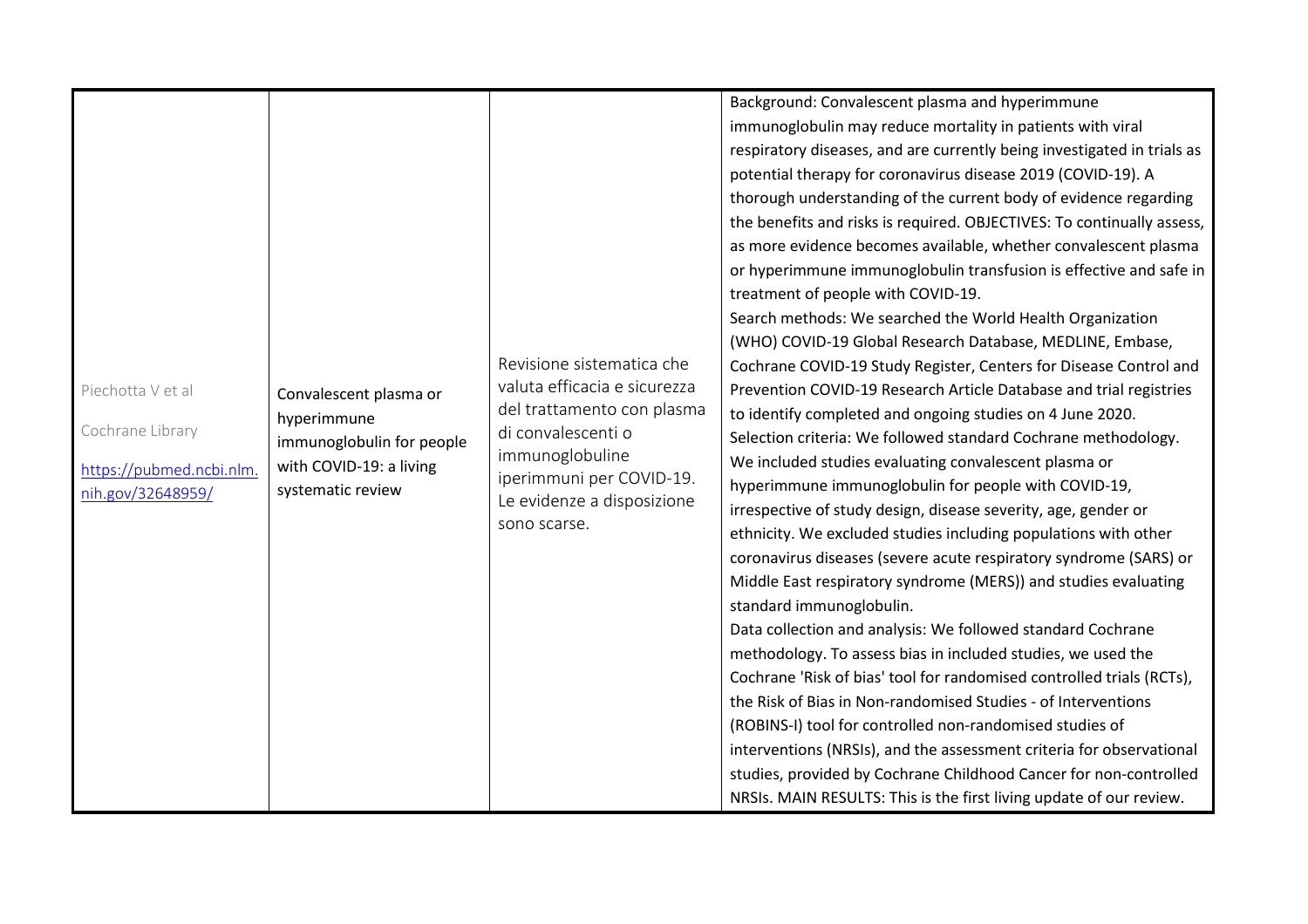|  | We included 20 studies (1 RCT, 3 controlled NRSIs, 16 non-             |
|--|------------------------------------------------------------------------|
|  | controlled NRSIs) with 5443 participants, of whom 5211 received        |
|  | convalescent plasma, and identified a further 98 ongoing studies       |
|  | evaluating convalescent plasma or hyperimmune immunoglobulin,          |
|  | of which 50 are randomised. We did not identify any completed          |
|  | studies evaluating hyperimmune immunoglobulin. Overall risk of         |
|  | bias of included studies was high, due to study design, type of        |
|  | participants, and other previous or concurrent treatments.             |
|  | Effectiveness of convalescent plasma for people with COVID-19 We       |
|  | included results from four controlled studies (1 RCT (stopped early)   |
|  | with 103 participants, of whom 52 received convalescent plasma;        |
|  | and 3 controlled NRSIs with 236 participants, of whom 55 received      |
|  | convalescent plasma) to assess effectiveness of convalescent           |
|  | plasma. Control groups received standard care at time of treatment     |
|  | without convalescent plasma. All-cause mortality at hospital           |
|  | discharge (1 controlled NRSI, 21 participants) We are very uncertain   |
|  | whether convalescent plasma has any effect on all-cause mortality      |
|  | at hospital discharge (risk ratio (RR) 0.89, 95% confidence interval   |
|  | (CI) 0.61 to 1.31; very low-certainty evidence). Time to death (1 RCT, |
|  | 103 participants; 1 controlled NRSI, 195 participants) We are very     |
|  | uncertain whether convalescent plasma prolongs time to death           |
|  | (RCT: hazard ratio (HR) 0.74, 95% CI 0.30 to 1.82; controlled NRSI:    |
|  | HR 0.46, 95% CI 0.22 to 0.96; very low-certainty evidence).            |
|  | Improvement of clinical symptoms, assessed by need for respiratory     |
|  | support (1 RCT, 103 participants; 1 controlled NRSI, 195               |
|  | participants) We are very uncertain whether convalescent plasma        |
|  | has any effect on improvement of clinical symptoms at seven days       |
|  | (RCT: RR 0.98, 95% CI 0.30 to 3.19), 14 days (RCT: RR 1.85, 95% CI     |
|  | 0.91 to 3.77; controlled NRSI: RR 1.08, 95% CI 0.91 to 1.29), and 28   |
|  | days (RCT: RR 1.20, 95% CI 0.80 to 1.81; very low-certainty            |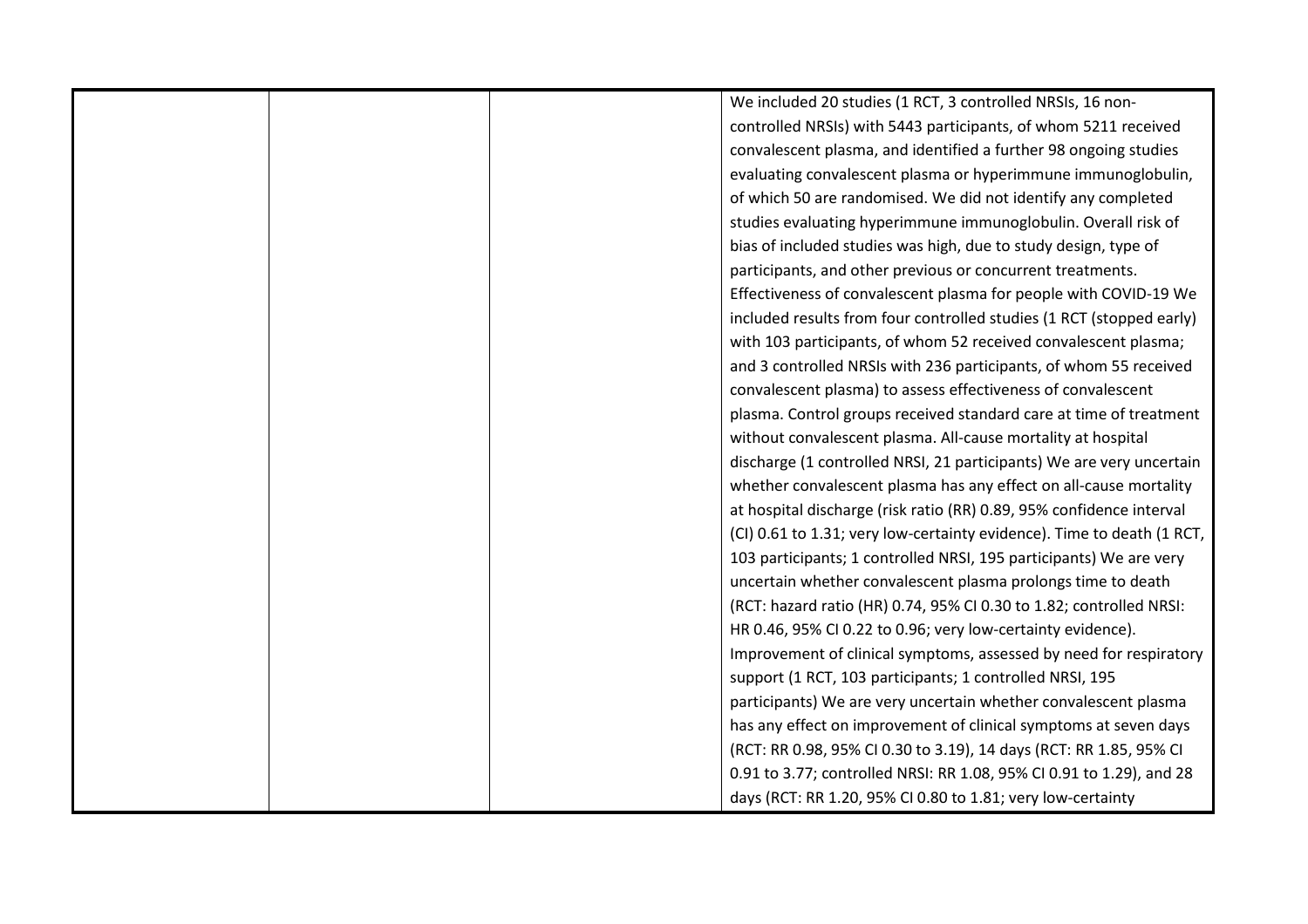|  | evidence). Quality of life No studies reported this outcome. Safety   |
|--|-----------------------------------------------------------------------|
|  | of convalescent plasma for people with COVID-19 We included           |
|  | results from 1 RCT, 3 controlled NRSIs and 10 non-controlled NRSIs    |
|  | assessing safety of convalescent plasma. Reporting of adverse         |
|  | events and serious adverse events was variable. The controlled        |
|  | studies reported on adverse events and serious adverse events only    |
|  | in participants receiving convalescent plasma. The duration of        |
|  | follow-up varied. Some, but not all, studies included death as a      |
|  | serious adverse event. Grade 3 or 4 adverse events (13 studies, 201   |
|  | participants) The studies did not report the grade of adverse events. |
|  | Thirteen studies (201 participants) reported on adverse events of     |
|  | possible grade 3 or 4 severity. The majority of these adverse events  |
|  | were allergic or respiratory events. We are very uncertain whether    |
|  | or not convalescent plasma therapy affects the risk of moderate to    |
|  | severe adverse events (very low-certainty evidence). Serious          |
|  | adverse events (14 studies, 5201 participants) Fourteen studies       |
|  | (5201 participants) reported on serious adverse events. The           |
|  | majority of participants were from one non-controlled NRSI (5000      |
|  | participants), which reported only on serious adverse events limited  |
|  | to the first four hours after convalescent plasma transfusion. This   |
|  | study included death as a serious adverse event; they reported 15     |
|  | deaths, four of which they classified as potentially, probably or     |
|  | definitely related to transfusion. Other serious adverse events       |
|  | reported in all studies were predominantly allergic or respiratory in |
|  | nature, including anaphylaxis, transfusion-associated dyspnoea, and   |
|  | transfusion-related acute lung injury (TRALI). We are very uncertain  |
|  | whether or not convalescent plasma affects the number of serious      |
|  | adverse events.                                                       |
|  | Authors' conclusions: We are very uncertain whether convalescent      |
|  | plasma is beneficial for people admitted to hospital with COVID-19.   |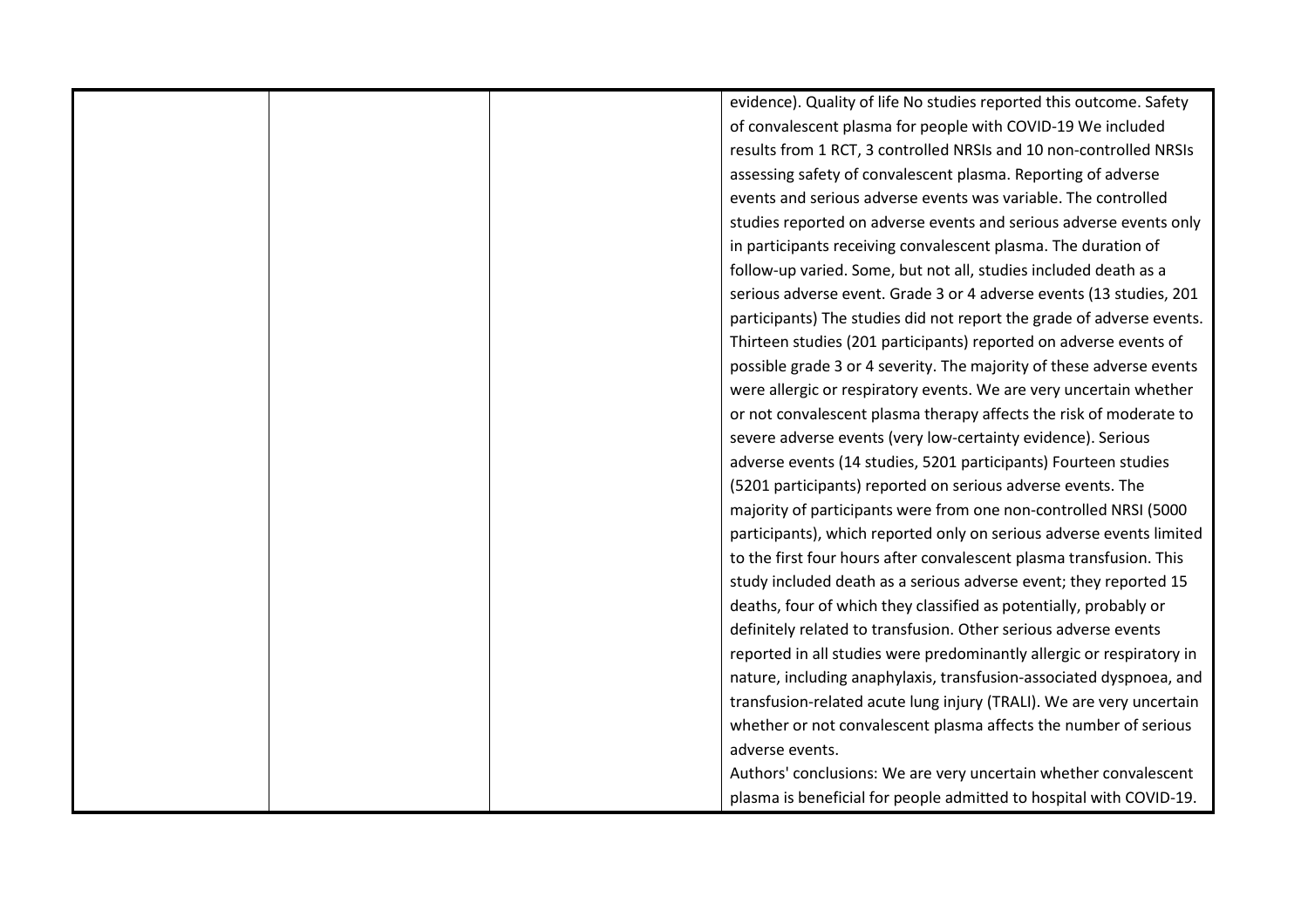|                                                                                                                             |                                                                                                                                                                 |                                                                                                                                                                                    | For safety outcomes we also included non-controlled NRSIs. There<br>was limited information regarding adverse events. Of the controlled<br>studies, none reported on this outcome in the control group. There<br>is only very low-certainty evidence for safety of convalescent<br>plasma for COVID-19. While major efforts to conduct research on<br>COVID-19 are being made, problems with recruiting the anticipated<br>number of participants into these studies are conceivable. The early<br>termination of the first RCT investigating convalescent plasma, and<br>the multitude of studies registered in the past months illustrate this.<br>It is therefore necessary to critically assess the design of these<br>registered studies, and well-designed studies should be prioritised.<br>Other considerations for these studies are the need to report<br>outcomes for all study arms in the same way, and the importance of<br>maintaining comparability in terms of co-interventions administered<br>in all study arms. There are 98 ongoing studies evaluating<br>convalescent plasma and hyperimmune immunoglobulin, of which<br>50 are RCTs. This is the first living update of the review, and we will<br>continue to update this review periodically. These updates may<br>show different results to those reported here. |
|-----------------------------------------------------------------------------------------------------------------------------|-----------------------------------------------------------------------------------------------------------------------------------------------------------------|------------------------------------------------------------------------------------------------------------------------------------------------------------------------------------|--------------------------------------------------------------------------------------------------------------------------------------------------------------------------------------------------------------------------------------------------------------------------------------------------------------------------------------------------------------------------------------------------------------------------------------------------------------------------------------------------------------------------------------------------------------------------------------------------------------------------------------------------------------------------------------------------------------------------------------------------------------------------------------------------------------------------------------------------------------------------------------------------------------------------------------------------------------------------------------------------------------------------------------------------------------------------------------------------------------------------------------------------------------------------------------------------------------------------------------------------------------------------------------------------------------------------------------------|
| Juul S et al<br>PloS Medicine<br>https://journals.plos.org/<br>plosmedicine/article?id=1<br>0.1371/journal.pmed.100<br>3293 | Interventions for treatment<br>of COVID-19: A living<br>systematic review with<br>meta-analyses and trial<br>sequential analyses (The<br><b>LIVING Project)</b> | Revisione sistematica e<br>metanalisi sulla base di 33<br>trial clinici al fine di valutare<br>l'efficacia di desametasone,<br>remdesivir e<br>idrossiclorochina per COVID-<br>19. | Background: Coronavirus disease 2019 (COVID-19) is a rapidly<br>spreading disease that has caused extensive burden to individuals,<br>families, countries, and the world. Effective treatments of COVID-19<br>are urgently needed.<br>Methods and findings: This is the first edition of a living systematic<br>review of randomized clinical trials comparing the effects of all<br>treatment interventions for participants in all age groups with<br>COVID-19. We planned to conduct aggregate data meta-analyses,<br>trial sequential analyses, network meta-analysis, and individual<br>patient data meta-analyses. Our systematic review is based on<br>Preferred Reporting Items for Systematic Reviews and Meta-                                                                                                                                                                                                                                                                                                                                                                                                                                                                                                                                                                                                                   |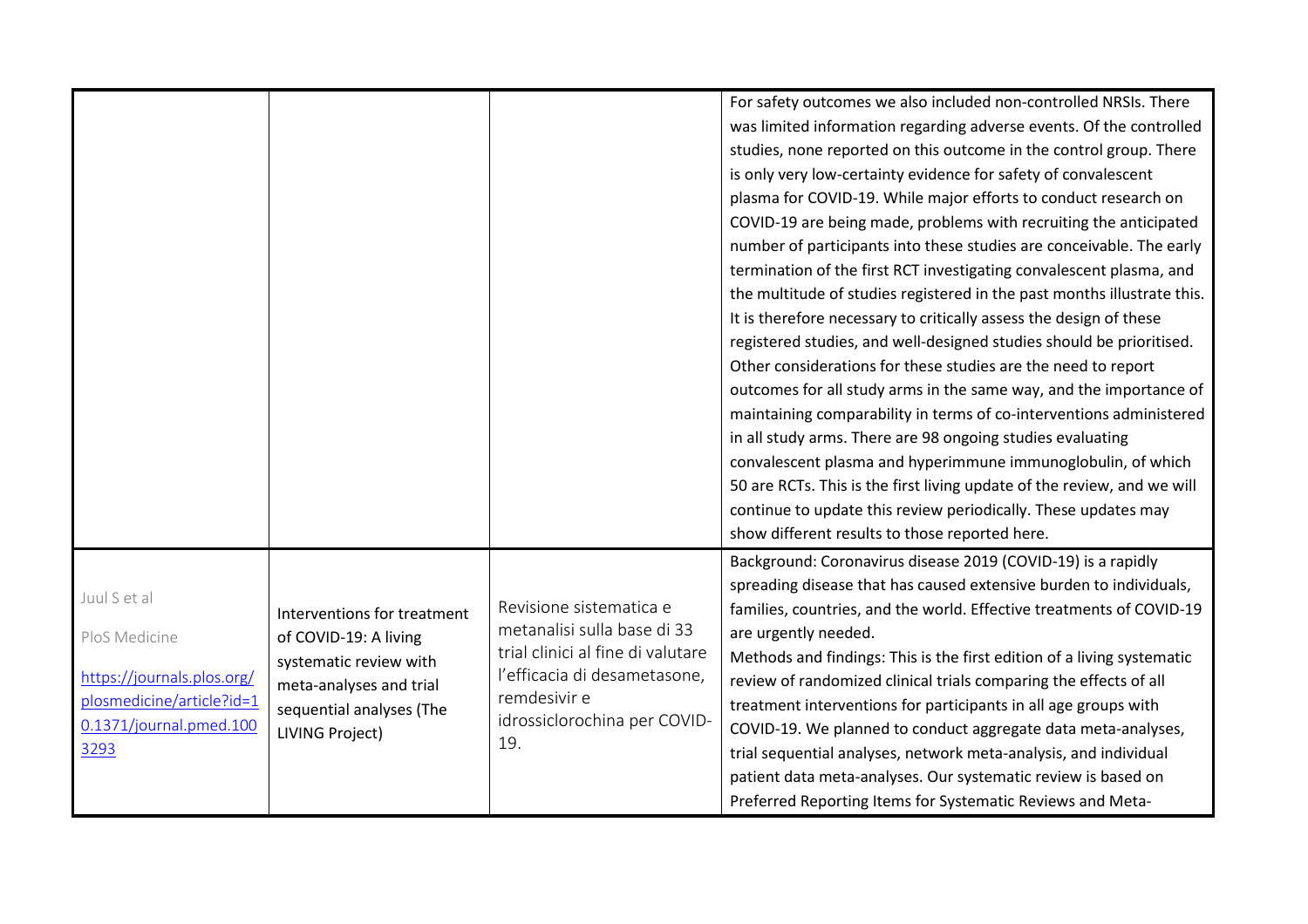|  | Analysis (PRISMA) and Cochrane guidelines, and our 8-step                  |
|--|----------------------------------------------------------------------------|
|  | procedure for better validation of clinical significance of meta-          |
|  | analysis results. We performed both fixed-effect and random-               |
|  | effects meta-analyses. Primary outcomes were all-cause mortality           |
|  | and serious adverse events. Secondary outcomes were admission to           |
|  | intensive care, mechanical ventilation, renal replacement therapy,         |
|  | quality of life, and nonserious adverse events. We used Grading of         |
|  | Recommendations Assessment, Development and Evaluation                     |
|  | (GRADE) to assess the certainty of evidence. We searched relevant          |
|  | databases and websites for published and unpublished trials until          |
|  | August 7, 2020. Two reviewers independently extracted data and             |
|  | assessed trial methodology.                                                |
|  | We included 33 randomized clinical trials enrolling a total of 13,312      |
|  | participants. All trials were at overall high risk of bias. We identified  |
|  | one trial randomizing 6,425 participants to dexamethasone versus           |
|  | standard care. This trial showed evidence of a beneficial effect of        |
|  | dexamethasone on all-cause mortality (rate ratio 0.83; 95%                 |
|  | confidence interval [CI] $0.75-0.93$ ; $p < 0.001$ ; low certainty) and on |
|  | mechanical ventilation (risk ratio [RR] 0.77; 95% CI 0.62-0.95; p =        |
|  | 0.021; low certainty). It was possible to perform meta-analysis of 10      |
|  | comparisons. Meta-analysis showed no evidence of a difference              |
|  | between remdesivir versus placebo on all-cause mortality (RR 0.74;         |
|  | 95% CI 0.40-1.37; p = 0.34, I2 = 58%; 2 trials; very low certainty) or     |
|  | nonserious adverse events (RR 0.94; 95% CI 0.80-1.11; p = 0.48, I2 =       |
|  | 29%; 2 trials; low certainty). Meta-analysis showed evidence of a          |
|  | beneficial effect of remdesivir versus placebo on serious adverse          |
|  | events (RR 0.77; 95% CI 0.63-0.94; p = 0.009, I2 = 0%; 2 trials; very      |
|  | low certainty) mainly driven by respiratory failure in one trial.          |
|  | Meta-analyses and trial sequential analyses showed that we could           |
|  | exclude the possibility that hydroxychloroquine versus standard            |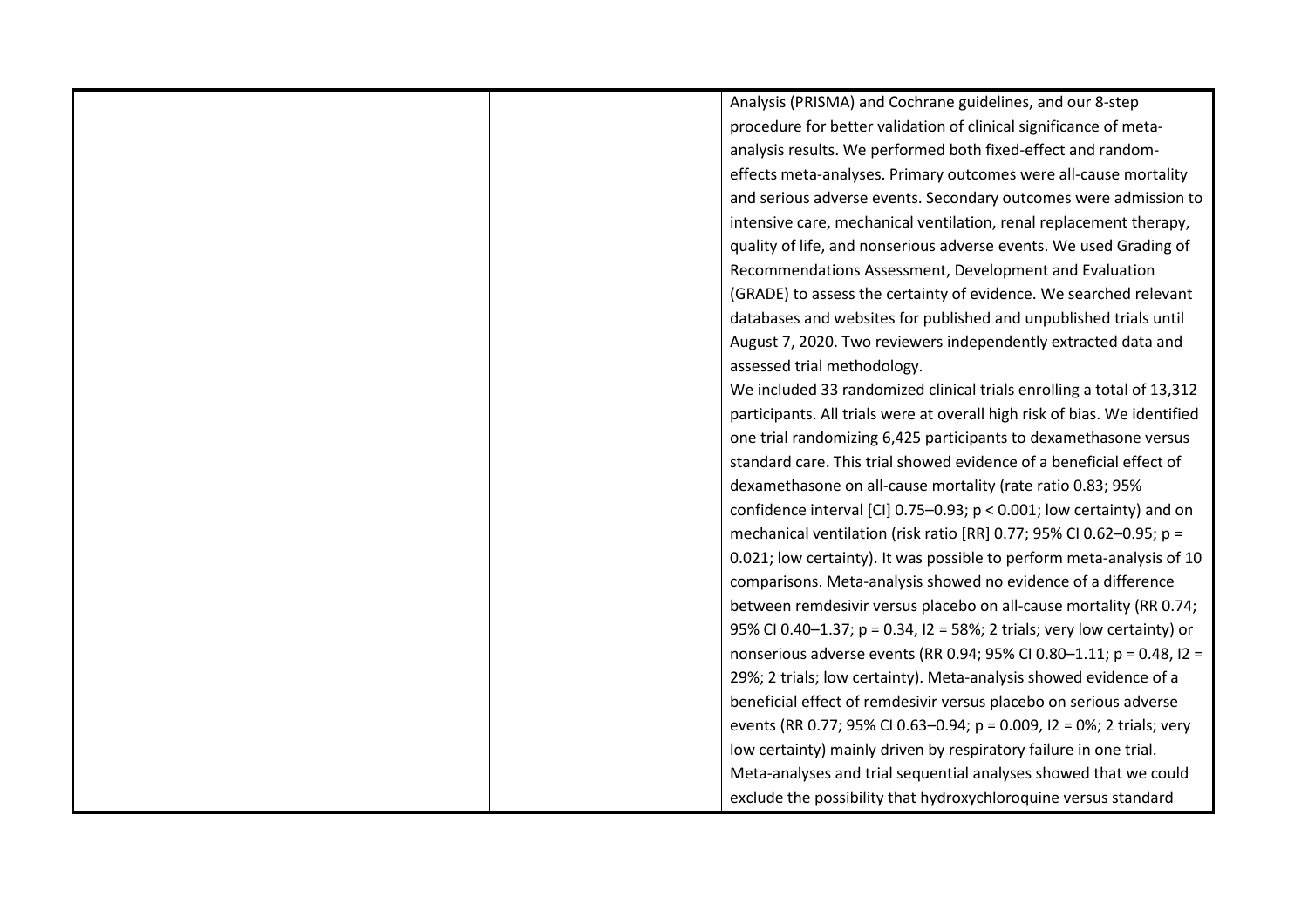|  | care reduced the risk of all-cause mortality (RR 1.07; 95% CI 0.97-          |
|--|------------------------------------------------------------------------------|
|  | 1.19; $p = 0.17$ ; $l2 = 0\%$ ; 7 trials; low certainty) and serious adverse |
|  | events (RR 1.07; 95% CI 0.96-1.18; p = 0.21; I2 = 0%; 7 trials; low          |
|  | certainty) by 20% or more, and meta-analysis showed evidence of a            |
|  | harmful effect on nonserious adverse events (RR 2.40; 95% CI 2.01-           |
|  | 2.87; p < 0.00001; I2 = 90%; 6 trials; very low certainty). Meta-            |
|  | analysis showed no evidence of a difference between lopinavir-               |
|  | ritonavir versus standard care on serious adverse events (RR 0.64;           |
|  | 95% CI 0.39-1.04; p = 0.07, I2 = 0%; 2 trials; very low certainty) or        |
|  | nonserious adverse events (RR 1.14; 95% CI 0.85-1.53; p = 0.38, I2 =         |
|  | 75%; 2 trials; very low certainty). Meta-analysis showed no evidence         |
|  | of a difference between convalescent plasma versus standard care             |
|  | on all-cause mortality (RR 0.60; 95% CI 0.33-1.10; p = 0.10, I2 = 0%;        |
|  | 2 trials; very low certainty). Five single trials showed statistically       |
|  | significant results but were underpowered to confirm or reject               |
|  | realistic intervention effects.                                              |
|  | None of the remaining trials showed evidence of a difference on our          |
|  | predefined outcomes. Because of the lack of relevant data, it was            |
|  | not possible to perform other meta-analyses, network meta-                   |
|  | analysis, or individual patient data meta-analyses. The main                 |
|  | limitation of this living review is the paucity of data currently            |
|  | available. Furthermore, the included trials were all at risks of             |
|  | systematic errors and random errors.                                         |
|  | Conclusions: Our results show that dexamethasone and remdesivir              |
|  | might be beneficial for COVID-19 patients, but the certainty of the          |
|  | evidence was low to very low, so more trials are needed. We can              |
|  | exclude the possibility of hydroxychloroquine versus standard care           |
|  | reducing the risk of death and serious adverse events by 20% or              |
|  | more. Otherwise, no evidence-based treatment for COVID-19                    |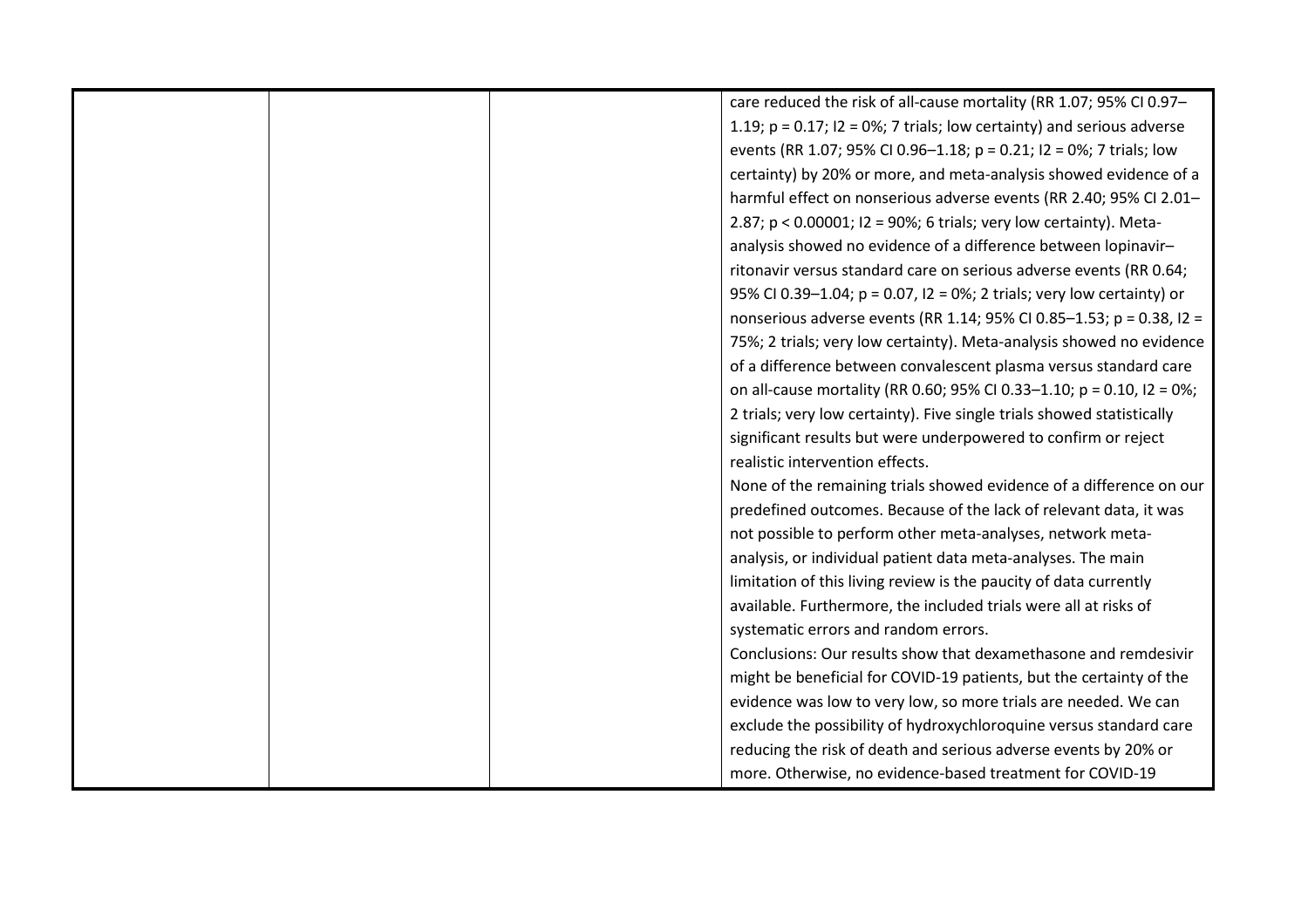|                                                                                                                           |                                                                                                    |                                                                                                                                                                                                                       | currently exists. This review will continuously inform best practice in<br>treatment and clinical research of COVID-19.                                                                                                                                                                                                                                                                                                                                                                                                                                                                                                                                                                                                                                                                                                                                                                                                                                               |
|---------------------------------------------------------------------------------------------------------------------------|----------------------------------------------------------------------------------------------------|-----------------------------------------------------------------------------------------------------------------------------------------------------------------------------------------------------------------------|-----------------------------------------------------------------------------------------------------------------------------------------------------------------------------------------------------------------------------------------------------------------------------------------------------------------------------------------------------------------------------------------------------------------------------------------------------------------------------------------------------------------------------------------------------------------------------------------------------------------------------------------------------------------------------------------------------------------------------------------------------------------------------------------------------------------------------------------------------------------------------------------------------------------------------------------------------------------------|
| Tortorici MA et al<br>Science<br>https://science.sciencem<br>ag.org/content/early/202<br>0/09/23/science.abe3354<br>.full | Ultrapotent human<br>antibodies protect against<br>SARS-CoV-2 challenge via<br>multiple mechanisms | Descrizione di due anticorpi<br>neutralizzanti (S2E12 e<br>S2M11) diretti contro il<br>recettore ACE2 in grado di<br>bloccare l'ingresso di SARS-<br>CoV-2 nelle cellule ed<br>efficaci su animale da<br>esperimento. | Efficient therapeutic options are needed to control the spread of<br>SARS-CoV-2 that has caused more than 922,000 fatalities as of<br>September 13th, 2020. We report the isolation and characterization<br>of two ultrapotent SARS-CoV-2 human neutralizing antibodies<br>(S2E12 and S2M11) that protect hamsters against SARS-CoV-2<br>challenge. Cryo-electron microscopy structures show that S2E12<br>and S2M11 competitively block ACE2 attachment and that S2M11<br>also locks the spike in a closed conformation by recognition of a<br>quaternary epitope spanning two adjacent receptor-binding<br>domains. Cocktails including S2M11, S2E12 or the previously<br>identified S309 antibody broadly neutralize a panel of circulating<br>SARS-CoV-2 isolates and activate effector functions. Our results<br>pave the way to implement antibody cocktails for prophylaxis or<br>therapy, circumventing or limiting the emergence of viral escape<br>mutants. |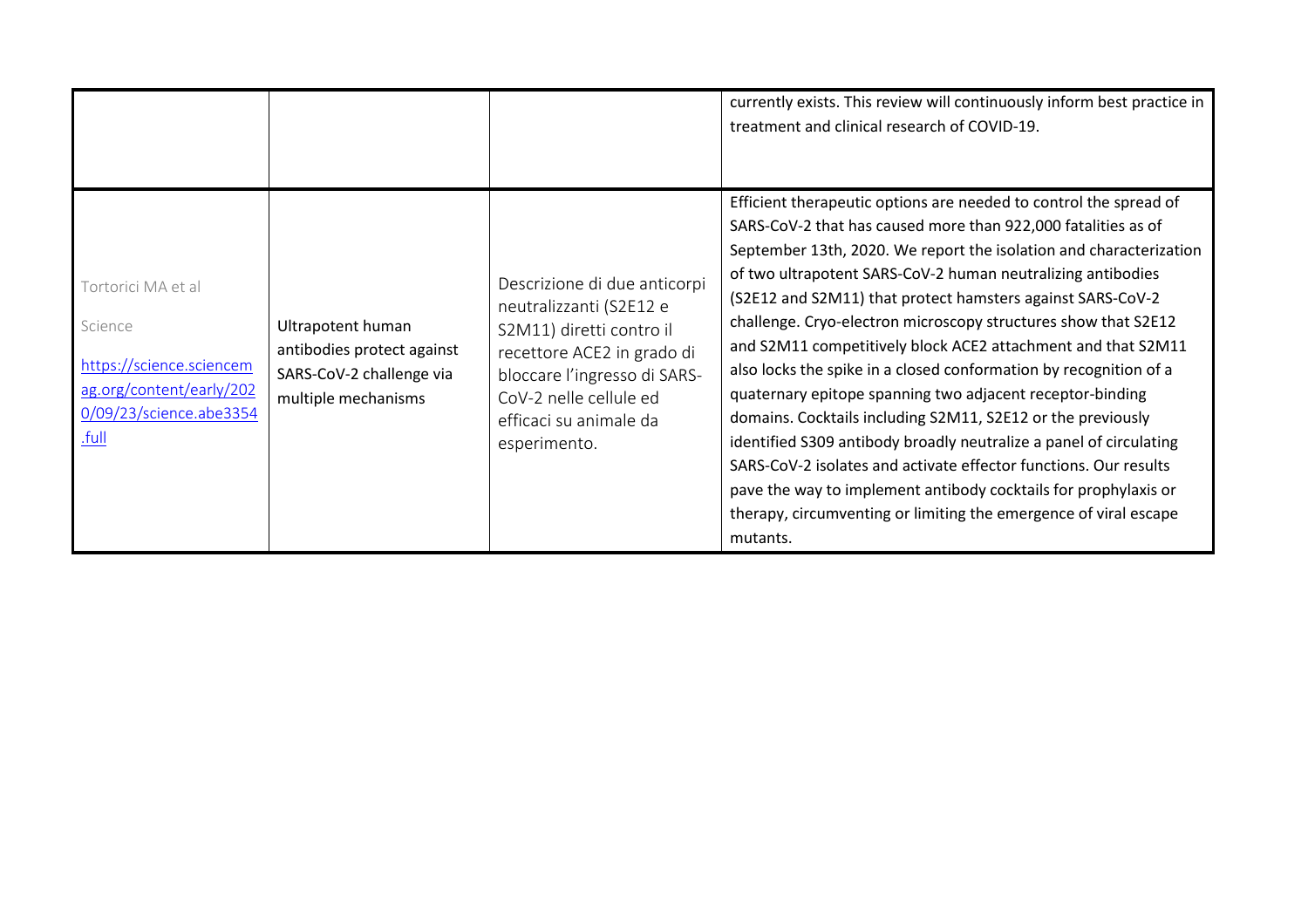|                                                                                            |                                                                                  |                                                                                                                                                                                                                                                                 | Fig. 5 S2E12, S2M11 or cocktails of the two mAbs provide robust in vivo<br>protection against SARS-CoV-2 challenge.<br>Syrian hamsters were injected with the indicated amount of mAb 48 hours before<br>intra-nasal challenge with SARS-CoV-2. (A) Quantification of viral RNA in the lungs<br>4 days post-infection. (B) The concentration of mAbs measured in the serum<br>before infection (day 0) inversely correlates with the viral RNA load in the lung 4<br>days post infection. (C) Quantification of replicating virus in lung homogenates<br>harvested 4 days post infection using a TCID <sub>50</sub> assay. For mAb cocktails, the total<br>dose of an equimolar mixture of both mAbs is indicated.<br>S2E12, 1 mg/kg<br>o S2M11+S2E12, 1 mpkg<br>S2M11+S2E12, 0.5 mg/kg                  |
|--------------------------------------------------------------------------------------------|----------------------------------------------------------------------------------|-----------------------------------------------------------------------------------------------------------------------------------------------------------------------------------------------------------------------------------------------------------------|----------------------------------------------------------------------------------------------------------------------------------------------------------------------------------------------------------------------------------------------------------------------------------------------------------------------------------------------------------------------------------------------------------------------------------------------------------------------------------------------------------------------------------------------------------------------------------------------------------------------------------------------------------------------------------------------------------------------------------------------------------------------------------------------------------|
| Anderson EJ et al<br><b>NEJM</b><br>https://www.nejm.org/do<br>i/10.1056/NEJMoa20284<br>36 | Safety and Immunogenicity<br>of SARS-CoV-2 mRNA-1273<br>Vaccine in Older Adults. | Espansione di un trial clinico<br>di fase 1 sul vaccino a RNA<br>messaggero mRNA-1273<br>contro SARS-CoV-2 a<br>includere pazienti di età<br>medio-avanzata. Buona<br>tollerabilità e individuazione<br>della dose di 100 mcg da<br>testare in trial di fase 3. | BACKGROUND: Testing of vaccine candidates to prevent infection<br>with severe acute respiratory syndrome coronavirus 2 (SARS-CoV-2)<br>in an older population is important, since increased incidences of<br>illness and death from coronavirus disease 2019 (Covid-19) have<br>been associated with an older age.<br>METHODS: We conducted a phase 1, dose-escalation, open-label<br>trial of a messenger RNA vaccine, mRNA-1273, which encodes the<br>stabilized prefusion SARS-CoV-2 spike protein (S-2P) in healthy<br>adults. The trial was expanded to include 40 older adults, who were<br>stratified according to age (56 to 70 years or ≥71 years). All the<br>participants were assigned sequentially to receive two doses of<br>either 25 µg or 100 µg of vaccine administered 28 days apart. |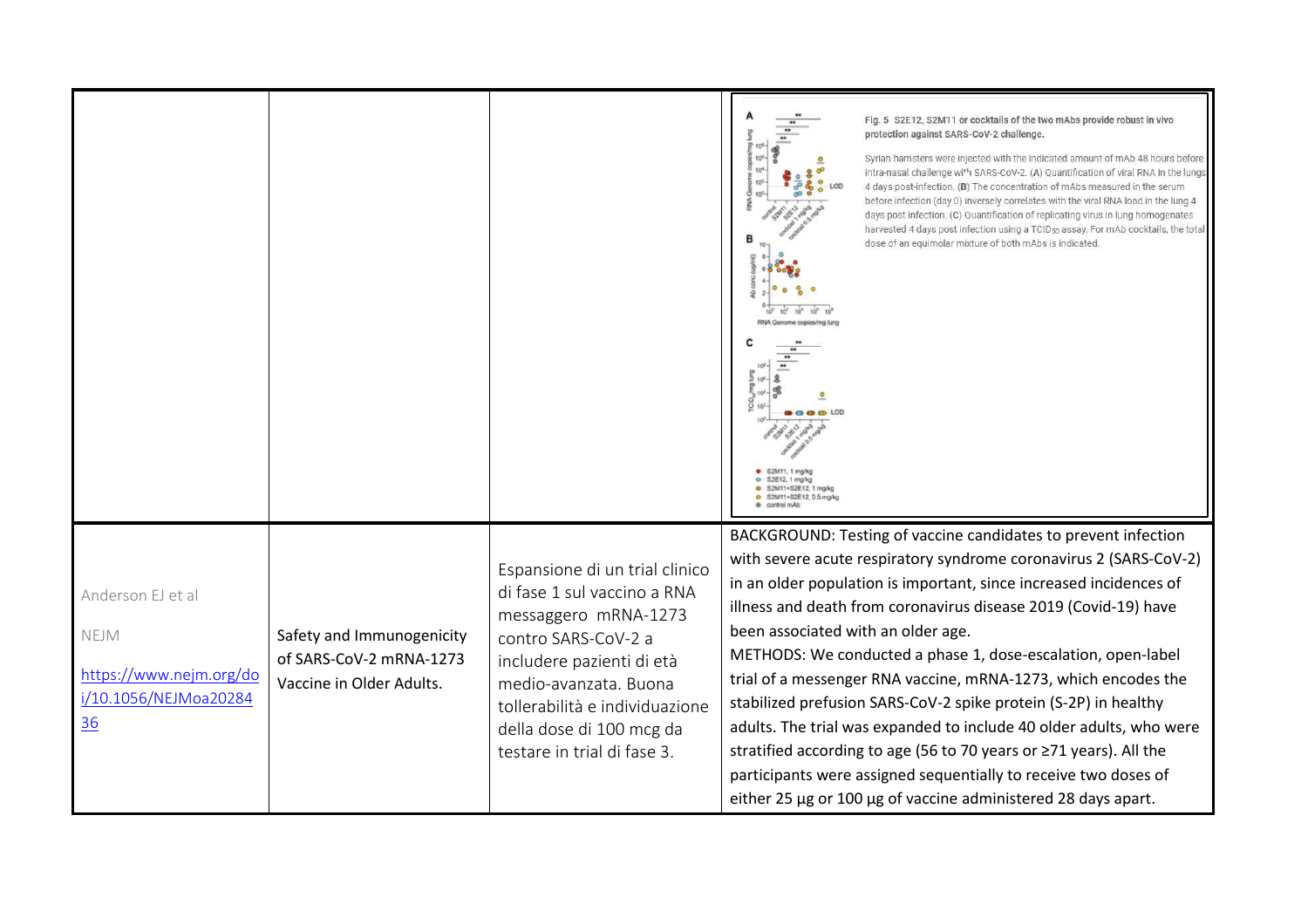|                                                                                      |                                                                                                 |                                                                                                                                                                                                                     | RESULTS: Solicited adverse events were predominantly mild or<br>moderate in severity and most frequently included fatigue, chills,<br>headache, myalgia, and pain at the injection site. Such adverse<br>events were dose-dependent and were more common after the<br>second immunization. Binding-antibody responses increased rapidly<br>after the first immunization. By day 57, among the participants who<br>received the 25-µg dose, the anti-S-2P geometric mean titer (GMT)<br>was 323,945 among those between the ages of 56 and 70 years and<br>1,128,391 among those who were 71 years of age or older; among<br>the participants who received the 100-µg dose, the GMT in the two<br>age subgroups was 1,183,066 and 3,638,522, respectively. After the<br>second immunization, serum neutralizing activity was detected in all<br>the participants by multiple methods. Binding- and neutralizing-<br>antibody responses appeared to be similar to those previously<br>reported among vaccine recipients between the ages of 18 and 55<br>years and were above the median of a panel of controls who had<br>donated convalescent serum. The vaccine elicited a strong CD4<br>cytokine response involving type 1 helper T cells.<br>CONCLUSIONS: In this small study involving older adults, adverse<br>events associated with the mRNA-1273 vaccine were mainly mild or<br>moderate. The 100-µg dose induced higher binding- and<br>neutralizing-antibody titers than the 25-µg dose, which supports the<br>use of the 100-µg dose in a phase 3 vaccine trial. |
|--------------------------------------------------------------------------------------|-------------------------------------------------------------------------------------------------|---------------------------------------------------------------------------------------------------------------------------------------------------------------------------------------------------------------------|-----------------------------------------------------------------------------------------------------------------------------------------------------------------------------------------------------------------------------------------------------------------------------------------------------------------------------------------------------------------------------------------------------------------------------------------------------------------------------------------------------------------------------------------------------------------------------------------------------------------------------------------------------------------------------------------------------------------------------------------------------------------------------------------------------------------------------------------------------------------------------------------------------------------------------------------------------------------------------------------------------------------------------------------------------------------------------------------------------------------------------------------------------------------------------------------------------------------------------------------------------------------------------------------------------------------------------------------------------------------------------------------------------------------------------------------------------------------------------------------------------------------------------------------------------------------------------|
| Webb BJ et al<br>The Lancet<br>https://www.thelancet.co<br>m/journals/lanrhe/article | Clinical criteria for COVID-19-<br>associated<br>hyperinflammatory<br>syndrome: a cohort study. | Validazione di criteri per<br>definire la sindrome da<br>iperinfiammazione da<br>COVID-19: fever,<br>iperferritinemia, ratio<br>neutrofili/linfociti, LDH o<br>AST, D-dimero ed elevazione<br>delle citochine (PCR, | Background: A subset of patients with COVID-19 develops a<br>hyperinflammatory syndrome that has similarities with other<br>hyperinflammatory disorders. However, clinical criteria specifically<br>to define COVID-19-associated hyperinflammatory syndrome (cHIS)<br>have not been established. We aimed to develop and validate<br>diagnostic criteria for cHIS in a cohort of inpatients with COVID-19.                                                                                                                                                                                                                                                                                                                                                                                                                                                                                                                                                                                                                                                                                                                                                                                                                                                                                                                                                                                                                                                                                                                                                                 |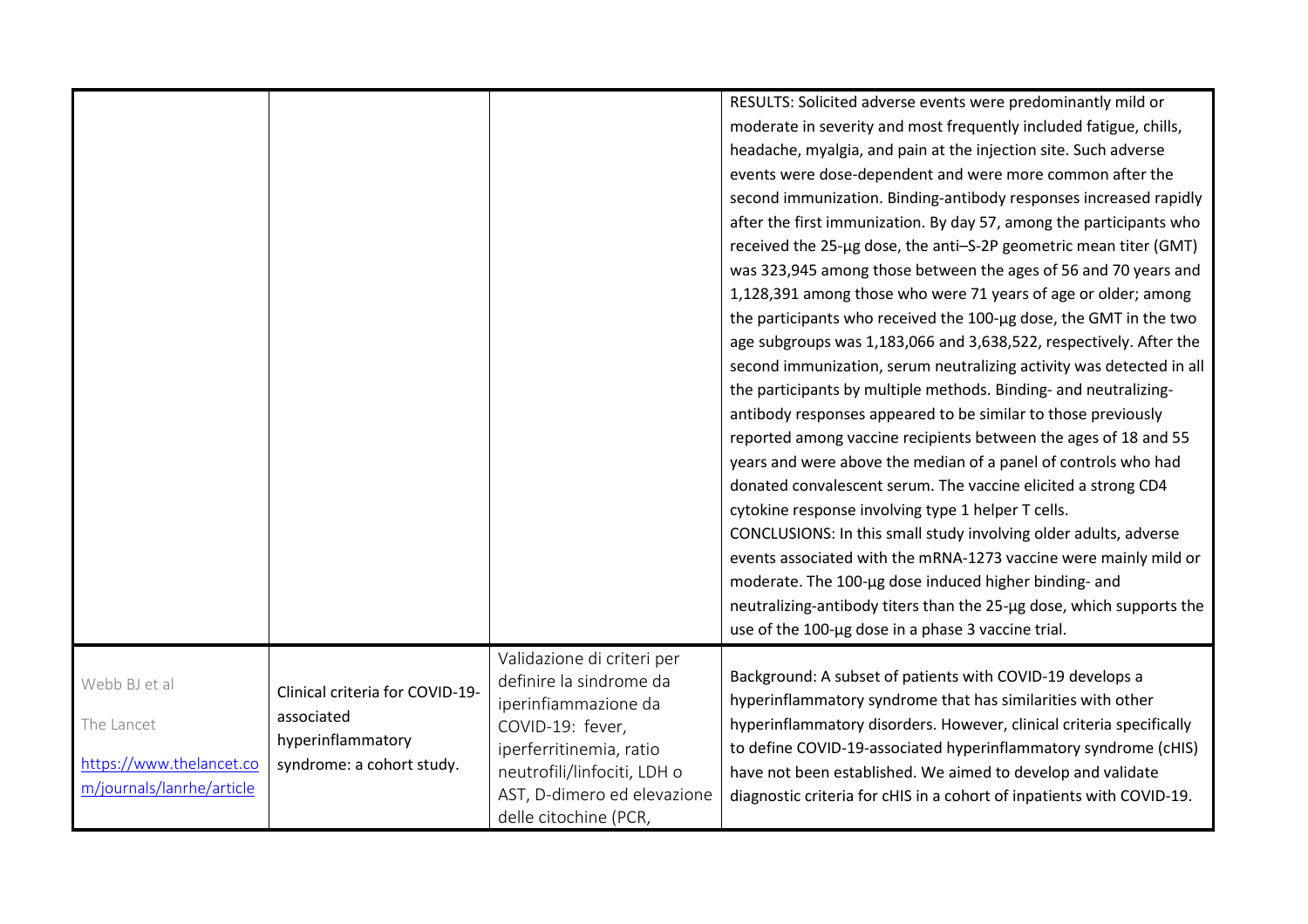| /PIIS2665-               | interleukina-6 o trigliceridi) | Methods: We searched for clinical research articles published              |
|--------------------------|--------------------------------|----------------------------------------------------------------------------|
| 9913(20)30343-X/fulltext | e loro associazione con        | between Jan 1, 1990, and Aug 20, 2020, on features and diagnostic          |
|                          | outcome avverso in 299         | criteria for secondary haemophagocytic lymphohistiocytosis,                |
|                          | pazienti ospedalizzati.        | macrophage activation syndrome, macrophage activation-like                 |
|                          |                                | syndrome of sepsis, cytokine release syndrome, and COVID-19. We            |
|                          |                                | compared published clinical data for COVID-19 with clinical features       |
|                          |                                | of other hyperinflammatory or cytokine storm syndromes. Based on           |
|                          |                                | a framework of conserved clinical characteristics, we developed a          |
|                          |                                | six-criterion additive scale for cHIS: fever, macrophage activation        |
|                          |                                | (hyperferritinaemia), haematological dysfunction (neutrophil to            |
|                          |                                | lymphocyte ratio), hepatic injury (lactate dehydrogenase or                |
|                          |                                | asparate aminotransferase), coagulopathy (D-dimer), and                    |
|                          |                                | cytokinaemia (C-reactive protein, interleukin-6, or triglycerides). We     |
|                          |                                | then validated the association of the cHIS scale with in-hospital          |
|                          |                                | mortality and need for mechanical ventilation in consecutive               |
|                          |                                | patients in the Intermountain Prospective Observational COVID-19           |
|                          |                                | (IPOC) registry who were admitted to hospital with PCR-confirmed           |
|                          |                                | COVID-19. We used a multistate model to estimate the temporal              |
|                          |                                | implications of cHIS.                                                      |
|                          |                                | Findings: We included 299 patients admitted to hospital with               |
|                          |                                | COVID-19 between March 13 and May 5, 2020, in analyses.                    |
|                          |                                | Unadjusted discrimination of the maximum daily cHIS score was              |
|                          |                                | 0.81 (95% CI 0.74-0.88) for in-hospital mortality and 0.92 (0.88-          |
|                          |                                | 0.96) for mechanical ventilation; these results remained significant       |
|                          |                                | in multivariable analysis (odds ratio $1.6$ [95% CI $1.2-2.1$ ], p=0.0020, |
|                          |                                | for mortality and $4.3$ [3.0–6.0], p<0.0001, for mechanical                |
|                          |                                | ventilation). 161 (54%) of 299 patients met two or more cHIS               |
|                          |                                | criteria during their hospital admission; these patients had higher        |
|                          |                                | risk of mortality than patients with a score of less than 2 (24 [15%]      |
|                          |                                | of 138 vs one [1%] of 161) and for mechanical ventilation (73 [45%]        |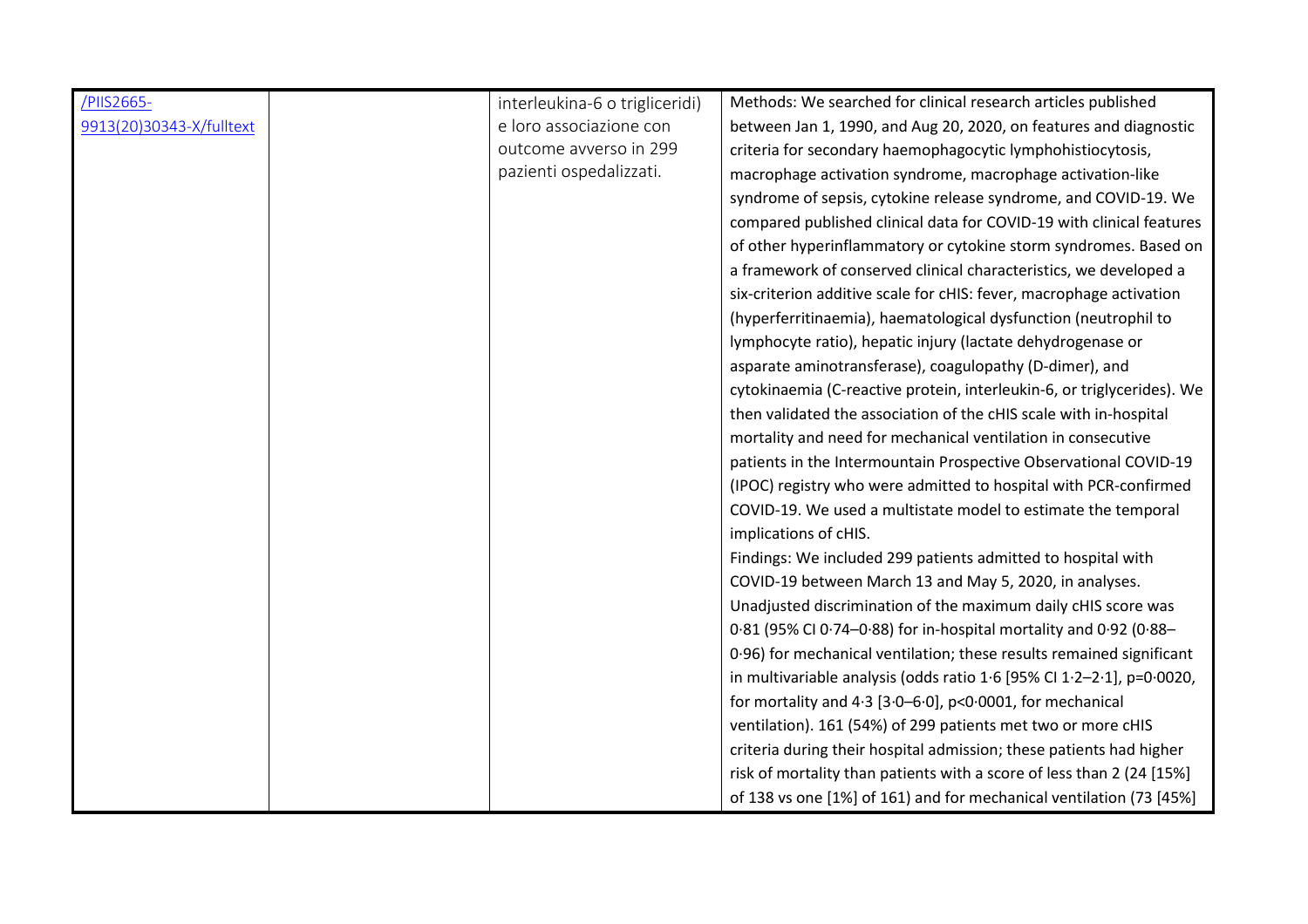|                                                                                                                                   |                                                                               |                                                                                                                                                                                                                                                                        | vs three [2%]). In the multistate model, using daily cHIS score as a<br>time-dependent variable, the cHIS hazard ratio for worsening from<br>low to moderate oxygen requirement was 1.4 (95% CI 1.2-1.6),<br>from moderate oxygen to high-flow oxygen $2.2$ (1 $-4.4$ ), and to<br>mechanical ventilation 4.0 (1.9-8.2).<br>Interpretation: We proposed and validated criteria for<br>hyperinflammation in COVID-19. This hyperinflammatory state,<br>cHIS, is commonly associated with progression to mechanical<br>ventilation and death. External validation is needed. The cHIS scale<br>might be helpful in defining target populations for trials and<br>immunomodulatory therapies.                                                                                                                                                                                                                                                                                                                                                                                                                                                                                                       |
|-----------------------------------------------------------------------------------------------------------------------------------|-------------------------------------------------------------------------------|------------------------------------------------------------------------------------------------------------------------------------------------------------------------------------------------------------------------------------------------------------------------|--------------------------------------------------------------------------------------------------------------------------------------------------------------------------------------------------------------------------------------------------------------------------------------------------------------------------------------------------------------------------------------------------------------------------------------------------------------------------------------------------------------------------------------------------------------------------------------------------------------------------------------------------------------------------------------------------------------------------------------------------------------------------------------------------------------------------------------------------------------------------------------------------------------------------------------------------------------------------------------------------------------------------------------------------------------------------------------------------------------------------------------------------------------------------------------------------|
| Mondelli M et al<br>The Lancet<br>https://www.thelancet.co<br>m/journals/laninf/article/<br>PIIS1473-3099(20)30678-<br>2/fulltext | Low risk of SARS-CoV-2<br>transmission by fomites in<br>real-life conditions. | Corrispondenza che fa<br>riferimento a due studi degli<br>stessi autori in cui si<br>dimostra che il rischio di<br>infezione da SARS-CoV-2<br>tramite superfici<br>contaminate in ospedale è<br>trascurabile, in presenza di<br>procedure standard di<br>disinfezione. | We read with interest the Comment by Emanuel Goldman<br>highlighting experiments done under controlled laboratory<br>conditions that suggest persistence of severe acute respiratory<br>syndrome coronavirus (SARS-CoV-2) on inanimate surfaces for days,<br>with potential implications for viral transmission. Yet, at the same<br>time, Goldman laments the absence of real-life studies investigating<br>the infectious potential of SARS-CoV-2 on contaminated inanimate<br>material and patient fomites, particularly in high-risk hospital wards.<br>A study done in a hospital environment showed that most surfaces<br>were contaminated, including air-conditioning vents, bed rails,<br>bedside lockers, and rarely, toilets. Of note, environmental surface<br>contamination declined after week of illness, and intriguingly, no<br>surface contamination was detected in intensive care unit (ICU)<br>rooms. A limitation of the study by Chia and colleagues is that no<br>attempt was made to culture SARS-CoV-2 from the environmental<br>swabs, which would have helped to understand the significance of<br>SARS-CoV-2 RNA positive samples in terms of infectious potential. |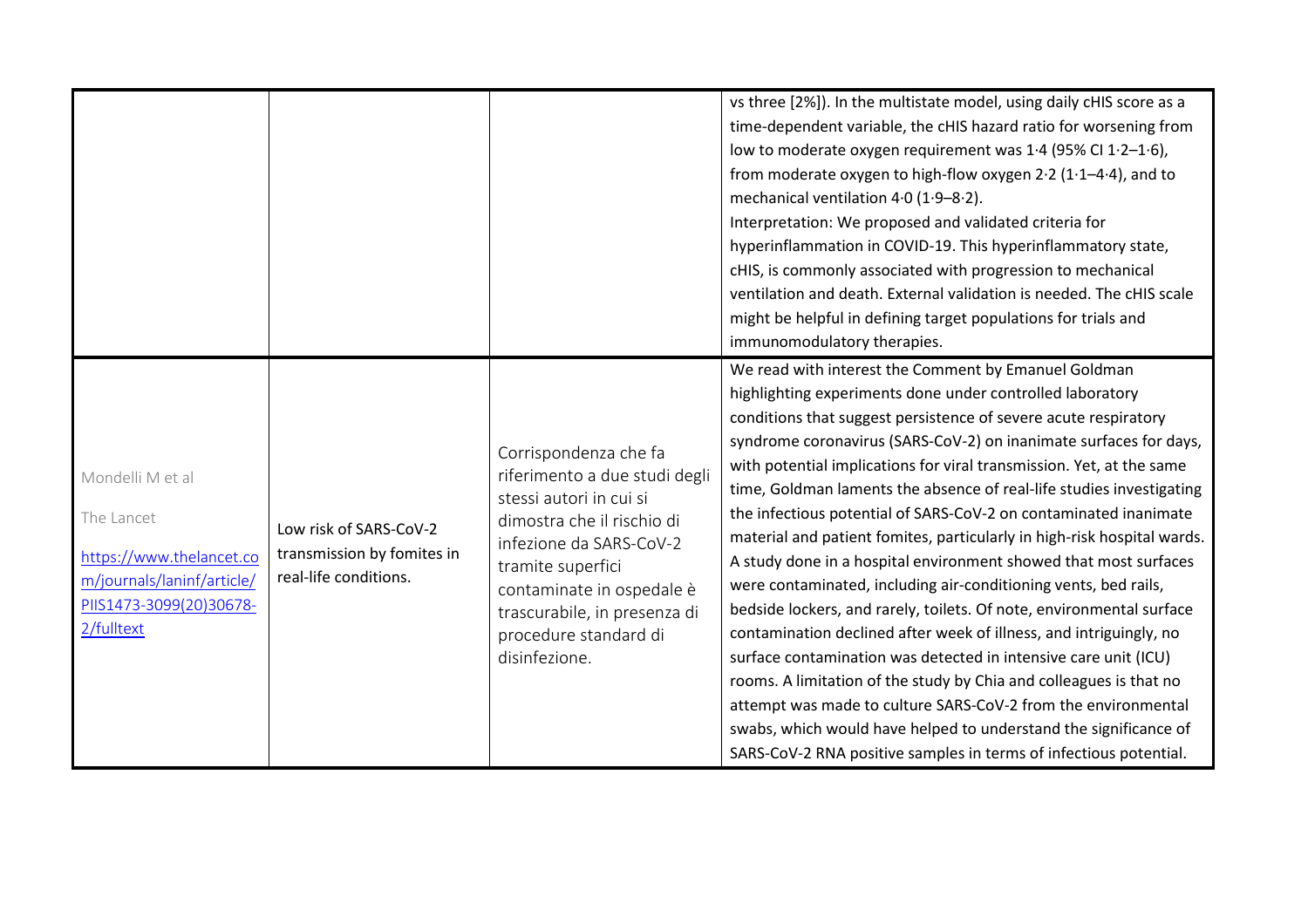| Ayerbe L et al<br>Internal ed Emergency<br>Medicine<br>https://www.researchgat<br>The association of treatment<br>e.net/publication/342658<br>with hydroxychloroquine and<br>876 The association of<br>hospital mortality in COVID-<br>treatment with hydroxyc<br>19 patients<br>hloroquine and hospital<br>mortality_in_Covid-<br>19 patients | Studio retrospettivo su 2075<br>pazienti ricoverati per<br>COVID-19 che dimostra un<br>minor rischio di mortalità<br>nei pazienti trattati con<br>idrossiclorochina rispetto ai<br>non trattati. | This study investigates the association between the treatment with<br>hydroxychloroquine and mortality in patients admitted with<br>COVID-19. Routinely recorded, clinical data, up to the 24th of April<br>2020, from the 2075 patients with COVID-19, admit-<br>ted in 17 hospitals in Spain between the 1st of March and the 20th<br>of April 2020 were used. The following variables were extracted for<br>this study: age, gender, temperature, and saturation of oxygen on<br>admission, treatment with hydroxychloroquine, azithromycin,<br>heparin, steroids, tocilizumab, a combination of lopinavir with<br>ritonavir, and oseltamivir, together with data on mortality.<br>Multivariable logistic regression models were used to investigate<br>the associations. At the time of collecting the data, 301 patients had<br>died, 1449 had been discharged home from the hospitals, 240 were<br>still admitted, and 85 had been transferred to hospitals not included<br>in the study. Median follow-up time was 8 (IQR 5-12) days.<br>Hydroxychloroquine had been used in 1857 patients.<br>Hydroxychloroquine was associated with lower mortality when the<br>model was adjusted for age and gender, with OR (95% CI): 0.44<br>(0.29-0.67). This association remained significant when saturation<br>of oxygen<90% and temperature>37 °C were added to de model<br>with OR 0.45 (0.30-0.68) p<0.001, and also when all the other<br>drugs, and time of admission, were included as covariates. The<br>association between hydroxychloroquine and lower mortality<br>observed in this study can be acknowledged by clinicians in<br>hospitals and in the community. Randomized-controlled trials to |
|------------------------------------------------------------------------------------------------------------------------------------------------------------------------------------------------------------------------------------------------------------------------------------------------------------------------------------------------|--------------------------------------------------------------------------------------------------------------------------------------------------------------------------------------------------|---------------------------------------------------------------------------------------------------------------------------------------------------------------------------------------------------------------------------------------------------------------------------------------------------------------------------------------------------------------------------------------------------------------------------------------------------------------------------------------------------------------------------------------------------------------------------------------------------------------------------------------------------------------------------------------------------------------------------------------------------------------------------------------------------------------------------------------------------------------------------------------------------------------------------------------------------------------------------------------------------------------------------------------------------------------------------------------------------------------------------------------------------------------------------------------------------------------------------------------------------------------------------------------------------------------------------------------------------------------------------------------------------------------------------------------------------------------------------------------------------------------------------------------------------------------------------------------------------------------------------------------------------------------------------------------------------------------|
|                                                                                                                                                                                                                                                                                                                                                |                                                                                                                                                                                                  | assess the causal efects of hydroxychloroquine in diferent<br>therapeutic regimes are required.                                                                                                                                                                                                                                                                                                                                                                                                                                                                                                                                                                                                                                                                                                                                                                                                                                                                                                                                                                                                                                                                                                                                                                                                                                                                                                                                                                                                                                                                                                                                                                                                               |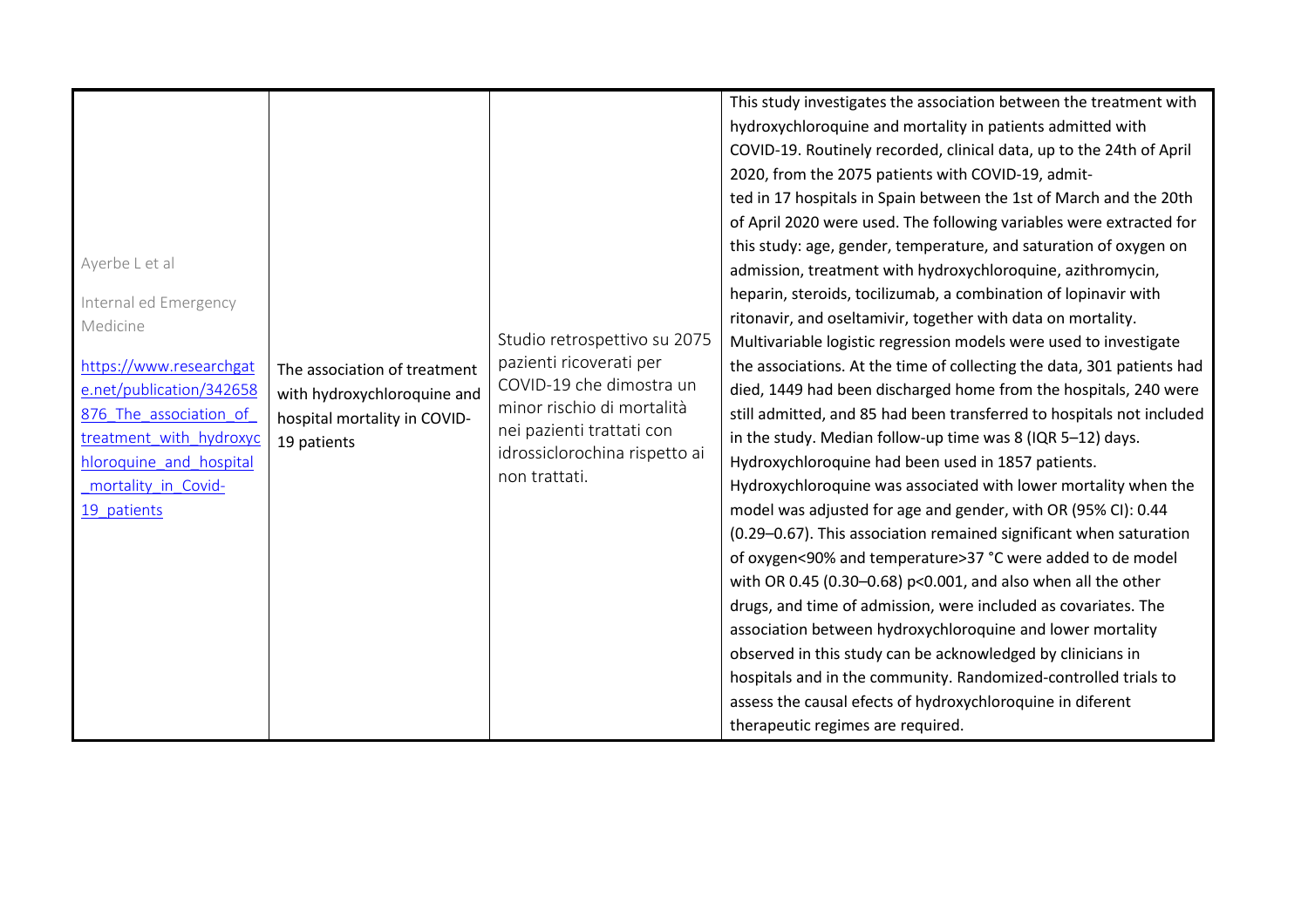| Lammers AJJ et al<br>International Journal of<br><b>Infectious Diseases</b><br>https://www.sciencedirec<br>t.com/science/article/pii/<br>S1201971220321755 | Early Hydroxychloroquine<br>but not Chloroquine use<br>reduces ICU admission in<br>COVID-19 patients | Studio di coorte condotto<br>nei Paesi Bassi su 1064<br>pazienti trattati con<br>clorochina, idrossiclorochina<br>o nessun farmaco per<br>COVID-19. Si dimostra minor<br>rischio di ricovero in terapia<br>intensiva per i trattati con<br>idrossiclorochina. | Background: The global push for the use of hydroxychloroquine<br>(HCQ) and chloroquine (CQ) against COVID-19 resulted in an<br>ongoing discussion about the effectivity and toxicity of these drugs.<br>Recent studies report no effect of (H)CQ on 28 day-mortality. We<br>investigated the effect of HCQ and CQ in hospitalized patients on<br>the non-ICU COVID-ward.<br>Methods: A nationwide, observational cohort study was performed<br>in The Netherlands. Hospitals were given the opportunity to decide<br>independently on the use of three different COVID-19 treatment<br>strategies: HCQ or CQ, or no treatment. We compared the outcome<br>between these groups. The primary outcomes were 1) death on the<br>COVID-19 ward, and 2) transfer to the Intensive Care Unit (ICU).<br>Results: The analysis contained 1064 patients from 14 hospitals: 566<br>patients received treatment with either HCQ (n = 189) or CQ<br>(n = 377), and 498 patients received no treatment. In a multivariate<br>propensity matched weighted competing regression analysis, there<br>was no significant effect of (H)CQ on mortality on the COVID-ward.<br>HCQ however was associated with a significant decreased risk of<br>transfer to the ICU (Hazard ratio (HR) = $0.47$ , 95%CI = $0.27 - 0.82$ ,<br>p = 0.008), when compared to controls. This effect was not found in<br>the CQ group (HR = 0.80; 95%CI = 0.55-1.15, p = 0.207), and<br>remained significant after competing risk analysis.<br>Conclusion: The results of this observational study demonstrate a<br>lack of effect of (H)CQ on non-ICU mortality. However, we show<br>that the use of HCQ - but not CQ - is associated with 53% decreased<br>risk of transfer of COVID-19 patients from the regular ward to the<br>ICU. Recent prospective studies have reported on 28 days all-cause<br>mortality only, therefore additional prospective data on the early |
|------------------------------------------------------------------------------------------------------------------------------------------------------------|------------------------------------------------------------------------------------------------------|---------------------------------------------------------------------------------------------------------------------------------------------------------------------------------------------------------------------------------------------------------------|-------------------------------------------------------------------------------------------------------------------------------------------------------------------------------------------------------------------------------------------------------------------------------------------------------------------------------------------------------------------------------------------------------------------------------------------------------------------------------------------------------------------------------------------------------------------------------------------------------------------------------------------------------------------------------------------------------------------------------------------------------------------------------------------------------------------------------------------------------------------------------------------------------------------------------------------------------------------------------------------------------------------------------------------------------------------------------------------------------------------------------------------------------------------------------------------------------------------------------------------------------------------------------------------------------------------------------------------------------------------------------------------------------------------------------------------------------------------------------------------------------------------------------------------------------------------------------------------------------------------------------------------------------------------------------------------------------------------------------------------------------------------------------------------------------------------------------------------------------------------------------------------------------------------------------------|
|                                                                                                                                                            |                                                                                                      |                                                                                                                                                                                                                                                               | effect of HCQ in preventing transfer to the ICU is still needed.                                                                                                                                                                                                                                                                                                                                                                                                                                                                                                                                                                                                                                                                                                                                                                                                                                                                                                                                                                                                                                                                                                                                                                                                                                                                                                                                                                                                                                                                                                                                                                                                                                                                                                                                                                                                                                                                    |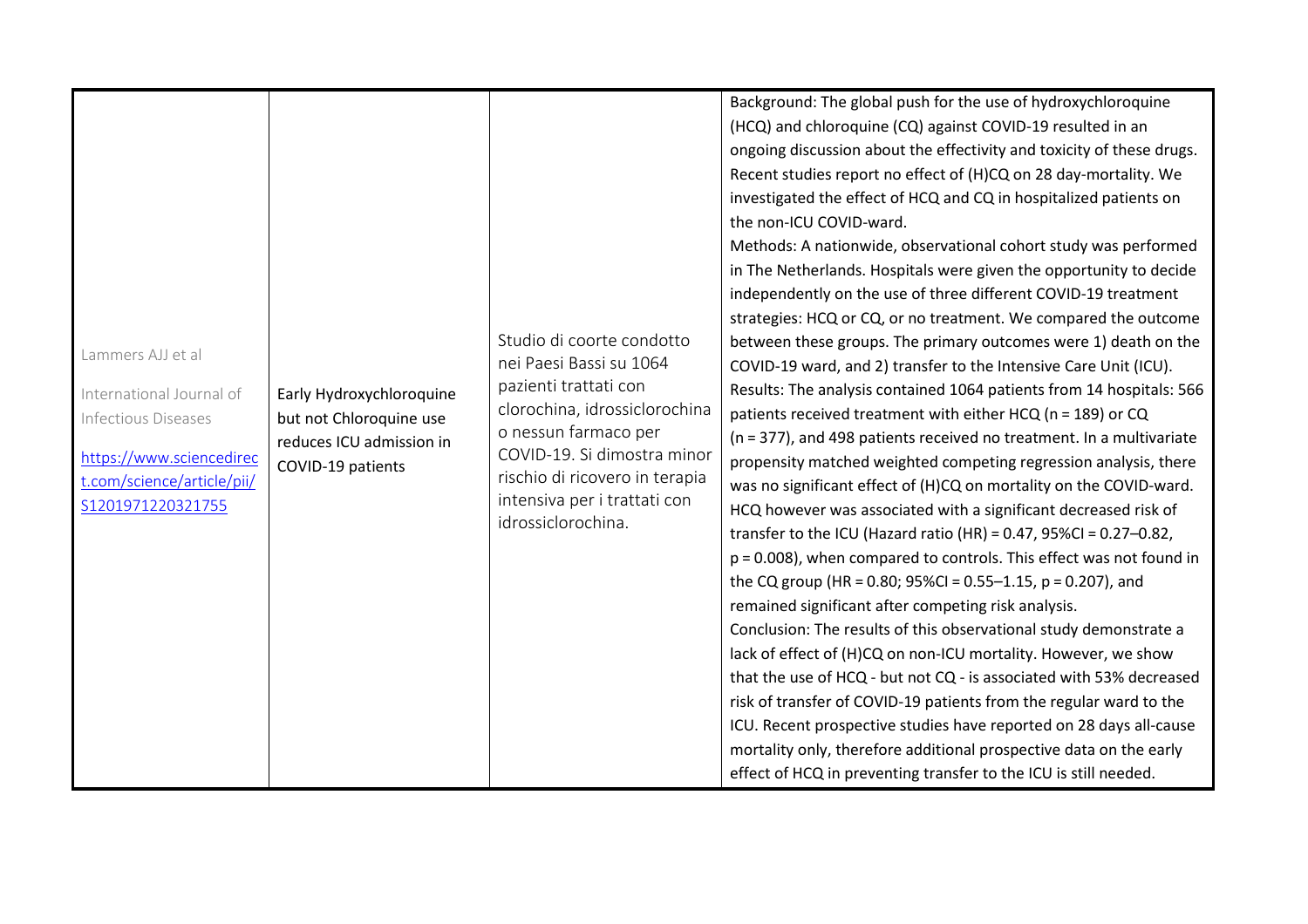|                                                                                                              |                                                                                                                                                                           |                                                                                                                                                                                                                                                                                       | Cumulative Risk of ICU admission after CQ/HCQ use<br>$\frac{25}{2}$<br>$\sim$<br>probability<br>1 .15<br>8 <sup>5</sup><br>$\circ$<br>30<br>40<br>20<br>10<br>time to event (days)<br>Treatmentct=None<br>Treatmentct=CQ<br>Treatmentct=HCQ<br>Figure 2B. Cumulative risk of transfer to ICU.                                                                                                                                                                                                                                                                                                                                                                                                                                |
|--------------------------------------------------------------------------------------------------------------|---------------------------------------------------------------------------------------------------------------------------------------------------------------------------|---------------------------------------------------------------------------------------------------------------------------------------------------------------------------------------------------------------------------------------------------------------------------------------|------------------------------------------------------------------------------------------------------------------------------------------------------------------------------------------------------------------------------------------------------------------------------------------------------------------------------------------------------------------------------------------------------------------------------------------------------------------------------------------------------------------------------------------------------------------------------------------------------------------------------------------------------------------------------------------------------------------------------|
| Abella BS et al<br>JAMA<br>https://jamanetwork.com<br>/journals/jamainternalme<br>dicine/fullarticle/2771265 | <b>Efficacy and Safety of</b><br>Hydroxychloroquine vs<br>Placebo for Pre-exposure<br>SARS-CoV-2 Prophylaxis<br>Among Health Care Workers:<br>A Randomized Clinical Trial | Trial clinic randomizzato,<br>controllato con placebo, in<br>doppio cieco, che non riesce<br>a dimostrare alcuna efficacia<br>della profilassi con<br>idrossiclorochina nel<br>prevenire l'infezione da<br>SARS-CoV-2 negli operatori<br>sanitari esposti a pazienti<br>con COVID-19. | IMPORTANCE Health care workers (HCWs) caring for patients with<br>coronavirus disease 2019 (COVID-19) are at risk of exposure to<br>severe acute respiratory syndrome coronavirus 2 (SARS-CoV-2).<br>Currently, to our knowledge, there is no effective pharmacologic<br>prophylaxis for individuals at risk.<br>OBJECTIVE To evaluate the efficacy of hydroxychloroquine to<br>prevent transmission of SARS-CoV-2 in hospital-based HCWs with<br>exposure to patients with COVID-19 using a pre-exposure<br>prophylaxis strategy.<br>DESIGN, SETTING, AND PARTICIPANTS This randomized, double-<br>blind, placebo-controlled clinical trial (the Prevention and<br>Treatment of COVID-19 With Hydroxychloroquine Study) was |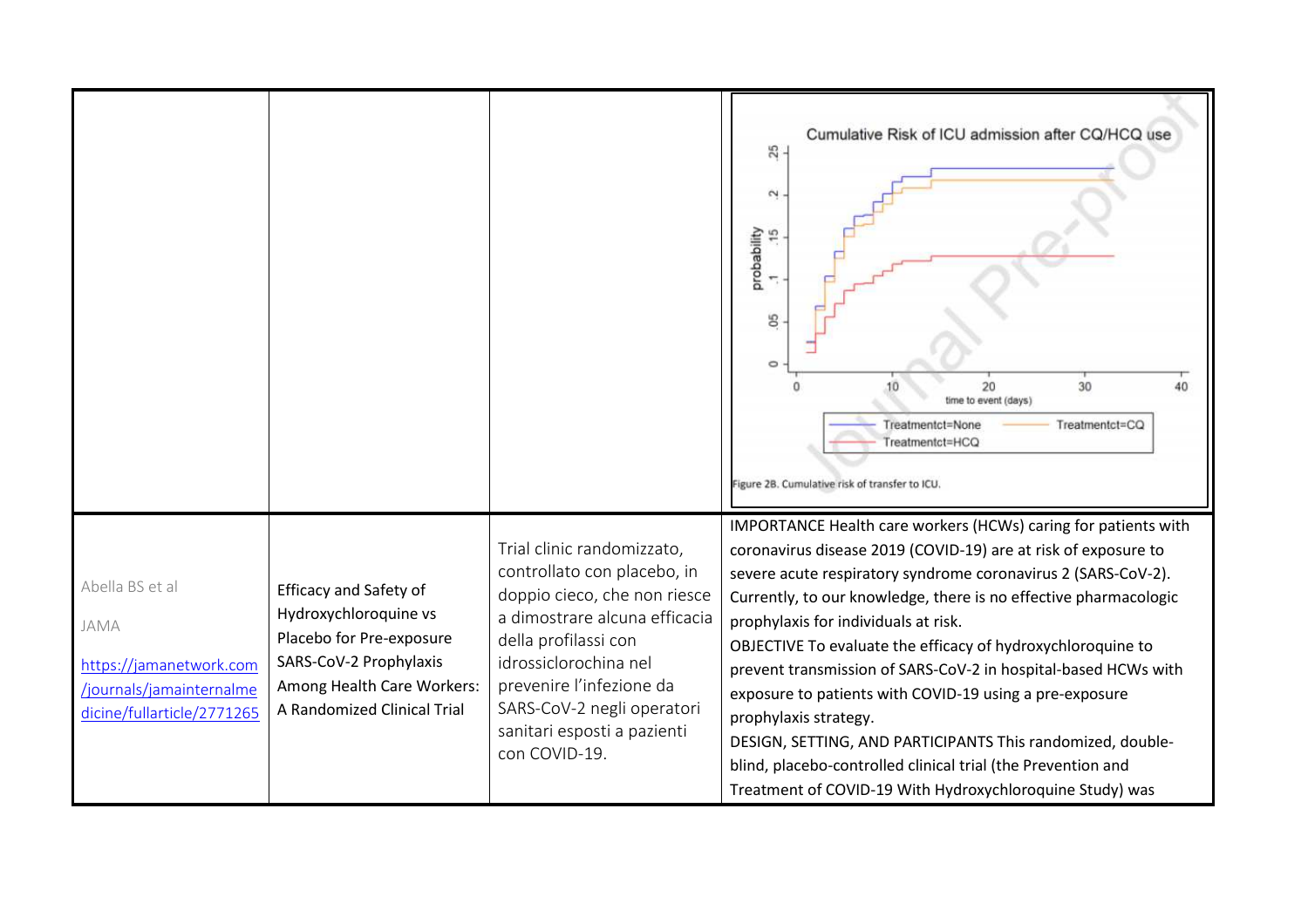|  | conducted at 2 tertiary urban hospitals, with enrollment from April     |
|--|-------------------------------------------------------------------------|
|  | 9, 2020, to July 14, 2020;                                              |
|  | follow-up ended August 4, 2020. The trial randomized 132 full-time,     |
|  | hospital-based HCWs (physicians, nurses, certified nursing              |
|  | assistants, emergency technicians, and respiratory therapists), of      |
|  | whom 125 were initially asymptomatic and had negative results for       |
|  | SARS-CoV-2 by nasopharyngeal swab. The trial was terminated early       |
|  | for futility before reaching a planned enrollment of 200 participants.  |
|  | INTERVENTIONS Hydroxychloroquine, 600mg, daily, or size-matched         |
|  | placebo taken orally for 8 weeks.                                       |
|  | MAIN OUTCOMES AND MEASURES The primary outcomewas the                   |
|  | incidence of SARS-CoV-2 infection as determined by a                    |
|  | nasopharyngeal swab during the 8 weeks of treatment. Secondary          |
|  | outcomes included adverse effects, treatment discontinuation,           |
|  | presence of SARS-CoV-2 antibodies, frequency of QTc prolongation,       |
|  | and clinical outcomes for SARS-CoV-2-positive participants.             |
|  | RESULTS Of the 132 randomized participants (median age, 33 years        |
|  | [range, 20-66 years]; 91 women [69%]), 125 (94.7%) were evaluable       |
|  | for the primary outcome. There was no significant difference in         |
|  | infection rates in participants randomized to receive                   |
|  | hydroxychloroquine compared with placebo (4 of 64 [6.3%] vs 4 of        |
|  | 61 [6.6%]; P > .99). Mild adverse events were more common in            |
|  | participants taking hydroxychloroquine compared with placebo            |
|  | (45% vs 26%; $P = .04$ ); rates of treatment discontinuation were       |
|  | similar in both arms (19% vs 16%; $P = .81$ ). The median change in     |
|  | QTc (baseline to 4-week evaluation) did not differ between arms         |
|  | (hydroxychloroquine: 4 milliseconds; 95%CI, -9 to 17; vs placebo: 3     |
|  | milliseconds; $95\%$ CI, -5 to 11; P = .98). Of the 8 participants with |
|  | positive results for SARS-CoV-2 (6.4%), 6 developed viral symptoms;     |
|  | none required hospitalization, and all clinically recovered.            |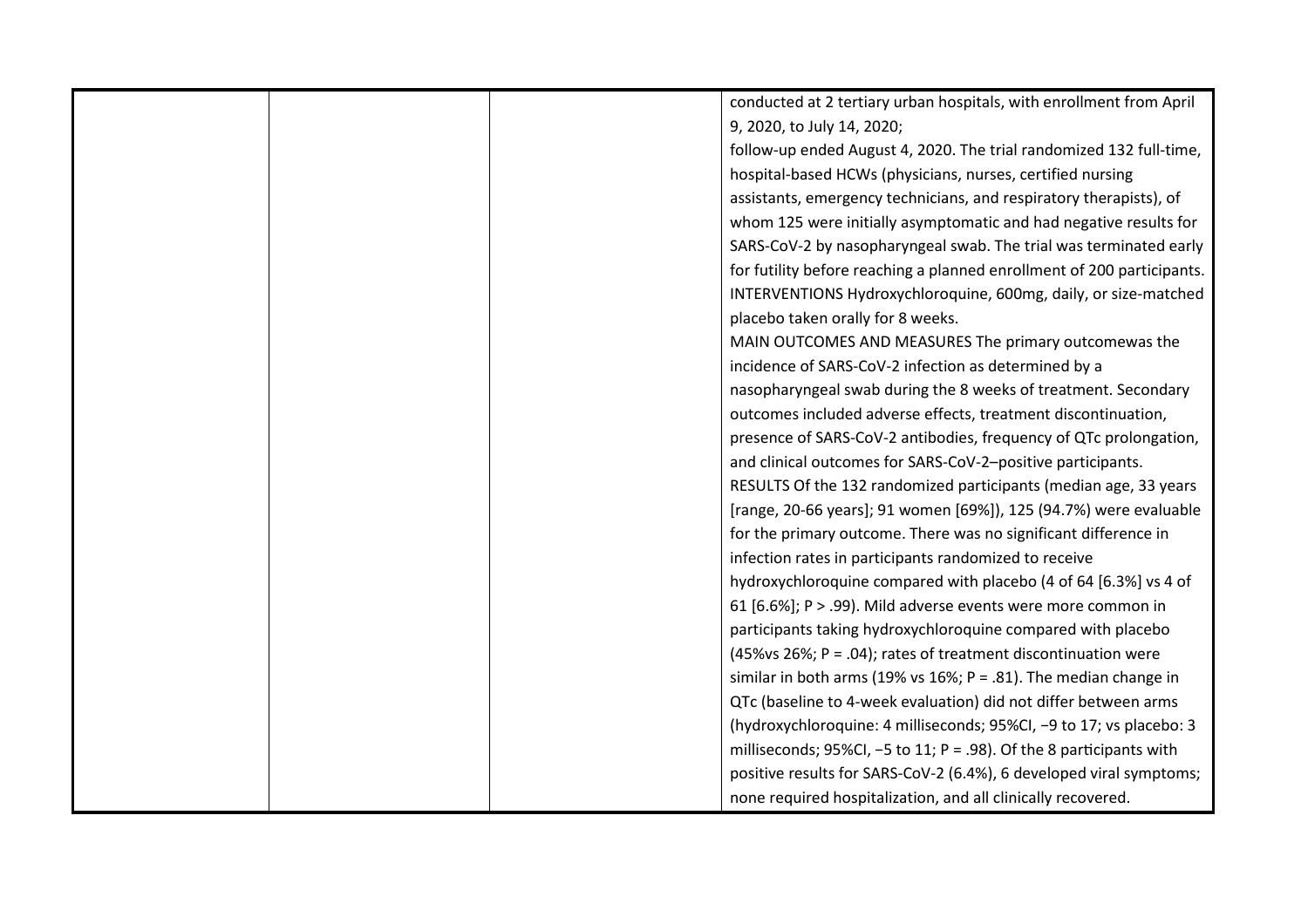|                                                                                                 |                                                                                                                                                                         |                                                                                                                                                                                                                                                                                           | CONCLUSIONS AND RELEVANCE In this randomized clinical trial,<br>although limited by early termination, there was no clinical benefit<br>of hydroxychloroquine administered daily for 8 weeks as pre-<br>exposure prophylaxis in hospital-based HCWs exposed to patients<br>with COVID-19.                                                                                                                                                                                                                                                                                                                                                                                                                                                                                                                                                                                                                                                                                                                                                                                                                                                                                                                                                                                                                                                                                                                                                                                                                                                                                                                                    |
|-------------------------------------------------------------------------------------------------|-------------------------------------------------------------------------------------------------------------------------------------------------------------------------|-------------------------------------------------------------------------------------------------------------------------------------------------------------------------------------------------------------------------------------------------------------------------------------------|------------------------------------------------------------------------------------------------------------------------------------------------------------------------------------------------------------------------------------------------------------------------------------------------------------------------------------------------------------------------------------------------------------------------------------------------------------------------------------------------------------------------------------------------------------------------------------------------------------------------------------------------------------------------------------------------------------------------------------------------------------------------------------------------------------------------------------------------------------------------------------------------------------------------------------------------------------------------------------------------------------------------------------------------------------------------------------------------------------------------------------------------------------------------------------------------------------------------------------------------------------------------------------------------------------------------------------------------------------------------------------------------------------------------------------------------------------------------------------------------------------------------------------------------------------------------------------------------------------------------------|
| Freaney PM et al<br>JAMA<br>https://jamanetwork.com<br>/journals/jama/fullarticle/<br>2771385   | COVID-19 and Heart<br>Failure With Preserved<br><b>Ejection Fraction</b>                                                                                                | COVID-19 può essere<br>associato a scompenso<br>cardiaco con frazione di<br>eiezione preservata (HFpEF)<br>tramite diversi meccanismi:<br>infiltrazione diretta del<br>miocardio, infiammazione,<br>fibrosi cardiaca. Può inoltre<br>esacerbare o smascherare<br>uno scompenso pregresso. | Patients with preexisting cardiovascular disease (CVD)<br>whodevelop coronavirus disease 2019 (COVID-19) have<br>worse outcomes than patients without CVD.1 Infection<br>with severe acute respiratory syndrome coronavirus 2<br>(SARS-CoV-2) can directly or indirectly lead tomyocardial<br>injury. Although fulminant viral myocarditis due to<br>COVID-19 appears to be uncommon, recent data, althoughlimited,<br>suggest that directmyocardial injurymay<br>occur in some individuals.<br>Figure. The Potential Intersection of Acute and Chronic Phases of COVID-19 and Risk of Heart Failure With Preserved Ejection Fraction<br><b>COVID-19 infection</b><br><b>Heart failure (HF)</b><br>Shared cardiometabolic risk factors<br><b>Acute illness</b><br>Short- and long-term risk of HF with<br>preserved ejection fraction (HFpEF)<br><b>Shared inflammatory pathogenesis</b><br>Hypoxemia<br><b>Exacerbation of preexisting HFpEF</b><br>Acute respiratory<br>PAI-1 Ferritin D-dimer<br>LDH<br>Progression of subclinical HFpEF<br>distress syndrome<br>Development of new HFpEF<br>Systemic inflammatory<br>response syndrome/sepsis<br>Direct viral infiltration<br>Myocardial damage<br>Hypercoagulable state<br>or<br>Indirect inflammatory response<br>Right ventricular dilatation<br>and dysfunction<br>Long-term illness<br>Pulmonary hypertension<br>Adverse cardiac remodeling<br>Chronic pulmonary disease<br>Left ventricular diastolic dysfunction<br>COVID-19 indicates coronavirus disease 2019; LDH, lactate dehydrogenase; PAI-1, plasminogen activator inhibitor 1; TNF, tumor necrosis factor |
| LiLetal<br>JAMA<br>https://jamanetwork.com<br>/journals/jamanetworkop<br>en/fullarticle/2771037 | Association of a Prior<br>Psychiatric Diagnosis With<br><b>Mortality Among</b><br><b>Hospitalized Patients With</b><br>Coronavirus Disease 2019<br>(COVID-19) Infection | Studio di coorte condotto<br>negli USA su 1685 pazienti<br>ricoverati per COVID-19 in<br>cui si dimostra l'associazione<br>di una diagnosi psichiatrica<br>pregressa con la mortalità.                                                                                                    | Psychiatric disorders are associated with shortened life expectancy<br>(ie, shortened by as much as 10 years). There is a concern that<br>psychiatric comorbidity might increase Coronavirus Disease 2019<br>(COVID-19)-related mortality, as suggested by prior preliminary<br>studies of cardiac and infectious disease outcomes. A large<br>population study in Demark suggested that an a priori diagnosis of<br>depression was associated with a higher 30-day mortality for those<br>hospitalized for an infection. Here, we evaluate the association<br>between having any prior psychiatric diagnosis and COVID-19-                                                                                                                                                                                                                                                                                                                                                                                                                                                                                                                                                                                                                                                                                                                                                                                                                                                                                                                                                                                                  |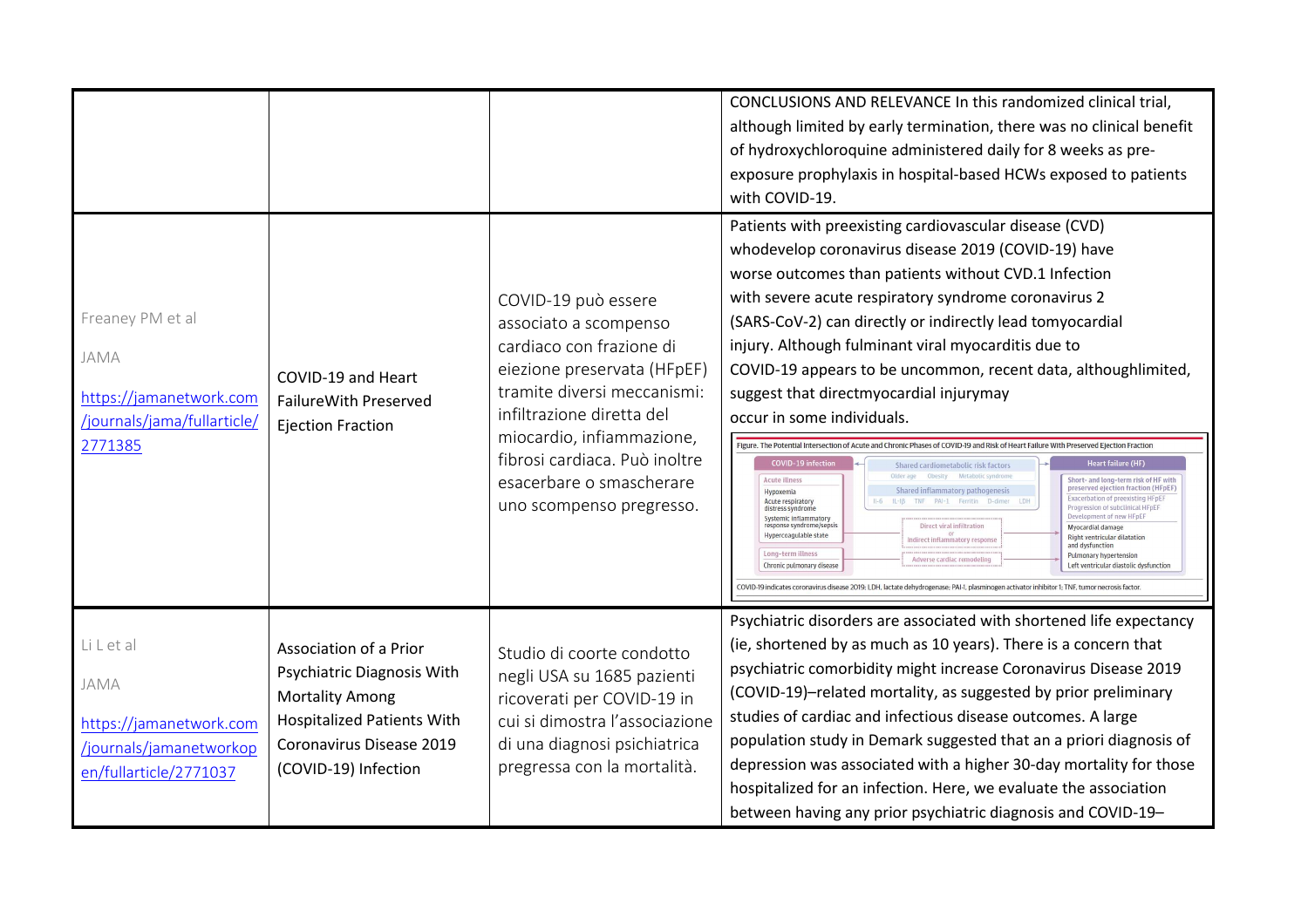|                                                                                        |                                                               |                                                                                                                                                                                                                                                                                                                       | related mortality of hospitalized patients with COVID-19.                                                                                                                                                                                                                                                                                                                                                                                                                                                                                                                                                                                                                         |
|----------------------------------------------------------------------------------------|---------------------------------------------------------------|-----------------------------------------------------------------------------------------------------------------------------------------------------------------------------------------------------------------------------------------------------------------------------------------------------------------------|-----------------------------------------------------------------------------------------------------------------------------------------------------------------------------------------------------------------------------------------------------------------------------------------------------------------------------------------------------------------------------------------------------------------------------------------------------------------------------------------------------------------------------------------------------------------------------------------------------------------------------------------------------------------------------------|
|                                                                                        |                                                               |                                                                                                                                                                                                                                                                                                                       | Figure 1. Kaplan-Meier Survival Curves for Hospitalized Patients With Coronavirus Disease 2019,<br>With or Without a Psychiatric Diagnosis                                                                                                                                                                                                                                                                                                                                                                                                                                                                                                                                        |
|                                                                                        |                                                               |                                                                                                                                                                                                                                                                                                                       | Log-rank $P < .001$<br>No psychiatric diagnosis (174 deaths)<br>robability<br>0.6<br>urvival p<br>With psychiatric diagnosis (144 deaths)<br>0.4<br>0.2 <sub>2</sub>                                                                                                                                                                                                                                                                                                                                                                                                                                                                                                              |
|                                                                                        |                                                               |                                                                                                                                                                                                                                                                                                                       | 10<br>20<br>30<br>Follow-up time, d<br>No. at risk<br>No psychiatric diagnosis<br>1212<br>548<br>255<br>473<br>197<br>74<br>36<br>With psychiatric diagnosis<br>14                                                                                                                                                                                                                                                                                                                                                                                                                                                                                                                |
| Burki T<br>The Lancet<br>https://www.ncbi.nlm.nih<br>.gov/pmc/articles/PMC75<br>08526/ | The online anti-vaccine<br>movement in the age of<br>COVID-19 | Su Facebook, le pagine anti-<br>vacciniste hanno 31 milioni<br>di follower e il numero è in<br>crescita su tutti i social<br>media. Questa tendenza<br>potrebbe avere<br>conseguenze al di là<br>dell'epidemia di COVID-19 e<br>impone di riflettere su<br>eventuali misure per<br>scoraggiare la<br>disinformazione. | A new report by the Centre for Countering Digital Hate (CCDH) has<br>lambasted social media companies for allowing the anti-vaccine<br>movement to remain on their platforms. The report's authors noted<br>that social media accounts held by so-called anti-vaxxers have<br>increased their following by at least 7.8 million people since 2019.<br>"The decision to continue hosting known misinformation content<br>and actors left online anti-vaxxers ready to pounce on the<br>opportunity presented by coronavirus", stated the report. The<br>CCDH warned that the growing anti-vaccine movement could<br>undermine the roll-out of any future vaccine against COVID-19. |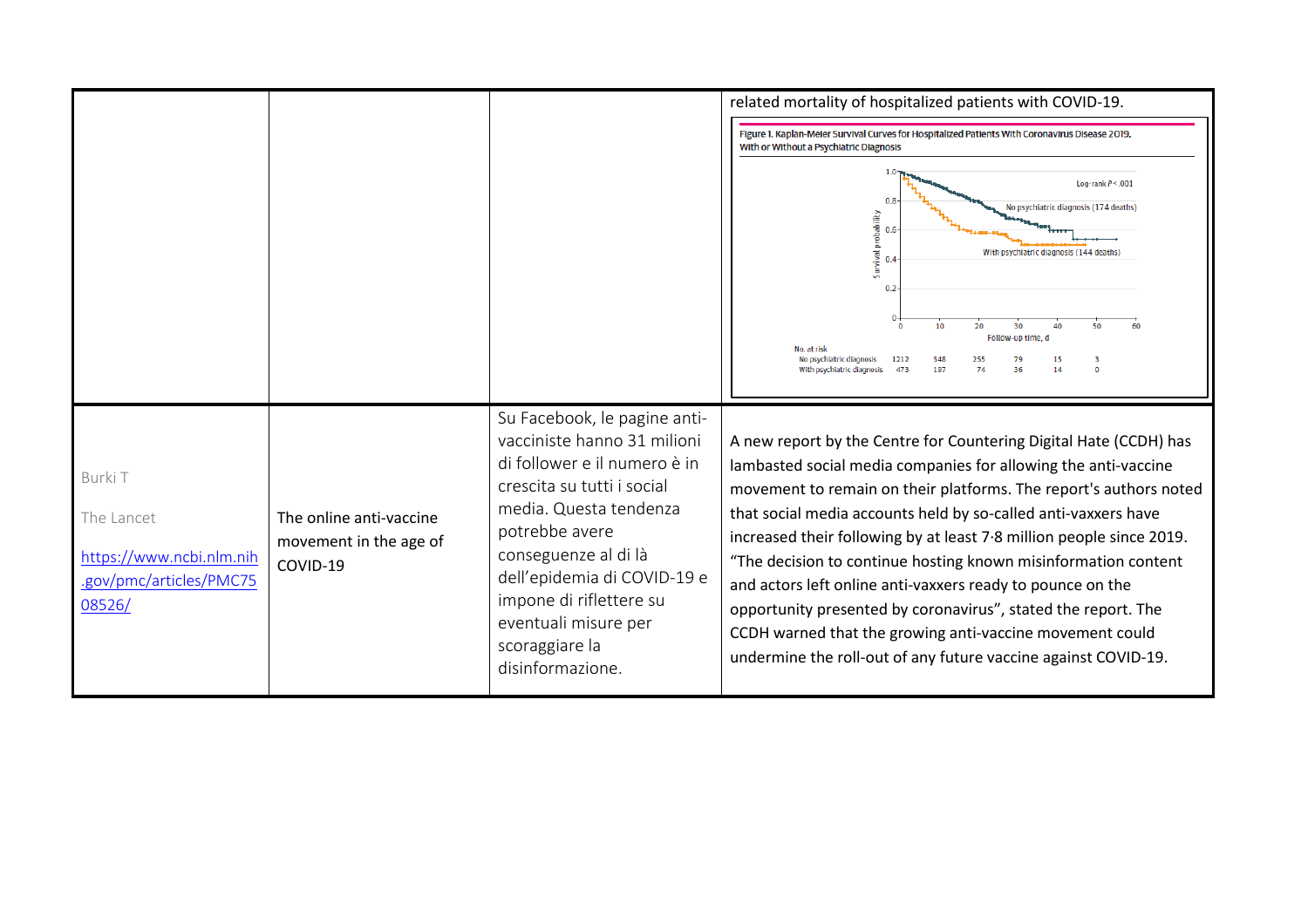| Buonanno P et al<br>Estimating the severity of<br>PloS One<br>COVID-19: Evidence from the<br>https://journals.plos.org/<br>Italian epicenter<br>plosone/article?id=10.13<br>71/journal.pone.0239569<br>fenomeno. | We provide results on the level of COVID-19 excess mortality in the<br>Italian region of Lombardy and in the province of Bergamo using<br>official and original data sources. Since February 2020 Lombardy<br>and in particular the province of Bergamo have been severely hit by<br>the novel COVID-19 infectious disease. Combining official statistics,<br>retrospective data and original data (i.e., obituaries and death<br>notices) we provide a tentative estimate of the number of deaths<br>either directly or indirectly, associated with COVID-19 as well as the<br>total number of persons infected. Our findings suggest that the<br>reported number of deaths attributable to COVID-19 identified by<br>Stima del numero di morti in<br>public authorities accounts only for one half of the observed excess<br>eccesso attribuibili a COVID-<br>mortality between March 2020 and previous years.<br>19 e del numero di<br>contagiati in Lombardia e a<br>Bergamo in marzo 2020: i<br>dati ufficiali sottostimano il |
|------------------------------------------------------------------------------------------------------------------------------------------------------------------------------------------------------------------|-------------------------------------------------------------------------------------------------------------------------------------------------------------------------------------------------------------------------------------------------------------------------------------------------------------------------------------------------------------------------------------------------------------------------------------------------------------------------------------------------------------------------------------------------------------------------------------------------------------------------------------------------------------------------------------------------------------------------------------------------------------------------------------------------------------------------------------------------------------------------------------------------------------------------------------------------------------------------------------------------------------------------------------|
|------------------------------------------------------------------------------------------------------------------------------------------------------------------------------------------------------------------|-------------------------------------------------------------------------------------------------------------------------------------------------------------------------------------------------------------------------------------------------------------------------------------------------------------------------------------------------------------------------------------------------------------------------------------------------------------------------------------------------------------------------------------------------------------------------------------------------------------------------------------------------------------------------------------------------------------------------------------------------------------------------------------------------------------------------------------------------------------------------------------------------------------------------------------------------------------------------------------------------------------------------------------|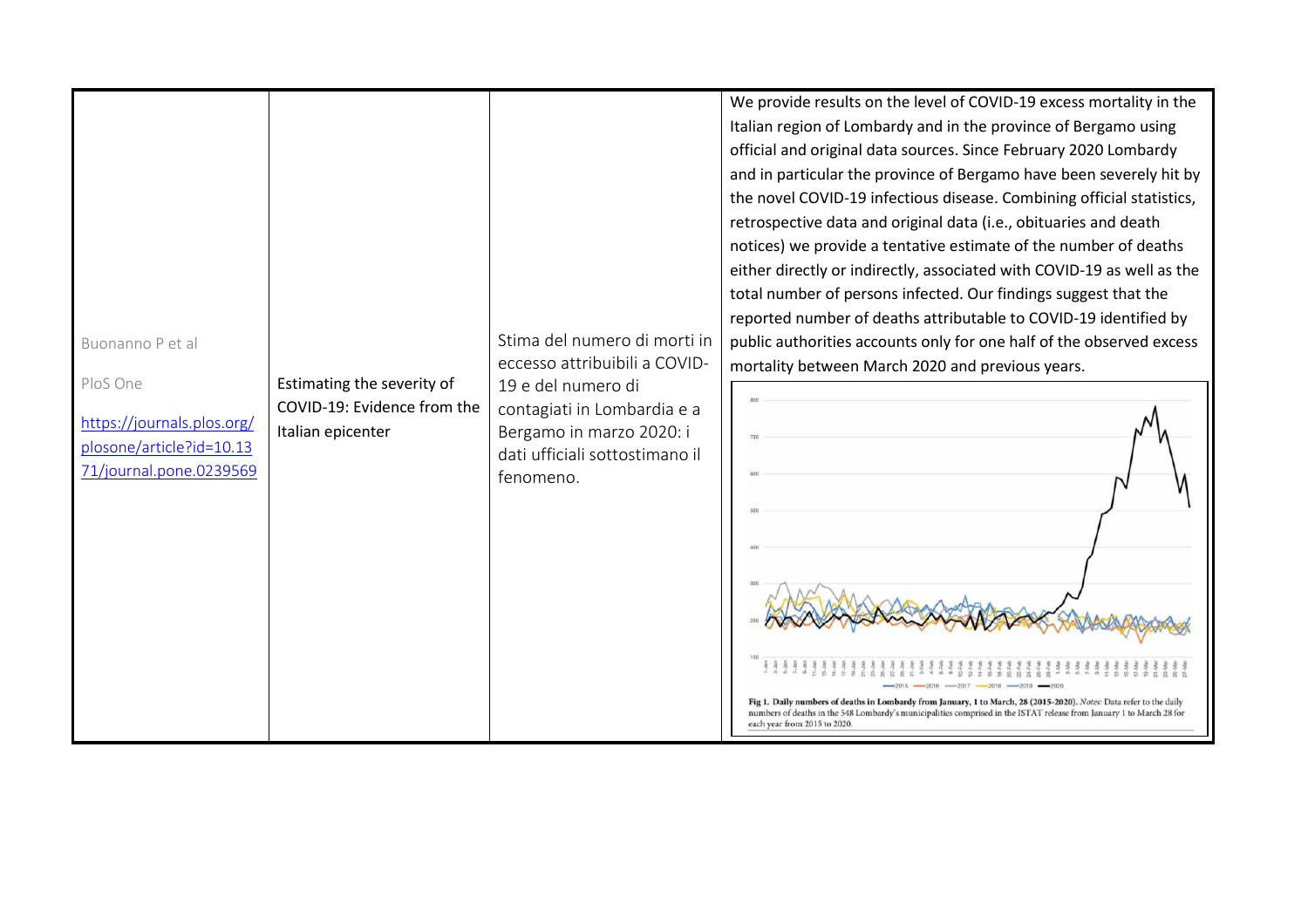| Cioffi A et al<br>Ethics, Medicine and<br>Public Health<br>https://www.sciencedirec<br>t.com/science/article/pii/<br>S2352552520301390?via<br>%3Dihub | The decline of COVID-19-<br>related deaths and the risk of<br>underestimating the<br>pandemic | La riduzione di mortalità da<br>COVID-19 che si registra<br>attualmente nel mondo ha<br>numerose possibili<br>spiegazioni, che non<br>autorizzano a ridurre<br>l'attenzione nei confronti<br>della prevenzione del<br>contagio. | COVID-19 pandemic has put a strain on the stability of National<br>Health Systems and society itself. The decline in COVID-19-related<br>mortality is positive. However, we do not know the reason for this<br>decline associated with a rise in infection in many countries of the<br>world. For these reasons, this is not the time to lower our guard and<br>excessively reduce preventive strategies against COVID-19.                                                                                                                                                                                                                                                     |
|-------------------------------------------------------------------------------------------------------------------------------------------------------|-----------------------------------------------------------------------------------------------|---------------------------------------------------------------------------------------------------------------------------------------------------------------------------------------------------------------------------------|--------------------------------------------------------------------------------------------------------------------------------------------------------------------------------------------------------------------------------------------------------------------------------------------------------------------------------------------------------------------------------------------------------------------------------------------------------------------------------------------------------------------------------------------------------------------------------------------------------------------------------------------------------------------------------|
| Daviet F et al<br>Circulation<br>https://www.ahajournals.<br>org/doi/10.1161/CIRCULA<br>TIONAHA.120.049015                                            | Heparin Induced<br>Thrombocytopenia in Severe<br><b>COVID-19 Patients</b>                     | Rassegna retrospettiva delle<br>caratteristiche di pazienti<br>ricoverati in terapia<br>intensiva per COVID-19<br>andati incontro a episodio di<br>trombocitopenia indotta da<br>eparina (HIT).                                 | As the COVID-19 pandemic has spread throughout the world,<br>important efforts have been made to describe its physiopathology<br>and complications. In critically ill COVID-19 patients, a systemic<br>inflammatory response associated with endothelial activation is<br>observed. Indeed, a high rate of thrombotic complications has been<br>described, including deep vein thrombosis. While the mechanisms<br>of thrombosis are still unclear, anticoagulation with high doses of<br>heparin has been proposed for these patients.                                                                                                                                        |
| Blake Sullivan C et al<br>JAMA<br>https://jamanetwork.com<br>/journals/jamaotolaryngol<br>ogy/fullarticle/2771362                                     | Cerebrospinal Fluid Leak<br>After Nasal Swab Testing for<br>Coronavirus Disease 2019          | Perdita di liquor come<br>temibile complicanza<br>dell'esecuzione di un<br>tampone nasofaringeo;<br>tuttavia, la paziente aveva<br>un difetto preesistente della<br>base cranica.                                               | In March 2020, coronavirus disease 2019 (COVID-19) emerged as a<br>global pandemic. Testing for presence of active severe acute<br>respiratory syndrome coronavirus 2 (SARS-CoV-2) infection is 1<br>pillar of the global response. In particular, nasopharyngeal, anterior<br>nasal, and midturbinate swabs are 3 of the 5 methods for initial<br>diagnostic specimen collection recommended by the US Centers for<br>Disease Control and Prevention (CDC). However, complications<br>associated with nasal swab testing are not well characterized. We<br>describe the first case of a cerebrospinal fluid (CSF) leak after nasal<br>testing for COVID-19, to our knowledge. |
| Tyan K et al                                                                                                                                          | Considerations for the<br>Selection and Use of                                                | Guida alla selezione dei<br>prodotti più adeguati alla                                                                                                                                                                          | Proper disinfection using adequate disinfecting agents will be<br>necessary for infection control strategies against coronavirus                                                                                                                                                                                                                                                                                                                                                                                                                                                                                                                                               |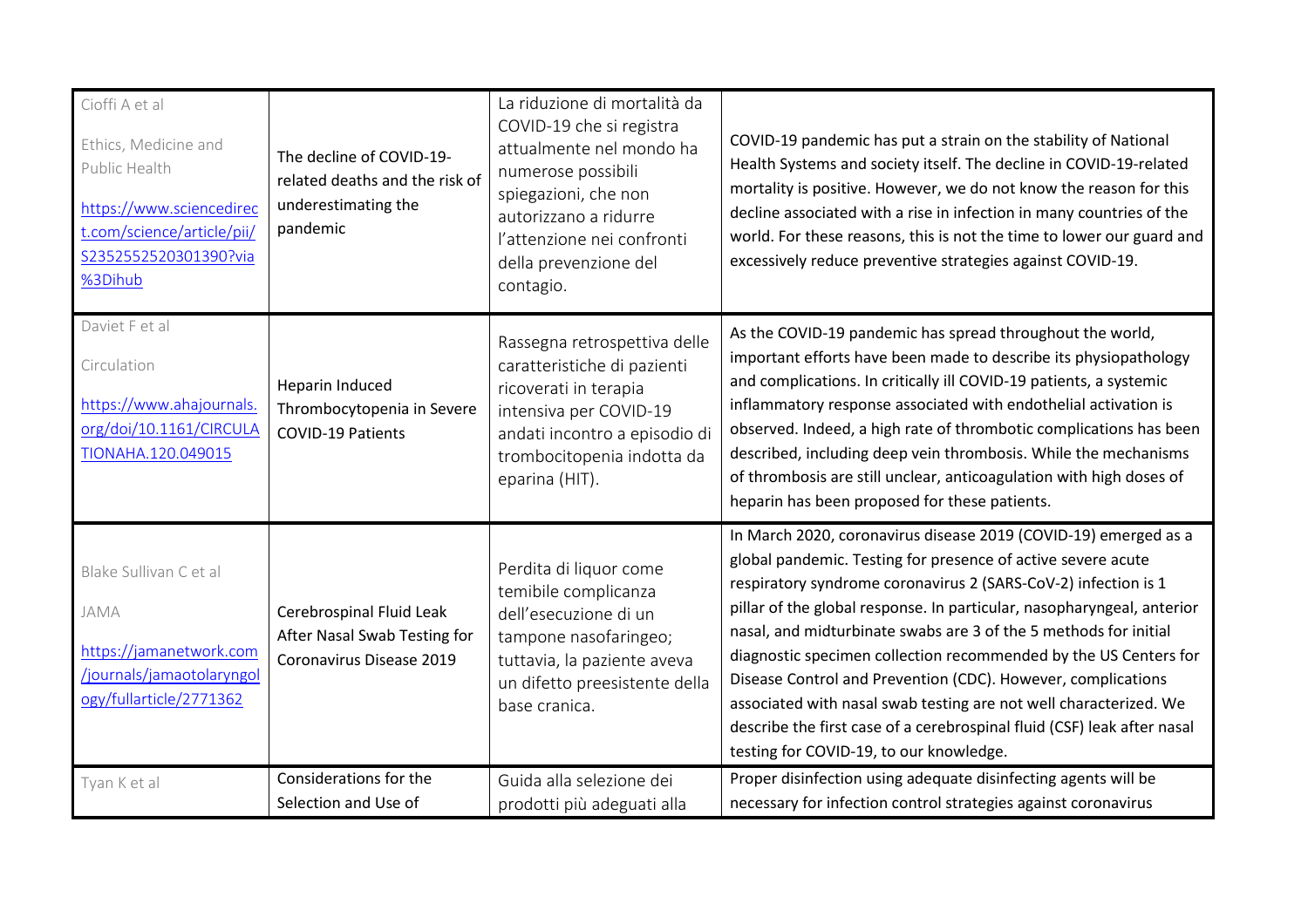| Open Forum Infectious                                             | <b>Disinfectants Against SARS-</b> | disinfezione contro SARS-                                                    |               | disease 2019 (COVID-19). However, limited guidance exists on                                                                                                                                                                                                                                                                                                                                                                                                                                                                                                                                                                                                                         |
|-------------------------------------------------------------------|------------------------------------|------------------------------------------------------------------------------|---------------|--------------------------------------------------------------------------------------------------------------------------------------------------------------------------------------------------------------------------------------------------------------------------------------------------------------------------------------------------------------------------------------------------------------------------------------------------------------------------------------------------------------------------------------------------------------------------------------------------------------------------------------------------------------------------------------|
| <b>Diseases</b>                                                   | CoV-2 in a Health Care             | CoV-2 in ambiente sanitario.                                                 |               |                                                                                                                                                                                                                                                                                                                                                                                                                                                                                                                                                                                                                                                                                      |
| https://academic.oup.co<br>m/ofid/article/7/9/ofaa39<br>6/5899802 | Setting.                           |                                                                              |               | effective surface disinfectants or best practices for their use against<br>severe acute respiratory coronavirus 2. We outlined a process of<br>fully characterizing over 350 products on the Environmental<br>Protection Agency List N, including pH, method of delivery,<br>indication for equipment sterilization, and purchase availability. We<br>then developed a streamlined set of guidelines to help rapidly<br>evaluate and select suitable disinfectants from List N, including<br>practicality, efficacy, safety, and cost/availability. This resource<br>guides the evaluation of ideal disinfectants amidst practical<br>considerations posed by the COVID-19 pandemic. |
|                                                                   | Table 1.<br>Consideration          | <b>Considerations for the Selection of a Disinfectant Against SARS-CoV-2</b> | Key Questions |                                                                                                                                                                                                                                                                                                                                                                                                                                                                                                                                                                                                                                                                                      |
|                                                                   | Efficacy against SARS-CoV-2        |                                                                              |               | · Does this product have an emerging viral pathogen claim?                                                                                                                                                                                                                                                                                                                                                                                                                                                                                                                                                                                                                           |
|                                                                   |                                    |                                                                              |               | . What is the wet-contact time required to kill SARS-CoV-2?                                                                                                                                                                                                                                                                                                                                                                                                                                                                                                                                                                                                                          |
|                                                                   | Safety profile                     |                                                                              |               | . What is the pH of the product?                                                                                                                                                                                                                                                                                                                                                                                                                                                                                                                                                                                                                                                     |
|                                                                   |                                    |                                                                              |               | . Does the product have potential for toxicity or irritation?                                                                                                                                                                                                                                                                                                                                                                                                                                                                                                                                                                                                                        |
|                                                                   |                                    | Practicality (ease of use, surface compatibility)                            |               | . What is the method of delivery (premoistened wipe, spray, concentrate requiring dilution, etc.)?<br>. Can this product be delivered through multiple modalities to allow for flexibility (spray bottle with dry<br>wipe packs vs saturating wipe rolls in a bucket, etc.)?<br>. What surface types/equipment is the disinfectant compatible with?                                                                                                                                                                                                                                                                                                                                  |
|                                                                   | Availability and cost              |                                                                              |               | · Is this product currently commercially available, and will it remain available for repurchase?                                                                                                                                                                                                                                                                                                                                                                                                                                                                                                                                                                                     |
|                                                                   |                                    |                                                                              |               | . Is this product economical for the health care institution?                                                                                                                                                                                                                                                                                                                                                                                                                                                                                                                                                                                                                        |
|                                                                   |                                    | Abbreviation: SARS-CoV-2, severe acute respiratory coronavirus 2.            |               |                                                                                                                                                                                                                                                                                                                                                                                                                                                                                                                                                                                                                                                                                      |
|                                                                   |                                    |                                                                              |               |                                                                                                                                                                                                                                                                                                                                                                                                                                                                                                                                                                                                                                                                                      |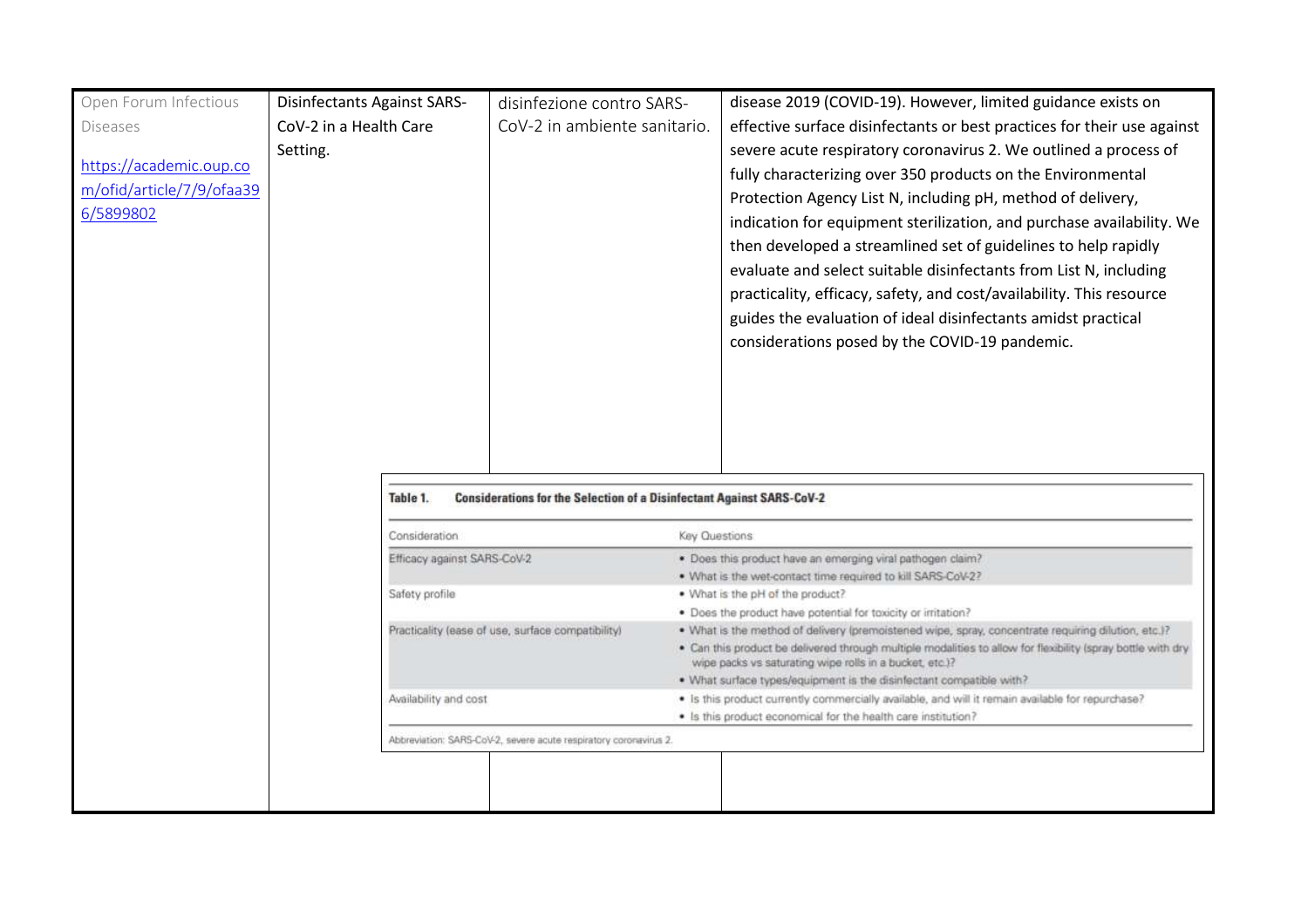| Goldman JD et al<br>medRxiv<br>https://doi.org/10.1101/2<br>020.09.22.20192443                                                                                                                                   | Reinfection with SARS-CoV-2<br>and Failure of Humoral<br>Immunity: a case report. | Descrizione della durata<br>dello shedding virale di 176<br>pazienti testati per SARS-<br>CoV-2. Nel caso di un<br>paziente sessantenne con<br>storia di polmonite in marzo<br>2020, si dimostra una<br>reinfezione sintomatica in<br>luglio dovuta a un virus<br>filogeneticamente distinto e<br>una ridotta risposta<br>anticorpale. | Recovery from COVID-19 is associated with production of anti-SARS-<br>CoV-2 antibodies, but it is uncertain whether these confer<br>immunity. We describe viral RNA shedding duration in hospitalized<br>patients and identify patients with recurrent shedding. We<br>sequenced viruses from two distinct episodes of symptomatic<br>COVID-19 separated by 144 days in a single patient, to conclusively<br>describe reinfection with a new strain harboring the spike variant<br>D614G. With antibody and B cell analytics, we show correlates of<br>adaptive immunity, including a differential response to D614G.<br>Finally, we discuss implications for vaccine programs and begin to<br>define benchmarks for protection against reinfection from SARS-<br>$COV-2.$                                                                                                                                                                                                                                                                                                                                            |
|------------------------------------------------------------------------------------------------------------------------------------------------------------------------------------------------------------------|-----------------------------------------------------------------------------------|----------------------------------------------------------------------------------------------------------------------------------------------------------------------------------------------------------------------------------------------------------------------------------------------------------------------------------------|-----------------------------------------------------------------------------------------------------------------------------------------------------------------------------------------------------------------------------------------------------------------------------------------------------------------------------------------------------------------------------------------------------------------------------------------------------------------------------------------------------------------------------------------------------------------------------------------------------------------------------------------------------------------------------------------------------------------------------------------------------------------------------------------------------------------------------------------------------------------------------------------------------------------------------------------------------------------------------------------------------------------------------------------------------------------------------------------------------------------------|
| Liu YM et aò<br>Med<br>https://www.cell.com/me<br>d/pdf/S2666-<br>6340(20)30017-<br>9.pdf? returnURL=https%<br>3A%2F%2Flinkinghub.else<br>vier.com%2Fretrieve%2F<br>pii%2FS26666340203001<br>79%3Fshowall%3Dtrue | Kidney function indicators<br>predict adverse outcomes of<br>COVID-19             | Studio retrospettivo su<br>12413 pazienti ricoverati<br>per COVID-19: creatinina e<br>azoto ureico elevati e acido<br>urico ridotto all'ingresso<br>sono associati alla mortalità<br>per ogni causa.                                                                                                                                   | Background. The coronavirus disease 2019 (COVID-19) is an<br>emerged respiratory infectious disease with kidney injury as a part<br>of the clinical complications. However, the dynamic change of<br>kidney function and its association with COVID-19 prognosis are<br>largely unknown.<br>Methods. In this multicenter retrospective cohort study, we<br>analyzed clinical characteristics, medical history, laboratory tests,<br>and treatment data of 12,413 COVID-19 patients. The patient<br>cohort was stratified according to the severity of the outcome into<br>three groups: non-severe, severe, and death.<br>Findings. The prevalence of elevated blood urea nitrogen (BUN),<br>elevated serum creatinine (Scr), and decreased blood uric acid<br>(BUA) at admission was 6.29%, 5.22%, 11.66%, respectively. The<br>trajectories showed elevation of BUN level and Scr level, as well as a<br>reduction of BUA level during 28 days after admission in death<br>cases. Increased all-cause mortality risk was associated with<br>elevated baseline levels of BUN and Scr, and decreased level of<br>BUA. |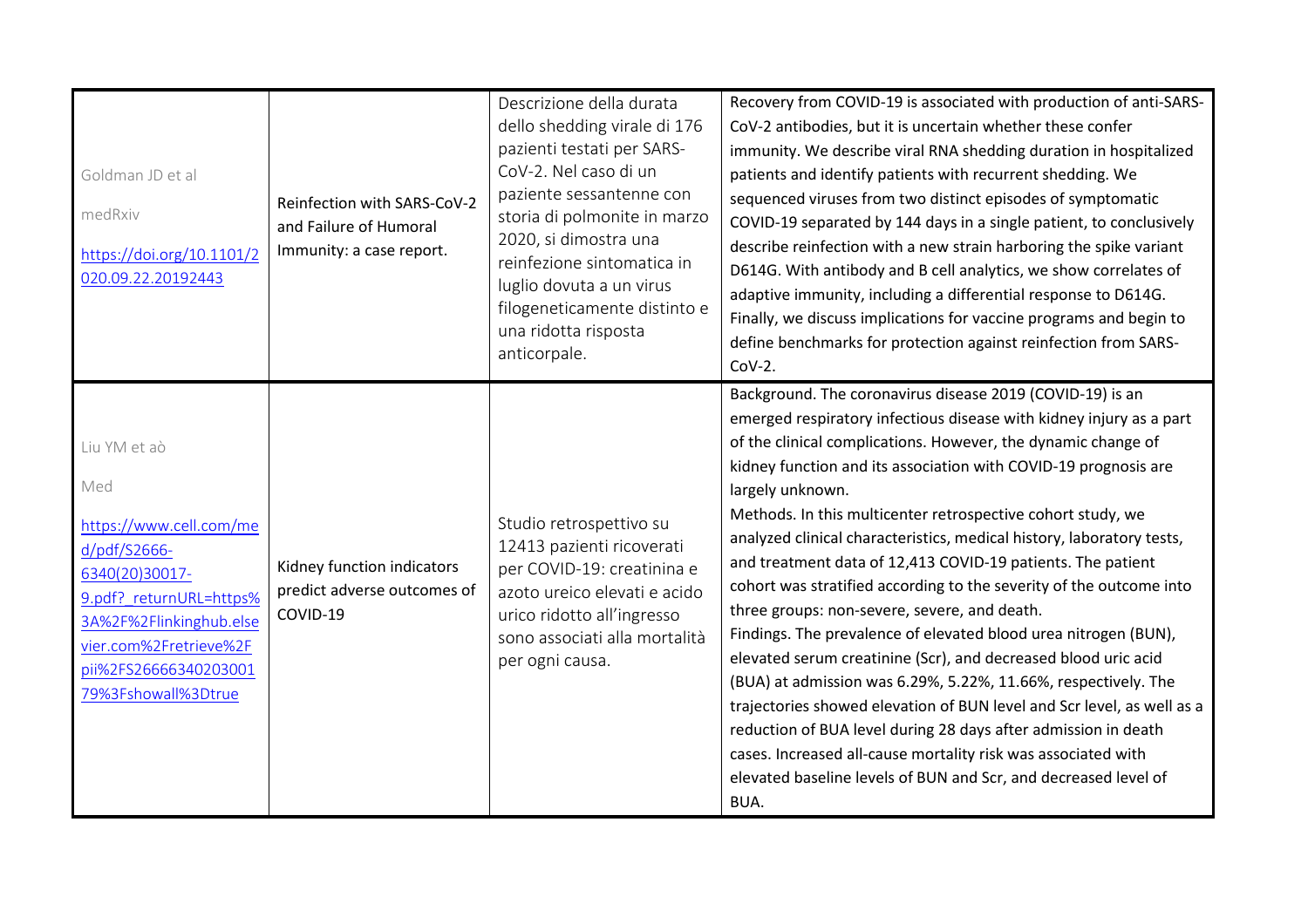|                                                       |                                                                                     |                                                                                                                                   | Conclusion. The dynamic changes of the three kidney function<br>markers were associated with different severity and poor prognosis<br>of COVID-19 patients. BUN showed close association and high<br>potential for predicting adverse outcomes in COVID-19 patients for<br>severity stratification and triage. |
|-------------------------------------------------------|-------------------------------------------------------------------------------------|-----------------------------------------------------------------------------------------------------------------------------------|----------------------------------------------------------------------------------------------------------------------------------------------------------------------------------------------------------------------------------------------------------------------------------------------------------------|
|                                                       |                                                                                     |                                                                                                                                   | <b>Survival Curves</b><br><b>Normal range</b><br><b>Kidney function</b><br>indicators<br><b>BUA &lt; LLN</b><br><b>Scr &gt; ULN</b><br>COVID-19                                                                                                                                                                |
| Sagar M et al<br>Journal of Clinical<br>Investigation | Recent endemic coronavirus<br>infection is associated with<br>less severe COVID-19. | Differenza di gravità e<br>outcome di COVID-19 fra<br>875 pazienti con storia<br>recente di infezione da<br>parte dei Coronavirus | Four different endemic coronaviruses (eCoVs) are etiologic agents<br>for the seasonal "common cold," and these eCoVs share extensive<br>sequence homology with human severe acute respiratory syndrome<br>coronavirus-2 (SARS-CoV-2). Here, we show that individuals with as                                   |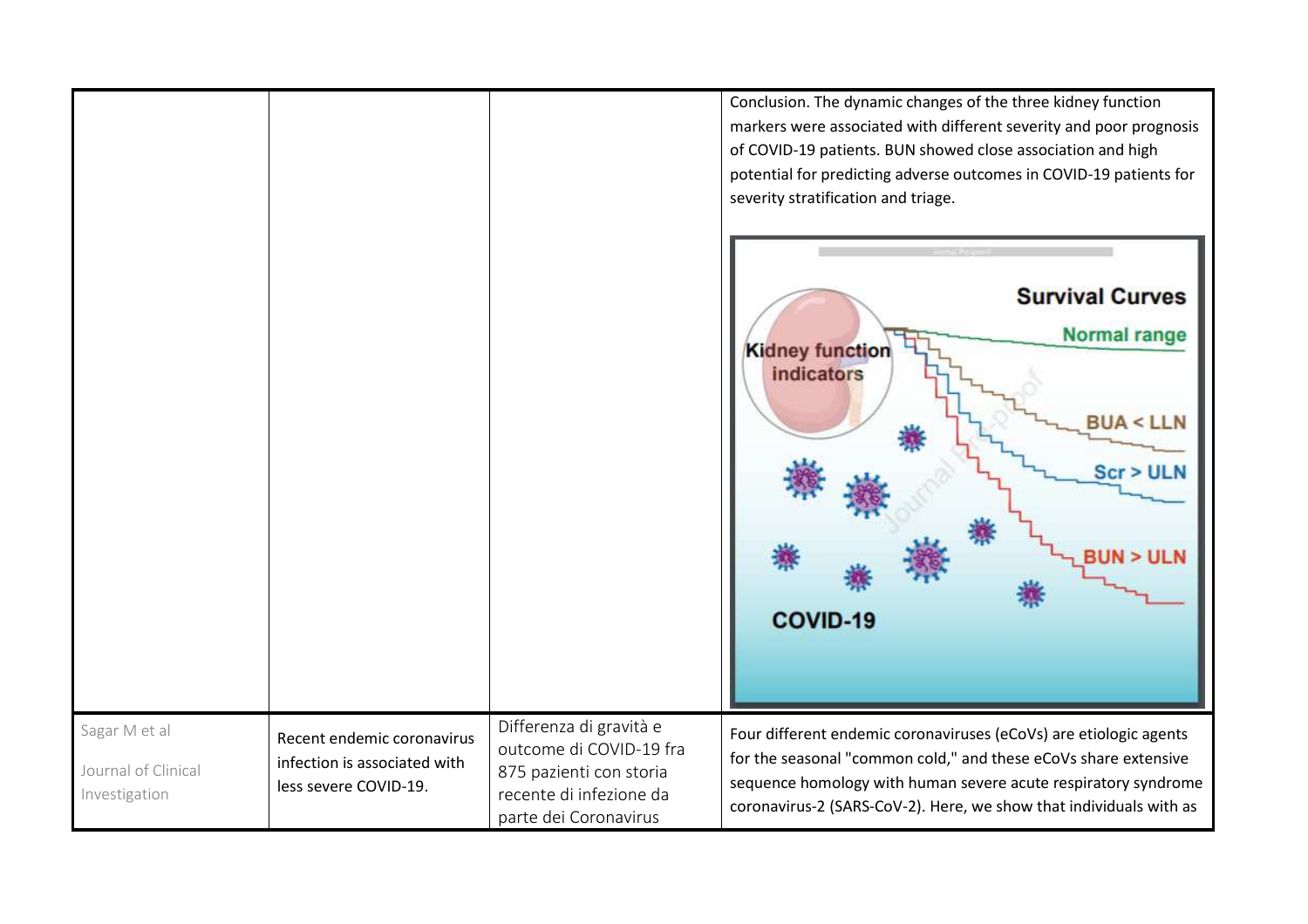| https://dm5migu4zj3pb.cl<br>oudfront.net/manuscripts<br>/143000/143380/cache/1<br>43380.1-<br>20200930130923-<br>covered-<br>253bed37ca4c1ab43d105<br>aefdf7b5536.pdf |                                                 | endemici (eCoV) e 15053<br>pazienti non recentemente<br>infettati, a suggerire una<br>cross-reattività che<br>potrebbe conferire un<br>vantaggio immunitario.               | compared to without a relatively recent documented eCoV were<br>tested at greater frequency for respiratory infections but had similar<br>rate of SARS-CoV-2 acquisition. Importantly, the patients with a<br>previously detected eCoV had less severe coronavirus disease-2019<br>(COVID-19) illness. Our observations suggest that pre-existing<br>immune responses against endemic human coronaviruses can<br>mitigate disease manifestations from SARS-CoV-2 infection.<br>100<br>90<br>eCoV<br>Probability of Survival<br>$80 -$<br>$70 -$<br>$60 -$<br>50<br>50<br>100<br># at risk<br>Days since first positive SARS-CoV-2+ RT-PCR<br>21<br>20<br>5<br>231<br>187<br>55 |
|-----------------------------------------------------------------------------------------------------------------------------------------------------------------------|-------------------------------------------------|-----------------------------------------------------------------------------------------------------------------------------------------------------------------------------|--------------------------------------------------------------------------------------------------------------------------------------------------------------------------------------------------------------------------------------------------------------------------------------------------------------------------------------------------------------------------------------------------------------------------------------------------------------------------------------------------------------------------------------------------------------------------------------------------------------------------------------------------------------------------------|
| Pitscheider L et al<br>European Journal of<br>Neurology                                                                                                               | Muscle involvement in SARS-<br>CoV-2 infection. | Analisi retrospettiva delle<br>caratteristiche di 351<br>pazienti ricoverati per<br>infezione da SARS-CoV-2 e<br>258 per influenza, al fine di<br>confrontare i marker e la | BACKGROUND: Since the outbreak of the SARS-CoV-2 pandemic<br>several reports indicated neurological involvement in COVID-19<br>disease. Muscle involvement has also been reported as evidenced<br>by creatine kinase (CK) elevations and reports of myalgia.<br>METHODS: CK, markers of inflammation, pre-existing diseases and<br>statin use were extracted from records of Austrian hospitalized<br>COVID-19 patients. Disease severity was classified as severe in case                                                                                                                                                                                                     |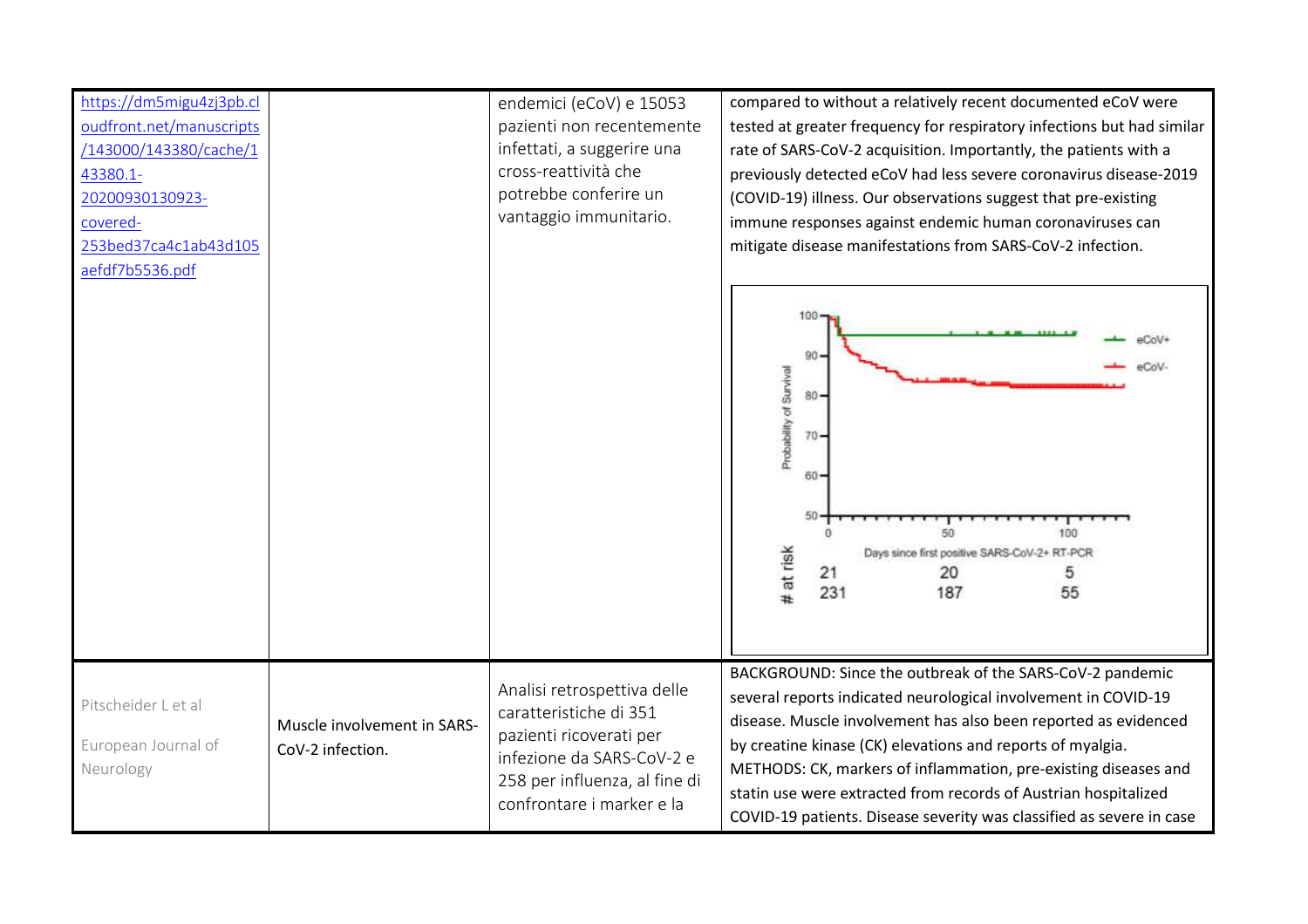| https://onlinelibrary.wiley |                           | gravità del danno                                        | of intensive care unit (ICU) admission or mortality. COVID-19        |
|-----------------------------|---------------------------|----------------------------------------------------------|----------------------------------------------------------------------|
| .com/doi/10.1111/ene.14     |                           | muscolare.                                               | patients were additionally compared to a historical group of         |
| 564                         |                           |                                                          | hospitalized influenza patients. RESULTS: 351 patients with SARS-    |
|                             |                           |                                                          | CoV-2 and 258 with influenza were included in the final analysis. CK |
|                             |                           |                                                          | was elevated in 27% of COVID-19 and in 28% of influenza patients.    |
|                             |                           |                                                          | CK was higher in severe COVID-19 as were markers of inflammation.    |
|                             |                           |                                                          | CK correlated significantly with inflammation markers, which had an  |
|                             |                           |                                                          | independent impact on CK when adjusted for demographic               |
|                             |                           |                                                          | variables and disease severity. Compared to influenza patients,      |
|                             |                           |                                                          | COVID-19 patients were older, more frequent male, had more           |
|                             |                           |                                                          | comorbidities and more frequently a severe disease course.           |
|                             |                           |                                                          | Nevertheless, influenza patients had higher baseline CK than COVID-  |
|                             |                           |                                                          | 19, and 35.7% of ICU admitted patients had CK levels > 1000 U/I      |
|                             |                           |                                                          | compared to only 4.7% of ICU-admitted COVID-19 patients.             |
|                             |                           |                                                          | CONCLUSIONS: HyperCKemia occurs in a similar frequency in            |
|                             |                           |                                                          | COVID-19 and influenza infection. CK levels were lower in COVID-19   |
|                             |                           |                                                          | than in influenza in mild and severe disease. CK levels strongly     |
|                             |                           |                                                          | correlate with disease severity and markers of inflammation. To      |
|                             |                           |                                                          | date it remains unclear whether hyperCKemia is due to a virus-       |
|                             |                           |                                                          | triggered inflammatory response or direct muscle toxicity.           |
|                             |                           |                                                          | Purpose of Review: To describe the possible neuroinvasion            |
| Lima M et al                |                           |                                                          | pathways of Severe Acute Respiratory Syndrome-related                |
| <b>Current Treatment</b>    | Unraveling the Possible   |                                                          | Coronavirus-2 (SARS-CoV-2), the virus responsible for the            |
| Options in Neurology        | Routes of SARS-COV-2      | Vie di invasione neuronale                               | Coronavirus disease-19 (Covid-19) pandemic. Recent Findings: We      |
|                             | Invasion into the Central | ed ematogena del sistema<br>nervoso centrale da parte di | present data regarding the family of Coronaviruses (CoVs) and the    |
| https://link.springer.com/  | Nervous System            | SARS-CoV-2.                                              | central nervous system (CNS), and describe parallels between SARS-   |
| article/10.1007%2Fs1194     |                           |                                                          | CoV-2 and other members of the family, which have been               |
| 0-020-00647-z               |                           |                                                          | investigated in more depth and combine these findings with the       |
|                             |                           |                                                          | recent advancements regarding SARS-CoV-2. Summary: SARS-CoV-2        |
|                             |                           |                                                          | like other CoVs is neuroinvasive, neurotropic and neurovirulent.     |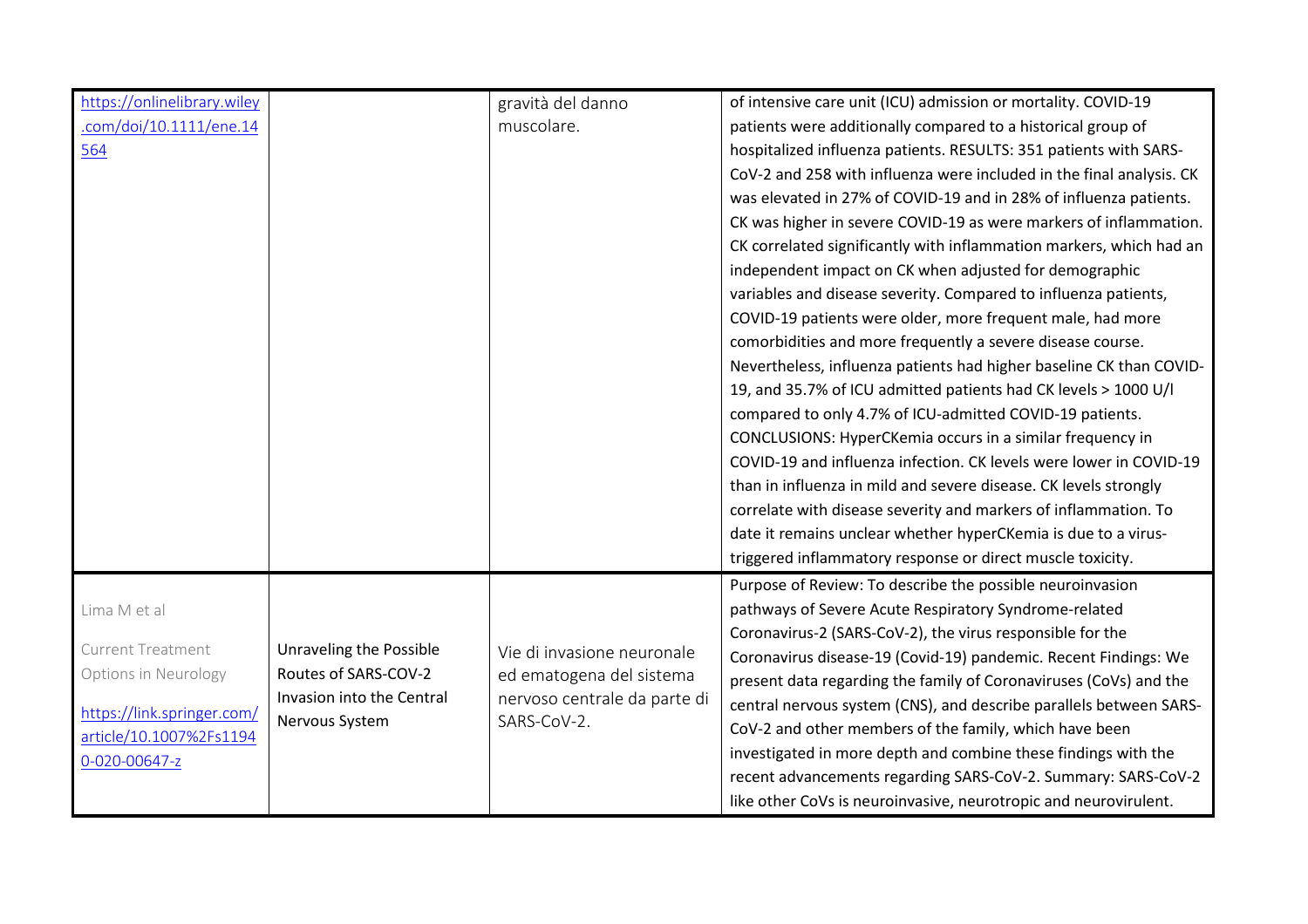Two main pathways of CNS penetration seem to be the strongest candidates, the hematogenous and the neuronal. Tauhe olfactory route in particular appears to play a significant role in neuroinvasion of coronaviruses and SARS-CoV-2, as well. However, existing data suggest that other routes, involving the nasal epithelium in general, lymphatic tissue and the CSF may also play roles in SARS-CoV-2 invasion into the CNS. SARS-CoV-2  $nabba$ who was a blue **PNA**  $e^{-e}$  CSF  $\sim$  8 ma o and . ه Fig. 3. The CNS microenvironment following SARS-CoV-2 infection. Spread of SARS-CoV-2 from lungs to the CNS can most likely be achieved through the haematogenous route. In addition, it can enter the CNS through the olfactory bulb, and once the infectious agent persists due to the inability of the immune system to control/suppress viral replication, the virus may reach the whole brain and the CSF, and participate in demyelination. In the hematogenous route, SARS-CoV-2 may gain access by infecting endothelial cells of the blood-brain-barrier, epithelial cells of the blood-cerebrospinal fluid barrier in the choroid plexus, or it may indeed use

> Alternatives to conventional hospitalization are needed to increase health systems resilience in the face of COVID-19 pandemic. Herein,

> inflammatory cells as "Trojan horse" to obtain access into the CNS. Experimental data suggest that primary glial cultures can secrete a series of inflammatory cytokines participating in the perpetuation of viral infection and further inflicting CNS tissue damage. The role of astrocytes in the machinery of SARS-CoV-2 mediated CNS pathology is yet undetermined and remains to be defined.

admitted to a single HaH during the peak of COVID-19 in Barcelona. Our results suggest that HaH seems to be a safe and efficacious

we describe the characteristics and outcomes of 63 patients

Caratteristiche ed esito di 63

pazienti con COVID-19 dimessi precocemente o interamente gestiti fuori dall'ospedale grazie ad una

Pericas J et al

Hospital at home for the management of COVID-19: preliminary experience with

63 patients.

Infectioin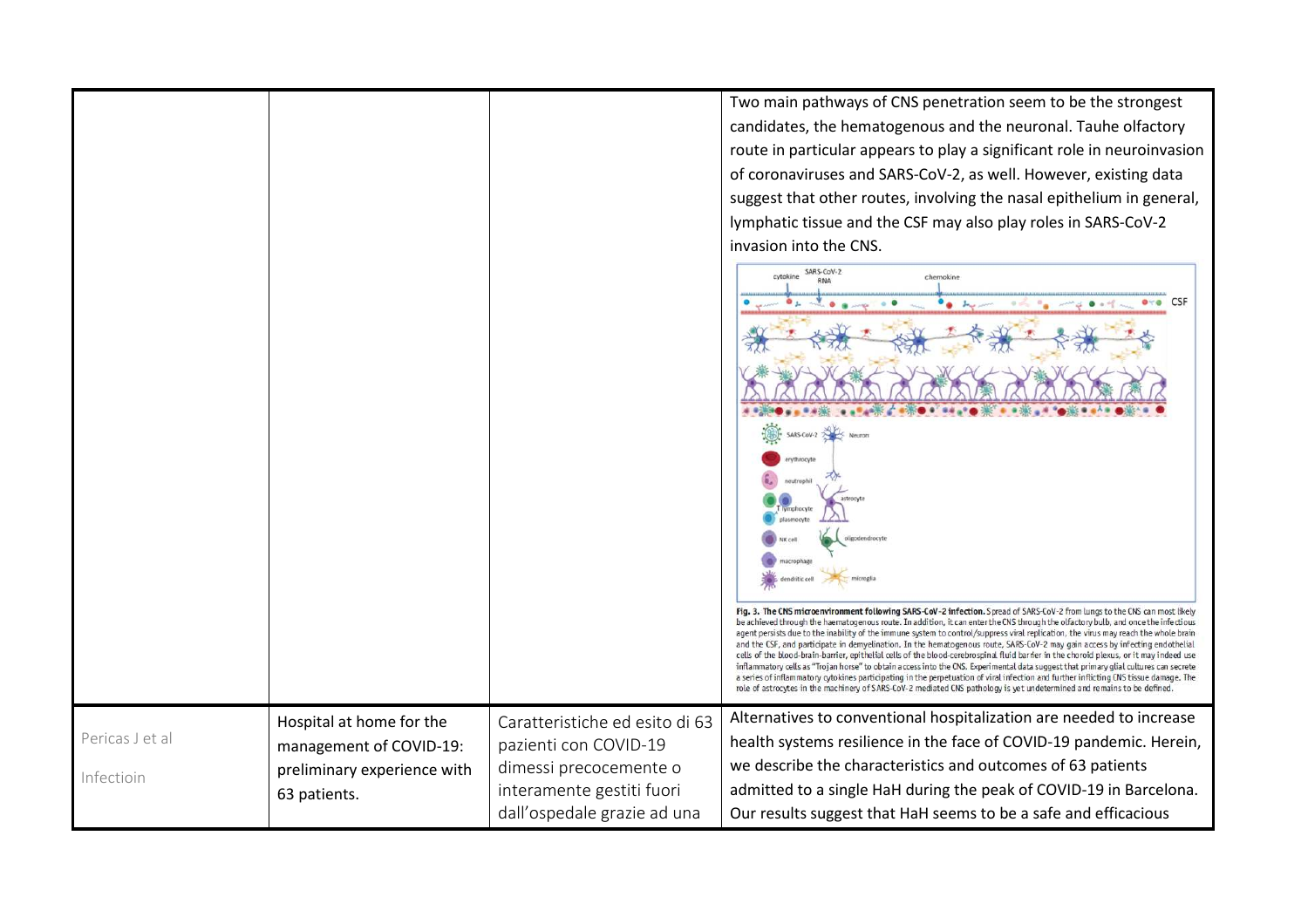| https://link.springer.com/<br>article/10.1007/s15010-<br>020-01527-z                             |                                                                                                                                                                                    | unità di cure domiciliari: 3 ri-<br>ospedalizzazioni, nessun<br>decesso, una prospettiva<br>per mitigare la carenza di<br>posti letto alla ripresa<br>dell'epidemia.                                                                                                        | alternative to conventional hospitalization for accurately selected<br>patients with COVID-19.                                                                                                                                                                                                                                                                                                                                                                                                                                                                                                                                                                                                                                                                                                                                                                                                                                                                                                                                                                                                                                                                                                                                                                                                                                                                                                                                                                                                                                                                                                                                                        |
|--------------------------------------------------------------------------------------------------|------------------------------------------------------------------------------------------------------------------------------------------------------------------------------------|-----------------------------------------------------------------------------------------------------------------------------------------------------------------------------------------------------------------------------------------------------------------------------|-------------------------------------------------------------------------------------------------------------------------------------------------------------------------------------------------------------------------------------------------------------------------------------------------------------------------------------------------------------------------------------------------------------------------------------------------------------------------------------------------------------------------------------------------------------------------------------------------------------------------------------------------------------------------------------------------------------------------------------------------------------------------------------------------------------------------------------------------------------------------------------------------------------------------------------------------------------------------------------------------------------------------------------------------------------------------------------------------------------------------------------------------------------------------------------------------------------------------------------------------------------------------------------------------------------------------------------------------------------------------------------------------------------------------------------------------------------------------------------------------------------------------------------------------------------------------------------------------------------------------------------------------------|
| Di Castelnuovo A et al<br>Vascular Pharmacology<br>https://pubmed.ncbi.nlm.<br>nih.gov/32992048/ | RAAS inhibitors are not<br>associated with mortality in<br>COVID-19 patients: findings<br>from an observational<br>multicenter study in Italy and<br>a meta-analysis of 19 studies | Da uno studio retrospettivo<br>osservazionale multicentrico<br>italiano su 4069 pazienti<br>non emerge una<br>associazione fra uso di ACE-<br>inibitori e/o sartani e<br>mortalità per COVID-19. Ciò<br>è confermato anche da una<br>metanalisi degli studi<br>disponibili. | Objective: The hypothesis that been set forward that use of Renin<br>Angiotensin Aldosterone System (RAAS) inhibitors is associated with<br>COVID-19 severity. We set-up a multicenter Italian collaboration<br>(CORIST Project, ClinicalTrials.gov ID: NCT04318418) to<br>retrospectively investigate the relationship between RAAS inhibitors<br>and COVID-19 in-hospital mortality. We also carried out an updated<br>meta-analysis on the relevant studies.<br>Methods: We analyzed 4,069 unselected patients with laboratory-<br>confirmed SARS-CoV-2 infection and hospitalized in 34 clinical<br>centers in Italy from February 19, 2020 to May 23, 2020. The<br>primary end-point in a time-to event analysis was in-hospital death,<br>comparing patients who received angiotensin-converting-enzyme<br>inhibitors (ACE-I) or angiotensin-receptor blockers (ARB) with<br>patients who did not. Articles for the meta-analysis were retrieved<br>until July 13th, 2020 by searching in web-based libraries, and data<br>were combined using the general variance-based method.<br>Results: Out of 4,069 COVID-19 patients, 13.5% and 13.3% received<br>ACE-I or ARB, respectively. Use of neither ACE-I nor ARB was<br>associated with mortality (multivariable hazard ratio (HR) adjusted<br>also for COVID-19 treatments: 0.96, 95% confidence interval 0.77-<br>1.20 and HR=0.89, 0.67-1.19 for ACE-I and ARB, respectively).<br>Findings were similar restricting the analysis to hypertensive<br>(N=2,057) patients (HR=1.00, 0.78-1.26 and HR=0.88, 0.65-1.20) or<br>when ACE-I or ARB were considered as a single group. Results from |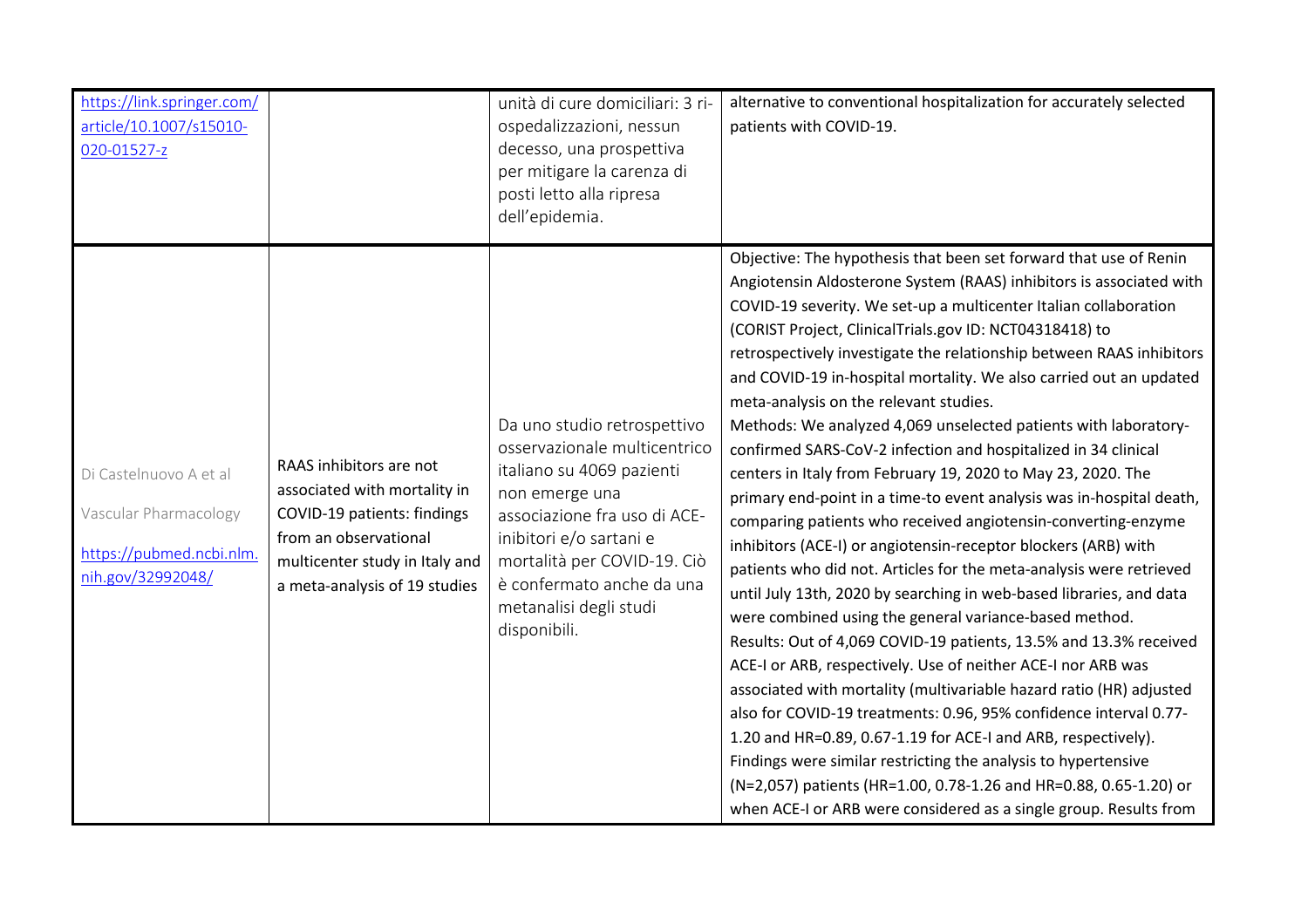|                                                                                             |                                                                                                                                                               |                                                                                                                                     | the meta-analysis (19 studies, 29,057 COVID-19 adult patients,<br>9,700 with hypertension) confirmed the absence of association.<br>Conclusions: In this observational study and meta-analysis of the<br>literature, ACE-I or ARB use was not associated with severity or in-<br>hospital mortality in COVID-19 patients.<br>Background: On May 12, 2020, a symposium titled "Liability of<br>healthcare professionals and institutions during COVID-19                                                                                                                                                                                                                                                                                                                                                                                                                                                                                                                                                                                                                                                                                                                                                                                                                                                                                                                                                                                                                                                                                                                                     |
|---------------------------------------------------------------------------------------------|---------------------------------------------------------------------------------------------------------------------------------------------------------------|-------------------------------------------------------------------------------------------------------------------------------------|---------------------------------------------------------------------------------------------------------------------------------------------------------------------------------------------------------------------------------------------------------------------------------------------------------------------------------------------------------------------------------------------------------------------------------------------------------------------------------------------------------------------------------------------------------------------------------------------------------------------------------------------------------------------------------------------------------------------------------------------------------------------------------------------------------------------------------------------------------------------------------------------------------------------------------------------------------------------------------------------------------------------------------------------------------------------------------------------------------------------------------------------------------------------------------------------------------------------------------------------------------------------------------------------------------------------------------------------------------------------------------------------------------------------------------------------------------------------------------------------------------------------------------------------------------------------------------------------|
| Oliva A et al<br>Journal of Patient Sefety<br>https://pubmed.ncbi.nlm.<br>nih.gov/32941344/ | Liability of Health Care<br>Professionals and<br>Institutions During COVID-19<br>Pandemic in Italy:<br>Symposium Proceedings and<br><b>Position Statement</b> | Esiti di un simposio in tema<br>di responsabilità degli<br>operatori sanitari e degli<br>istituti di cura all'epoca di<br>COVID-19. | pandemic" was held in Italy with the participation of national<br>experts in malpractice law, hospital management, legal medicine,<br>and clinical risk management. The symposium's rationale was the<br>highly likely inflation of criminal and civil proceedings concerning<br>alleged errors committed by health care professionals and decision<br>makers during the COVID-19 pandemic. Its aim was to identify and<br>discuss the main issues of legal and medicolegal interest and thus to<br>find solid solutions in the spirit of preparedness planning.<br>Methods: There were 5 main points of discussion: (A) how to judge<br>errors committed during the pandemic because of the application<br>of protocols and therapies based on no or weak evidence of<br>efficacy, (B) whether hospital managers can be considered liable for<br>infected health care professionals who were not given adequate<br>personal protective equipment, (C) whether health care<br>professionals and institutions can be considered liable for cases of<br>infected inpatients who claim that the infection was transmitted in<br>a hospital setting, (D) whether health care institutions and hospital<br>managers can be considered liable for the hotspots in long-term<br>care facilities/care homes, and (E) whether health care institutions<br>and hospital managers can be considered liable for the worsening of<br>chronic diseases.<br>Results and conclusion: Limitation of the liability to the cases of<br>gross negligence (with an explicit definition of this term), a no-fault |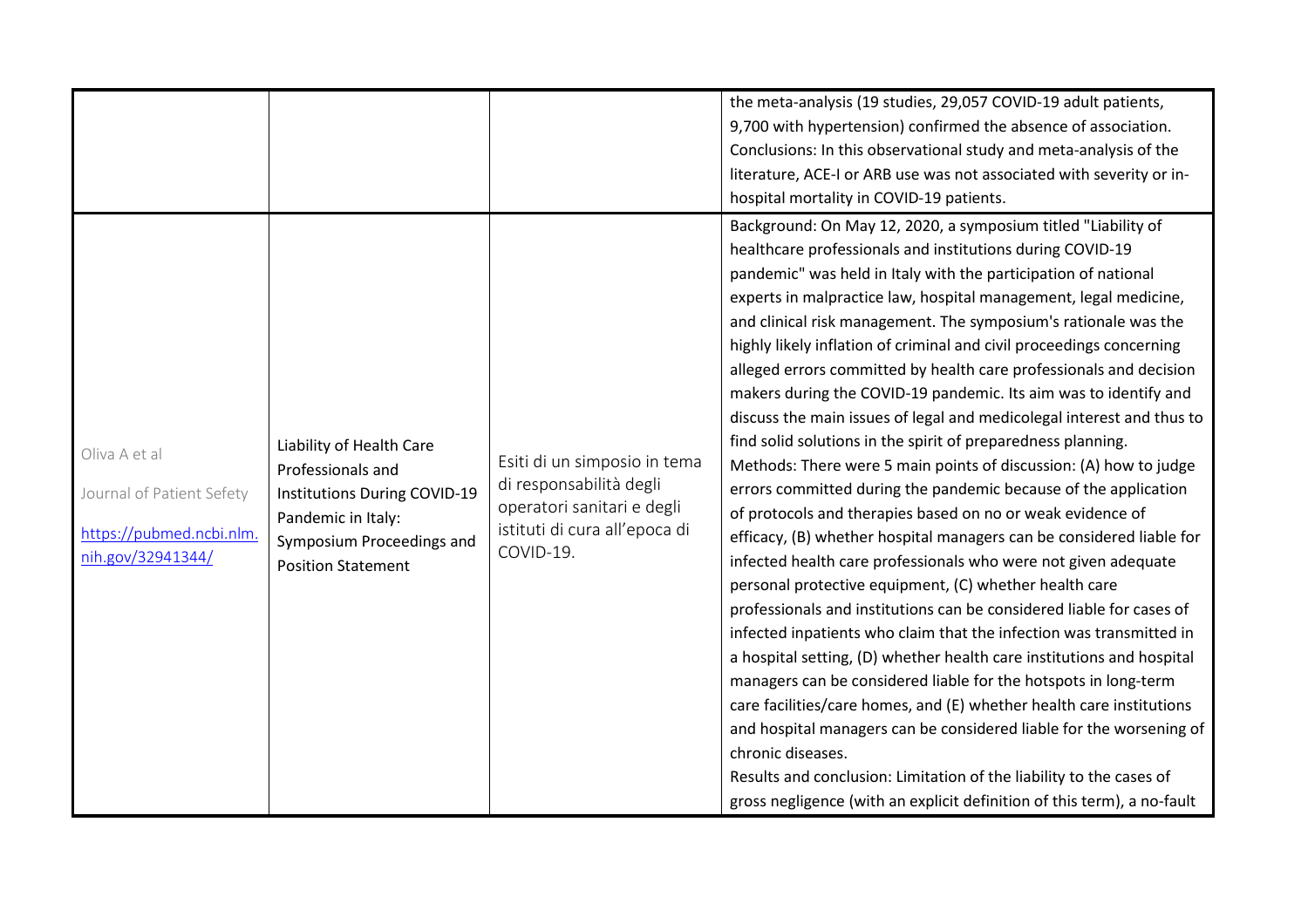|                                                                                                                                           |                                                                                                                                                                                                                           |                                                                                                                                                                                                                | system with statal indemnities for infected cases, and a rigorous<br>methodology for the expert witnesses were proposed as key<br>interventions for successfully facing future proceedings.<br>Background and aims: There is poor knowledge on characteristics,                                                                                                                                                                                                                                                                                                                                                                                                                                                                                                                                                                                                                                                                                                                                                                                                                                                                                                                                                                                                                                                                                                                                                                                                                                                                                                                                                                               |
|-------------------------------------------------------------------------------------------------------------------------------------------|---------------------------------------------------------------------------------------------------------------------------------------------------------------------------------------------------------------------------|----------------------------------------------------------------------------------------------------------------------------------------------------------------------------------------------------------------|-----------------------------------------------------------------------------------------------------------------------------------------------------------------------------------------------------------------------------------------------------------------------------------------------------------------------------------------------------------------------------------------------------------------------------------------------------------------------------------------------------------------------------------------------------------------------------------------------------------------------------------------------------------------------------------------------------------------------------------------------------------------------------------------------------------------------------------------------------------------------------------------------------------------------------------------------------------------------------------------------------------------------------------------------------------------------------------------------------------------------------------------------------------------------------------------------------------------------------------------------------------------------------------------------------------------------------------------------------------------------------------------------------------------------------------------------------------------------------------------------------------------------------------------------------------------------------------------------------------------------------------------------|
| Di Castelnuovo A et al<br>Nutrition, Metabolism<br>and Cardiovascular<br><b>Diseases</b><br>https://pubmed.ncbi.nlm.<br>nih.gov/32912793/ | Common cardiovascular risk<br>factors and in-hospital<br>mortality in 3,894 patients<br>with COVID-19: survival<br>analysis and machine<br>learning-based findings from<br>the multicentre Italian<br><b>CORIST Study</b> | Studio retrospettivo<br>osservazionale multicentrico<br>condotto su 3894 pazienti<br>ricoverati per COVID-19 alla<br>ricerca, tramite tecniche di<br>machine learning, di fattori<br>associati alla mortalità. | comorbidities and laboratory measures associated with risk for<br>adverse outcomes and in-hospital mortality in European Countries.<br>We aimed at identifying baseline characteristics predisposing<br>COVID-19 patients to in-hospital death.<br>Methods and results: Retrospective observational study on 3894<br>patients with SARS-CoV-2 infection hospitalized from February 19th<br>to May 23rd, 2020 and recruited in 30 clinical centres distributed<br>throughout Italy. Machine learning (random forest)-based and Cox<br>survival analysis. 61.7% of participants were men (median age 67<br>years), followed up for a median of 13 days. In-hospital mortality<br>exhibited a geographical gradient, Northern Italian regions featuring<br>more than twofold higher death rates as compared to<br>Central/Southern areas (15.6% vs 6.4%, respectively). Machine<br>learning analysis revealed that the most important features in death<br>classification were impaired renal function, elevated C reactive<br>protein and advanced age. These findings were confirmed by<br>multivariable Cox survival analysis (hazard ratio (HR): 8.2; 95%<br>confidence interval (CI) 4.6-14.7 for age ≥85 vs 18-44 y); HR = 4.7;<br>2.9-7.7 for estimated glomerular filtration rate levels <15 vs ≥ 90<br>mL/min/1.73 m2; HR = 2.3; 1.5-3.6 for C-reactive protein levels $\geq$ 10<br>$vs \leq 3$ mg/L). No relation was found with obesity, tobacco use,<br>cardiovascular disease and related-comorbidities. The associations<br>between these variables and mortality were substantially<br>homogenous across all sub-groups analyses. |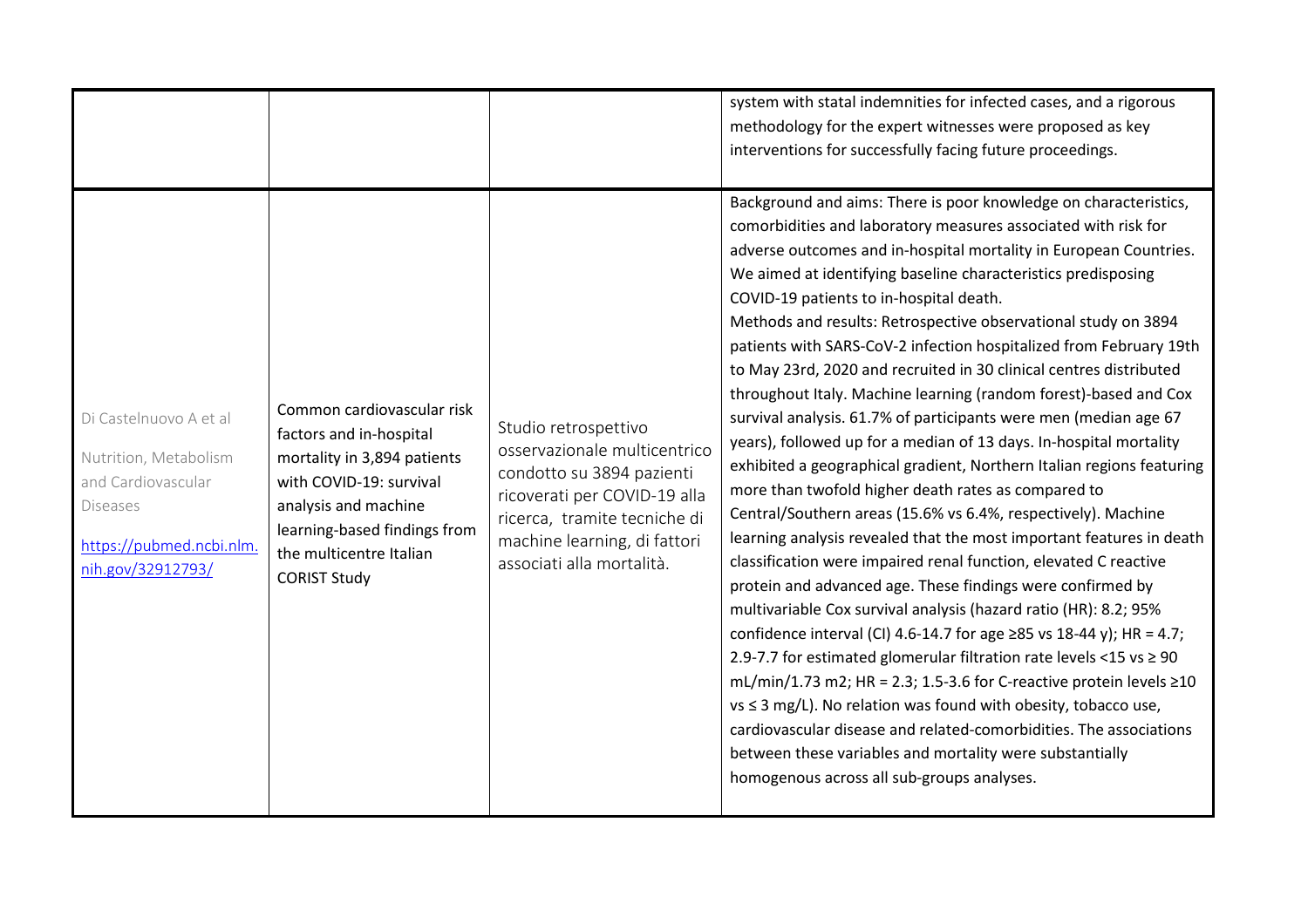|                                                                                                  |                                                                                                  |                                                                              | Conclusions: Impaired renal function, elevated C-reactive protein<br>and advanced age were major predictors of in-hospital death in a<br>large cohort of unselected patients with COVID-19, admitted to 30<br>different clinical centres all over Italy.<br>T cell immunity is central for the control of viral infections. To<br>characterize T cell immunity, but also for the development of<br>vaccines, identification of exact viral T cell epitopes is fundamental.<br>Here we identify and characterize multiple dominant and                                                                                                                                                                                                                                                                                                                                                                                                                               |
|--------------------------------------------------------------------------------------------------|--------------------------------------------------------------------------------------------------|------------------------------------------------------------------------------|---------------------------------------------------------------------------------------------------------------------------------------------------------------------------------------------------------------------------------------------------------------------------------------------------------------------------------------------------------------------------------------------------------------------------------------------------------------------------------------------------------------------------------------------------------------------------------------------------------------------------------------------------------------------------------------------------------------------------------------------------------------------------------------------------------------------------------------------------------------------------------------------------------------------------------------------------------------------|
| Nelde A et al<br>Nature Immunology<br>https://www.nature.com/<br>articles/s41590-020-<br>00808-x | SARS-CoV-2-derived peptides<br>define heterologous and<br>COVID-19-induced T cell<br>recognition | Identificazione di epitopi di<br>SARS-CoV-2 identificati dai<br>linfociti T. | subdominant SARS-CoV-2 HLA class I and HLA-DR peptides as<br>potential T cell epitopes in COVID-19 convalescent and unexposed<br>individuals. SARS-CoV-2-specific peptides enabled detection of post-<br>infectious T cell immunity, even in seronegative convalescent<br>individuals. Cross-reactive SARS-CoV-2 peptides revealed pre-<br>existing T cell responses in 81% of unexposed individuals and<br>validated similarity with common cold coronaviruses, providing a<br>functional basis for heterologous immunity in SARS-CoV-2 infection.<br>Diversity of SARS-CoV-2 T cell responses was associated with mild<br>symptoms of COVID-19, providing evidence that immunity requires<br>recognition of multiple epitopes. Together, the proposed SARS-CoV-<br>2 T cell epitopes enable identification of heterologous and post-<br>infectious T cell immunity and facilitate development of diagnostic,<br>preventive and therapeutic measures for COVID-19. |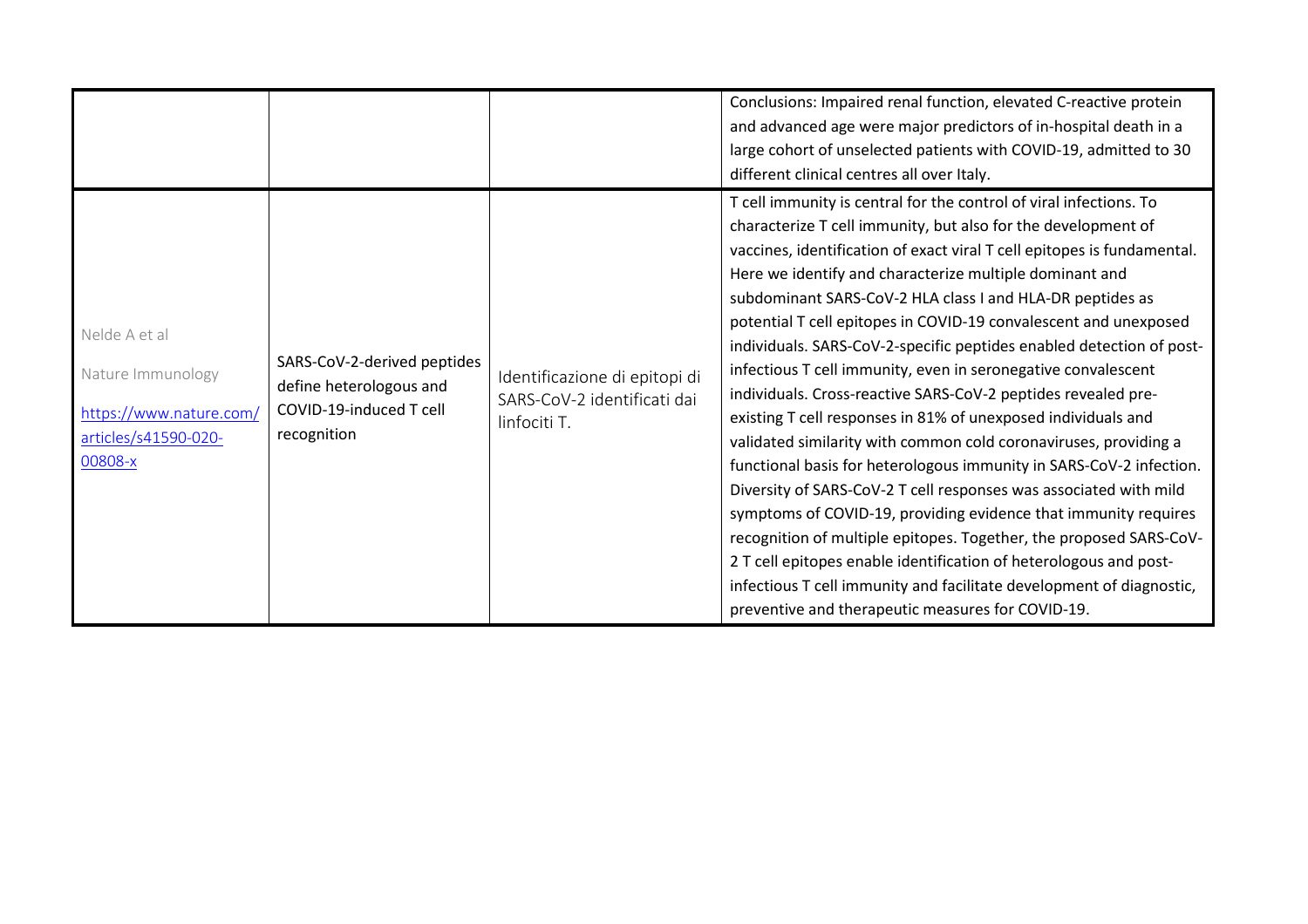| Denina M et al<br>The Pediatric Infectious<br>Disease Journal<br>https://journals.lww.com/<br>pidj/Abstract/9000/Seque<br>lae of COVID 19 in Hos<br>pitalized Children A.96<br>024.aspx | Sequelae of COVID-19 in<br>Hospitalized Children: A 4-<br>Months Follow-Up.                        | Caratteristiche di una coorte<br>di 25 bambini con storia di<br>COVID-19 in cui si<br>dimostrano scarse sequele a<br>distanza.                                                          | Little is known about the sequelae of SARS-CoV-2 infection in<br>children. In a COVID-19 dedicated clinic, we followed-up for 4<br>months 25 children previously hospitalized for COVID-19,<br>performing clinical, laboratory, and lung ultrasound evaluation.<br>Mid-term sequelae were rarely observed in our COVID-19 children's<br>cohort.                                                                                                                                                                                                                                                                                                                                                                                                                                                                                                          |
|-----------------------------------------------------------------------------------------------------------------------------------------------------------------------------------------|----------------------------------------------------------------------------------------------------|-----------------------------------------------------------------------------------------------------------------------------------------------------------------------------------------|----------------------------------------------------------------------------------------------------------------------------------------------------------------------------------------------------------------------------------------------------------------------------------------------------------------------------------------------------------------------------------------------------------------------------------------------------------------------------------------------------------------------------------------------------------------------------------------------------------------------------------------------------------------------------------------------------------------------------------------------------------------------------------------------------------------------------------------------------------|
| Karatayev VA et al<br>Proceedings of the<br>National Academy of<br>Science<br>https://www.pnas.org/co<br>ntent/117/39/24575                                                             | Local lockdowns outperform<br>global lockdown on the far<br>side of the COVID-19<br>epidemic curve | In base a un modello<br>sviluppato per l'Ontario,<br>Canada, ogni realtà locale<br>(provincia) dovrebbe poter<br>stabilire criteri propri per<br>l'inizio di un periodo di<br>lockdown. | During the COVID-19 pandemic, decision makers are grappling with<br>how to reopen (and possibly reclose) their jurisdictions as the<br>number of cases ebbs and flows. Establishing a criterion for each<br>county/municipality to open and close based on their case count<br>has appeal, given the wide disparity in COVID-19 rates in urban<br>versus rural settings. Our simulation model is based on the<br>geography, epidemiology, and travel patterns of Ontario, Canada. It<br>shows that the county-by-county approach causes fewer days of<br>closure and impacts fewer people than a strategy that opens or<br>closes the entire province together. This is true even if individuals<br>begin traveling to reopened counties with higher frequency. The<br>county-by-county strategy is most effective when the criteria are<br>coordinated. |
| Pollard MS et al<br>JAMA                                                                                                                                                                | Changes in Adult Alcohol Use<br>and Consequences During<br>the COVID-19 Pandemic in<br>the US      | Questionario condotto su<br>6000 adulti per valutare la<br>modifica del consumo di<br>alcool prima e dopo la<br>pandemia da COVID-19.                                                   | As stay-at-home orders began in some US states as a mitigation<br>strategy for coronavirus disease 2019 (COVID-19) transmission,<br>Nielsen reported a 54% increase in national sales of alcohol for the<br>week ending March 21, 2020, compared with 1 year before; online<br>sales increased 262% from 2019. Three weeks later, the World<br>Health Organization warned that alcohol use during the pandemic                                                                                                                                                                                                                                                                                                                                                                                                                                           |